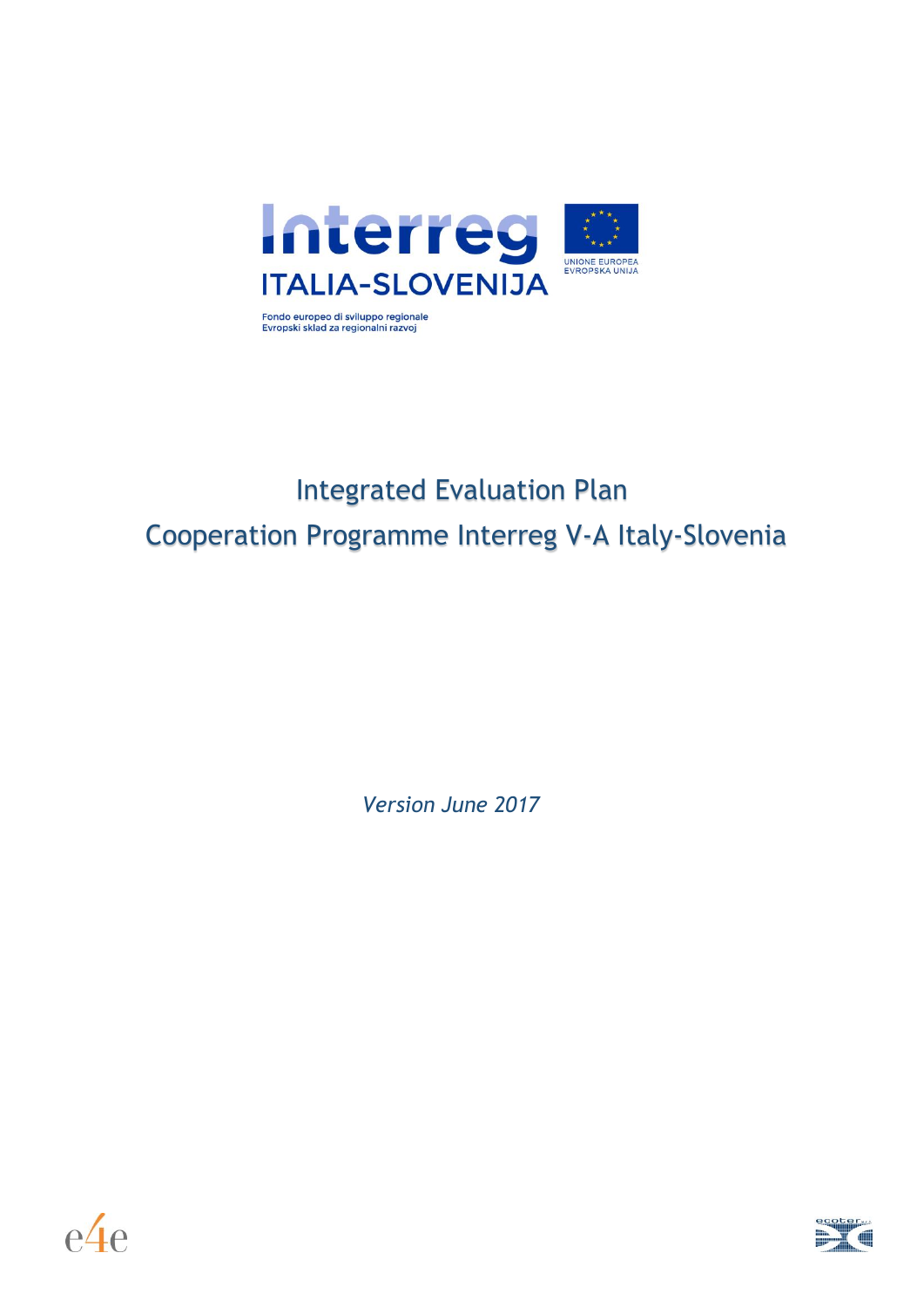| 5. ANALYSIS OF INTERACTION WITH OTHER PROGRAMMES FINANCED BY STRUCTURAL FUNDS 18   |     |
|------------------------------------------------------------------------------------|-----|
|                                                                                    |     |
|                                                                                    |     |
|                                                                                    |     |
|                                                                                    |     |
| 10. FINE-TUNING OF EVALUATION QUESTIONS AND DEFINITION OF EVALUATION METHODS TO BE | -34 |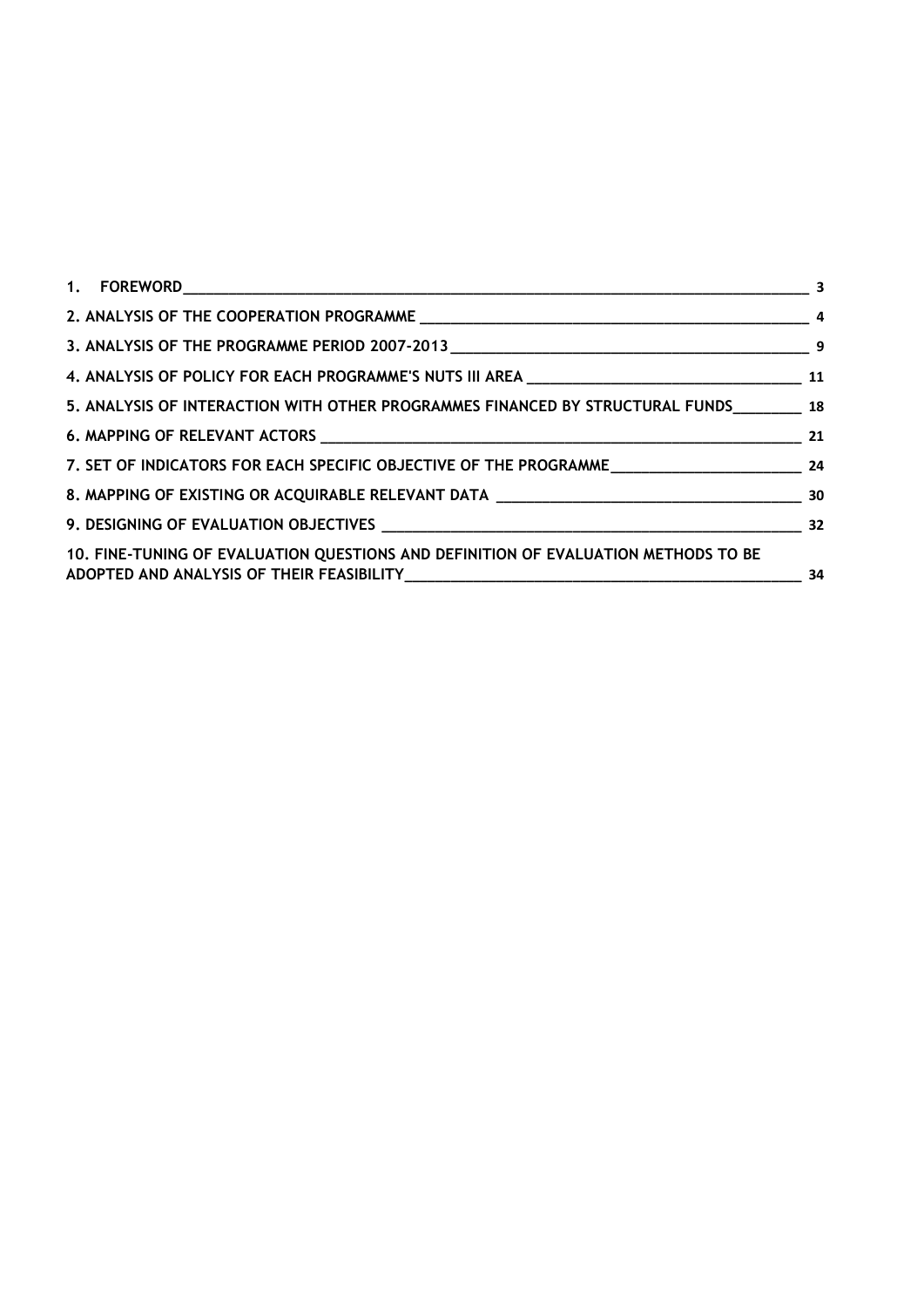# <span id="page-2-0"></span>1. Foreword

This document is functional to setting the evaluation process s to be carried out during the period 21.12.2016 – 31.12.2023 by the External Evaluation according to the framework established by the public procurement documents and the technical offer as consolidated in the Contract signed by the Region Friuli Venezia Giulia and the contractors.

In compliance with the TOR, within 60 days from the approval of the Activity Plan the Evaluator is expected to deliver the Integrated Evaluation Plan which develops the following methodological subjects:

- Analysis of the Cooperation Programme;
- Analysis of the Evaluation reports and Thematic Reports of the Programme in the period 2007-2013;
- Analysis of policy for each Programme's NUTS III areas;
- Analysis of interaction with other Programmes financed by Structural Funds (see section 6 of the Programme);
- Mapping of relevant actors;
- set of indicators for each Specific Objective and Investment Priority of the Programme;
- Mapping of existing or acquirable relevant data (through monitoring system, official statistics, relevant studies and investigations, through surveys);
- designing of evaluation objectives;
- fine-tuning of evaluation questions and definition of evaluation methods to be adopted and analysis of their feasibility.

As required in the TOR, the Integrated Evaluation Plan will be yearly updated by the end of December.

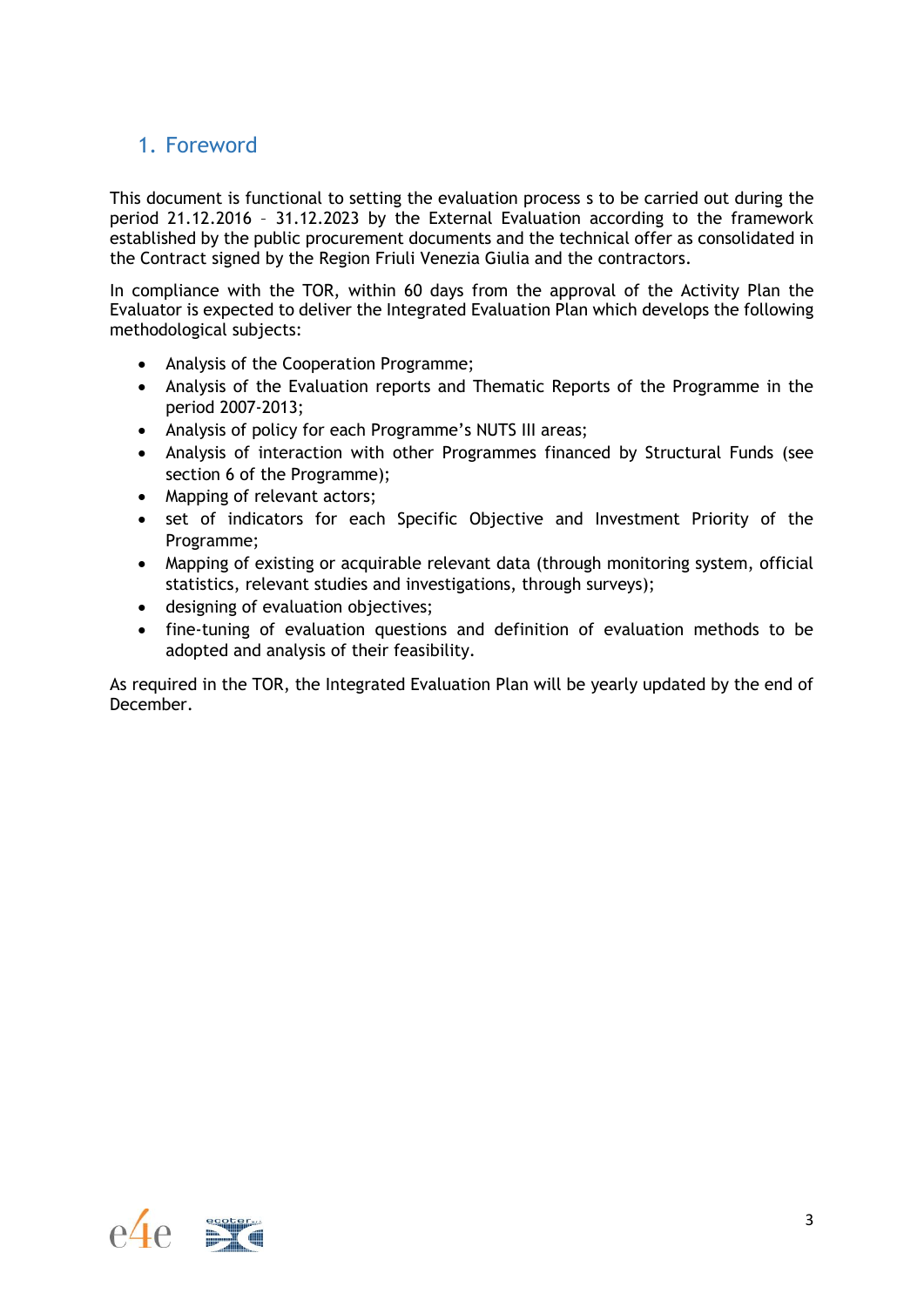# <span id="page-3-0"></span>2. Analysis of the Cooperation Programme

The Integrated Evaluation Plan focuses on the evaluation of the Interreg Programme V-A Italy-Slovenia for the programming period 2014-2020. The latest corrigendum of the CP was approved by its first session of the Monitoring Committee meeting, which was held on the 8<sup>th</sup> of March 2016 in Nova Gorica.

The overall objective of the Programme is "**Promote innovation, sustainability and crossborder governance to create a more competitive, cohesive and liveable area".**

The Programme intends to implement smart solutions answering to territorial challenges in the fields of innovation, low carbon economy, environment, natural and cultural resources, and institutional capacity building.

The following table presents an overview of 4 Priority Axes, hereinafter referred as PA, – together with their 6 Specific Objectives, hereinafter referred as SO - have been identified to answer to the existent needs and challenges.

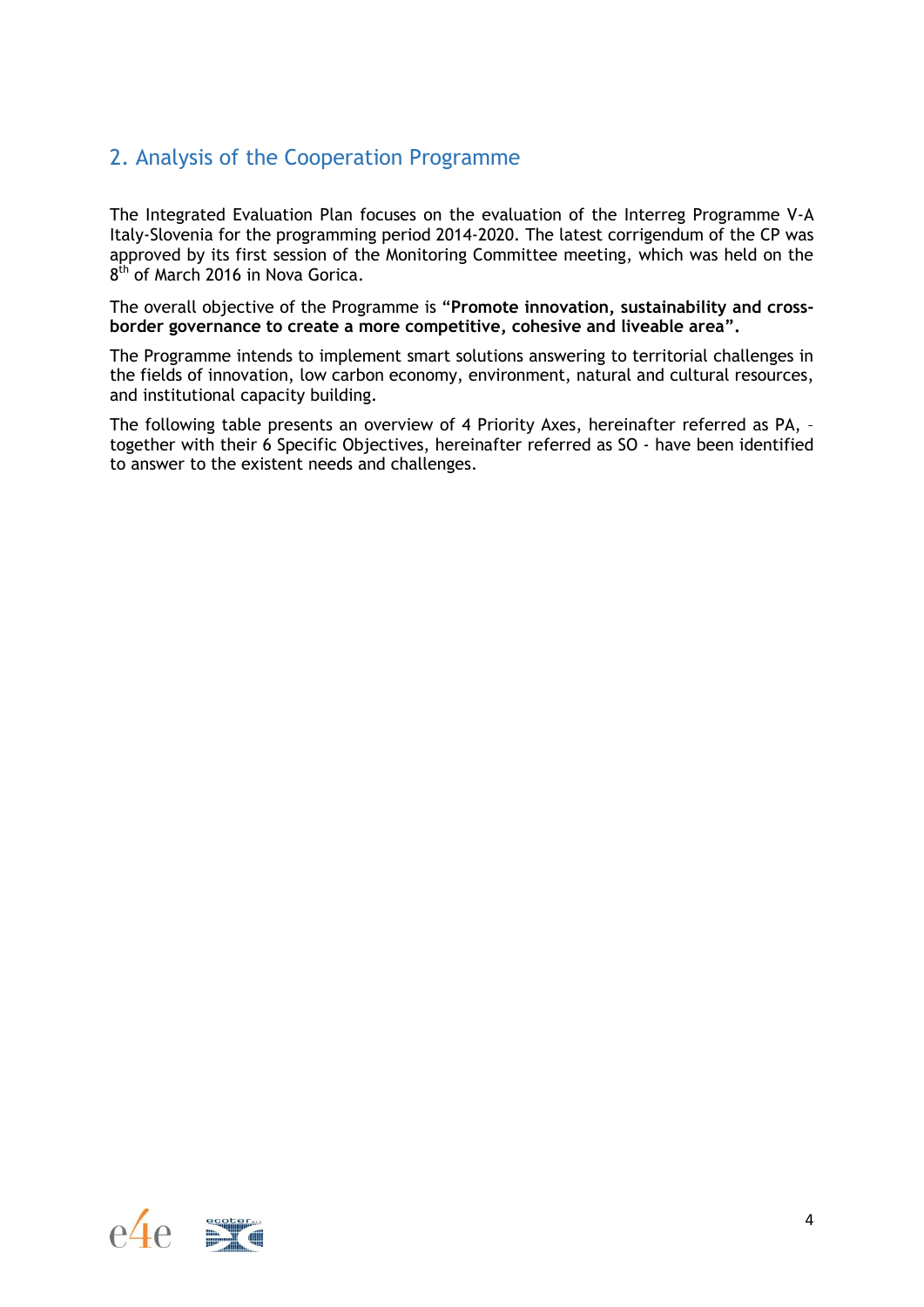#### TABLE 1. THEMATIC OVERVIEW OF INVESTMENT PRIORITIES AND PRIORITY AXES OF THE CP INTERREG V-A ITALY-SLOVENIA 2014-2020

| <b>THEMATIC</b>   | <b>INVESTMENT PRIORITY</b>                                                                                                                                                                                                                                                                                                                                                                                                                                                                                                                                                                                                                                                                                                          | <b>PRIORITY AXES</b>                                                                    | <b>SPECIFIC OBJECTIVES</b>                                                                                                                                                                                    | <b>TYPE OF ACTIONS</b>                                                                                                                                                                                                                                                                                                                                                                                                                                                            | € AMOUNT      |
|-------------------|-------------------------------------------------------------------------------------------------------------------------------------------------------------------------------------------------------------------------------------------------------------------------------------------------------------------------------------------------------------------------------------------------------------------------------------------------------------------------------------------------------------------------------------------------------------------------------------------------------------------------------------------------------------------------------------------------------------------------------------|-----------------------------------------------------------------------------------------|---------------------------------------------------------------------------------------------------------------------------------------------------------------------------------------------------------------|-----------------------------------------------------------------------------------------------------------------------------------------------------------------------------------------------------------------------------------------------------------------------------------------------------------------------------------------------------------------------------------------------------------------------------------------------------------------------------------|---------------|
| <b>OBJECTIVES</b> |                                                                                                                                                                                                                                                                                                                                                                                                                                                                                                                                                                                                                                                                                                                                     |                                                                                         |                                                                                                                                                                                                               |                                                                                                                                                                                                                                                                                                                                                                                                                                                                                   |               |
| <b>TO 1</b>       | 1.b) Promoting business investment in R&I, developing<br>links and synergies between enterprises, research and<br>development centres and the higher education sector,<br>in particular promoting investment in product and<br>service development, technology transfer, social<br>eco-innovation.<br>public<br>innovation.<br>service<br>stimulation,<br>networking,<br>applications,<br>demand<br>clusters and open innovation through smart<br>specialization, and supporting technological and<br>applied research, pilot lines, early product validation<br>actions, advanced manufacturing capabilities and first<br>production, in particular in key enabling technologies<br>and diffusion of general purpose technologies. | PA.1.<br>Promoting<br>innovation<br>capacities<br>for a more competitive<br>area        | SO 1.1. Strengthen<br>the  <br>cooperation<br>among<br>key<br>actors to<br>promote<br>the<br>transfer<br>knowledge<br>and<br>innovative activities in key<br>sectors of the area                              | 1. Awareness raising, knowledge transfer<br>and capitalization activities, development<br>of tools and services (analytical tools,<br>strategies, management tools, capacity<br>building etc.) in relation to jointly<br>developed innovative products and/or<br>services:<br>2. implementation of innovative activities<br>and investments in key sectors of the<br>Programme area, taking into account KET,<br>FET and overlapping regional smart<br>specialization strategies. | 22.003.752,00 |
| <b>TO 4</b>       | 4.e) Promoting low-carbon strategies for all types of<br>territories, in particular for urban areas, including the<br>promotion of sustainable multimodal urban mobility<br>and mitigation-relevant adaptation measures.                                                                                                                                                                                                                                                                                                                                                                                                                                                                                                            | PA.2: Cooperating for<br>implementation of low<br>carbon strategies and<br>action plans | 2.1.<br>Promotion<br>οf<br>implementation<br>οf<br>strategies and action plans<br>to<br>promote<br>energy<br>efficiency and to improve<br>territorial capacities for<br>joint low-carbon mobility<br>planning | 1. Fostering the reduction of energy<br>consumption also by promoting the<br>implementation of energy saving strategies<br>and action plans;<br>2. Decreasing emissions level, also by<br>of<br>alternative<br>piloting<br>the<br>use<br>transportation systems and the general use<br>of alternative<br>energy sources (only<br>renewable ones).                                                                                                                                 | 13.752.345,00 |
| TO 6              | 6.c                                                                                                                                                                                                                                                                                                                                                                                                                                                                                                                                                                                                                                                                                                                                 | PA.3: Protecting and<br>promoting natural and<br>cultural resources                     | 3.1. Conserving, protecting,<br>restoring and developing<br>natural<br>and<br>cultural<br>heritage                                                                                                            | 1. Developing common strategies, plans<br>and tools related to conservation and<br>protection of natural resources;<br>2.<br>Development<br>and<br>practical<br>implementation of common strategies,<br>plans and tools related to conservation,<br>protection, attractiveness and valorization<br>of material and immaterial cultural<br>heritage;<br>3. Implementation of small investments<br>and trainings;                                                                   | 32.088.805,00 |

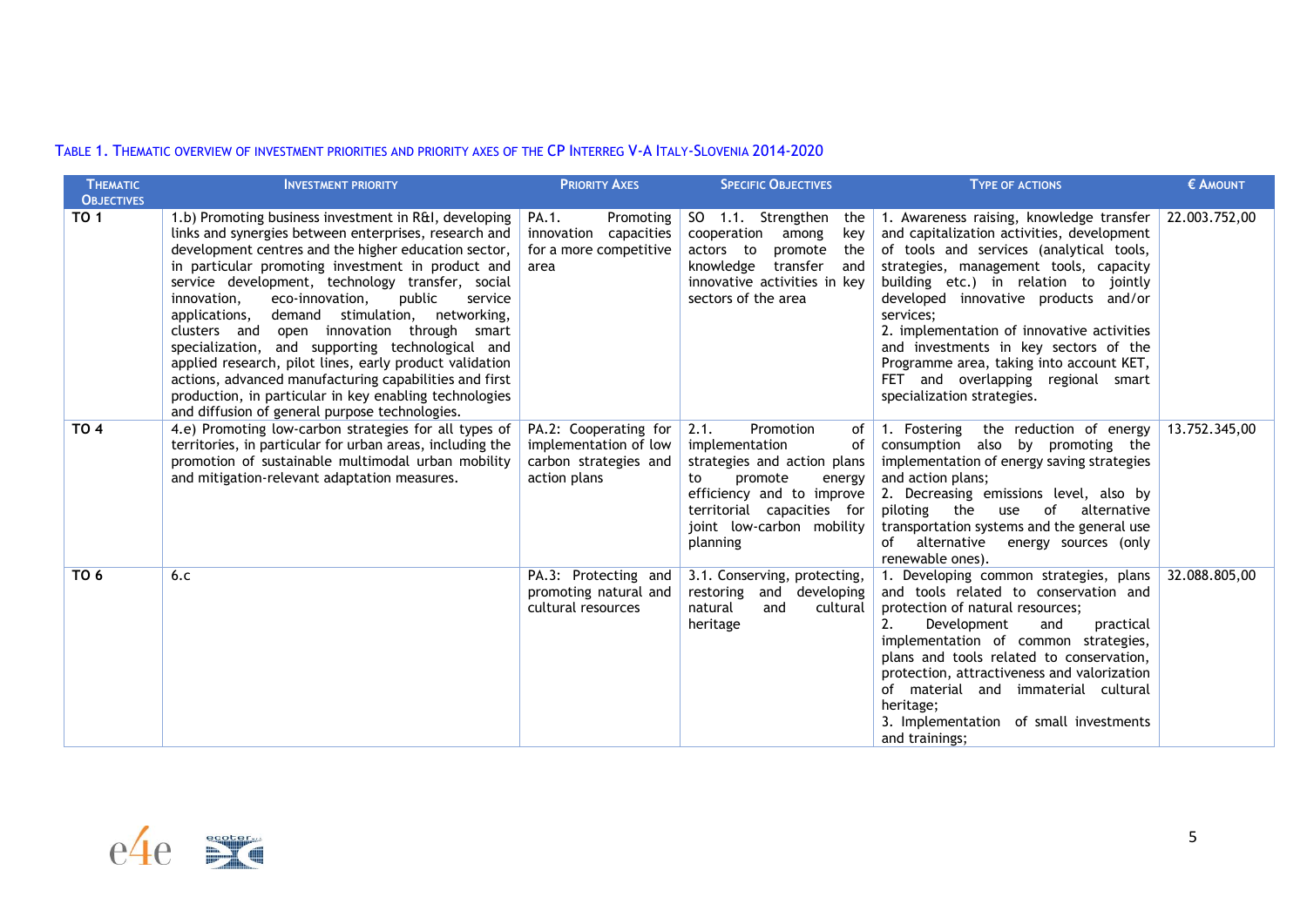| <b>THEMATIC</b><br><b>OBJECTIVES</b> | <b>INVESTMENT PRIORITY</b> | <b>PRIORITY AXES</b>                                                      | <b>SPECIFIC OBJECTIVES</b>                                                                                                                                                                                                  | <b>TYPE OF ACTIONS</b>                                                                                                                                                                                                                                                                                                                                                                                                                                                      | € AMOUNT      |
|--------------------------------------|----------------------------|---------------------------------------------------------------------------|-----------------------------------------------------------------------------------------------------------------------------------------------------------------------------------------------------------------------------|-----------------------------------------------------------------------------------------------------------------------------------------------------------------------------------------------------------------------------------------------------------------------------------------------------------------------------------------------------------------------------------------------------------------------------------------------------------------------------|---------------|
|                                      | 6.d                        |                                                                           | 3.2. Enhance the integrated<br>management of ecosystems<br>sustainable<br>for<br>$\overline{a}$<br>development<br>of the<br>territory                                                                                       | 1. Definition of common tools, protocols<br>and plans concerning protecting and<br>restoring biodiversity and ecosystems;<br>2. Testing and implementing integrated<br>strategies, tools and green infrastructure<br>addressing protected and environmentally<br>highly valuable areas, including Natura<br>2000 sites;<br>Promotion<br>3.<br>of sustainable<br>and<br>responsible awareness and behaviors, in<br>particular inside the protected and nature<br>value areas |               |
|                                      | 6.f                        |                                                                           | 3.3. Development and the<br>testing<br>of<br>innovative<br>friendly<br>environmental<br>for<br>technologies<br>the<br>improvement of waste and<br>water management                                                          | Developing,<br>demonstrating<br>$\mathbf{1}$ .<br>and<br>small-scale<br>innovative<br>implementing<br>environmental<br>friendly<br>technology<br>investments - pilot projects.                                                                                                                                                                                                                                                                                              |               |
| <b>TO 11</b>                         | <b>11 ETC</b>              | PA.4:<br>Enhancing<br>capacity building and<br>cross-border<br>governance | 4.1.<br>Strengthen<br>the $ $<br>institutional<br>cooperation<br>capacity through mobilizing<br>public authorities and key<br>actors of the Programme<br>area for planning joint<br>solutions<br>common<br>to<br>challenges | 1. Operations<br>addressing<br>institutional<br>capacity building aimed at development of<br>structures, systems and tools;<br>2.<br>Operations addressing the human potential<br>and needs.                                                                                                                                                                                                                                                                                | 18.336.464,00 |
|                                      | PA.5: Technical Assistance |                                                                           |                                                                                                                                                                                                                             |                                                                                                                                                                                                                                                                                                                                                                                                                                                                             | 5.550.938,00  |
|                                      |                            |                                                                           |                                                                                                                                                                                                                             | <b>TOTAL</b>                                                                                                                                                                                                                                                                                                                                                                                                                                                                | 91.682.300,00 |

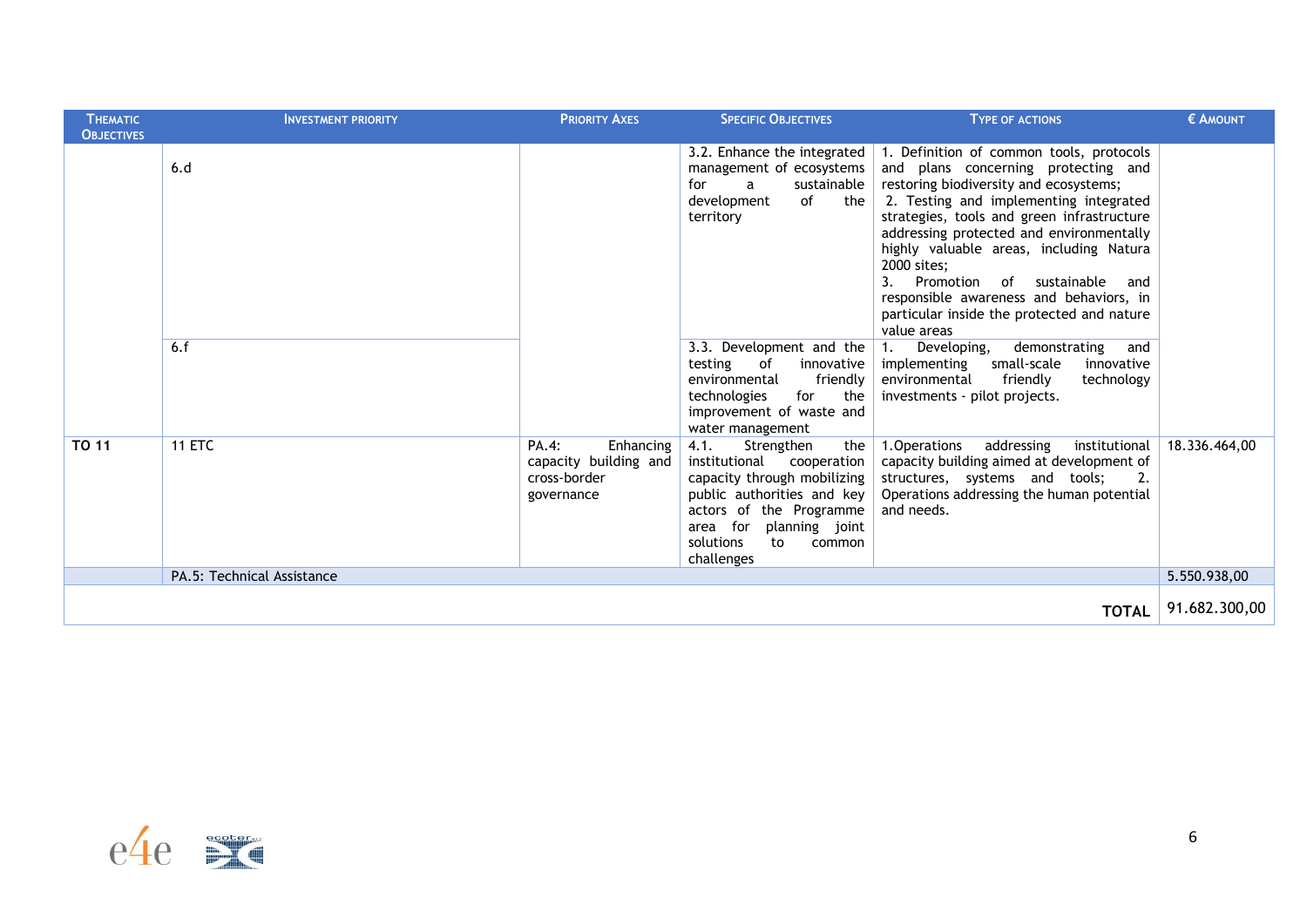**The Programme area extends over a total surface of 19,841 km² and has a total population of approximately 3 million inhabitants**. The entire Programme area includes 5 Italian Nomenclature of Territorial Units for Statistics - NUTS3 level regions (provinces of Venice, Udine, Pordenone, Gorizia and Trieste) and 5 Slovenian statistical regions (statistical regions of Primorsko-notranjsko, Osrednjeslovenska, Gorenjska, Obalno-kraška and Goriška).

The reduction of the Programme area brings the Programme to its previous INTERREG II and INTERREG III geographic configuration. The **new territorial dimension** could help to strengthen the cohesion level of the Programme area and better focus strategic approaches and actions on the three pillars of concentration, territorial connection and administrative cooperation. Moreover, the need to contribute to the new-born macro-regional strategy EUSAIR requires more specific attention to coordination and demarcation of activities among all the ETC Programmes concerning the interested area. The Programme area takes part to two macro-regional strategies: the EU Strategy for Adriatic-Ionian Region (EUSAIR) and the EU strategy for the Alpine Region (EUSALP), moreover the Danubian Strategy (EUSDR) affects the Programme in the Slovenian side of the Programme area. The report on the Ex-ante evaluation of the Programme identified a high level of consistency with all macro-regional strategies in which the programme area takes part in. Furthermore, Programme also indicates a high level of consistency with other major direct EU programs such as Horizon 2020, Cosme, Life and Erasmus. This is an important basis for the generation of synergistic impacts of implemented projects.





#### **The overall Programme budget is € 91.682.300,00, with an ERDF contribution of € 77.929.954,00 (85%) and a national co-financing of € 13.752.346,00**.

The funds allocated to Priority Axes 1, 2, 3 and 4 (corresponding to the selected Thematic Objectives 1, 4, 6 and 11 ETC) amount to 94% of the Programme financial resources; the

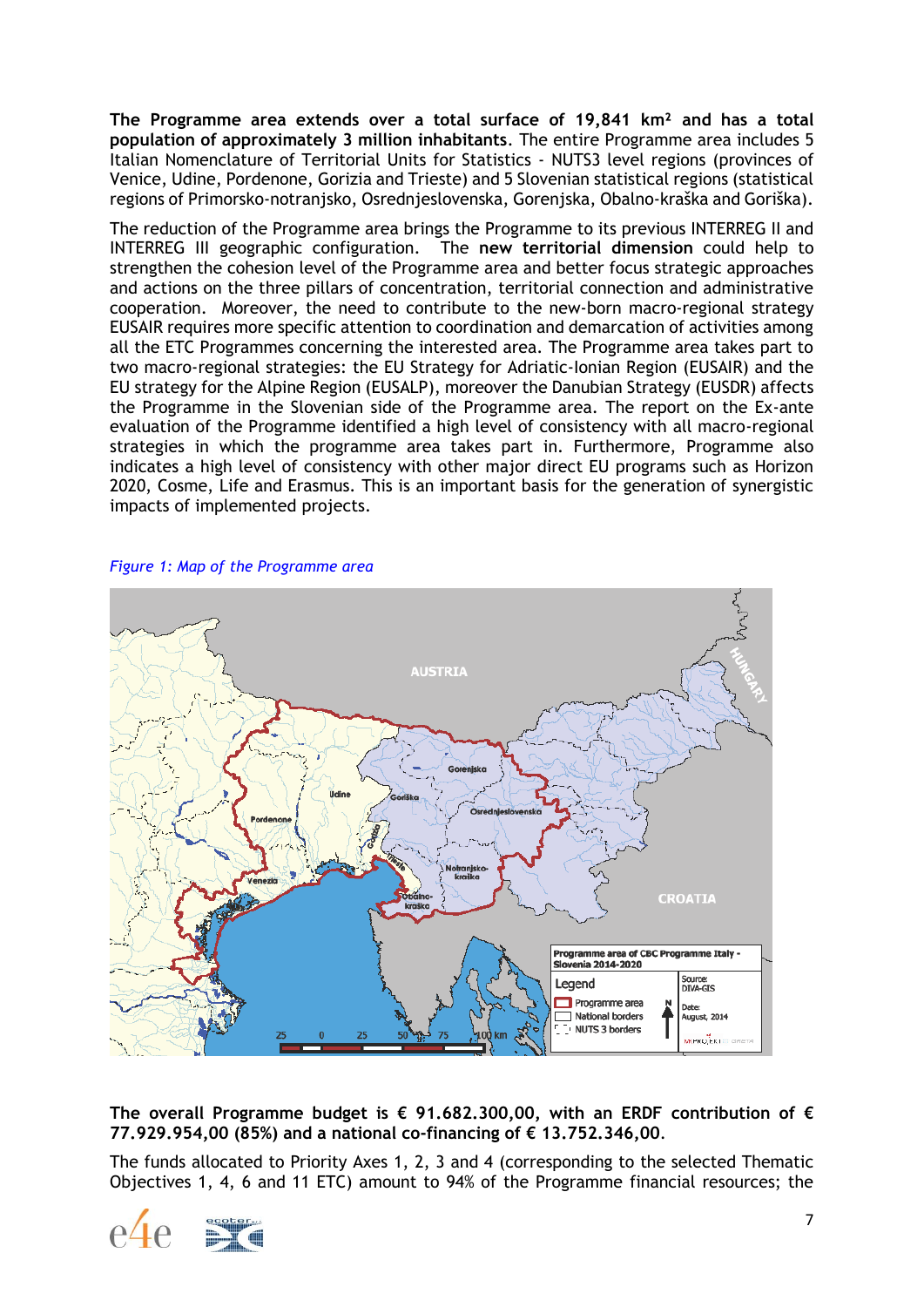remaining 6% is allocated to TA. The Programme foresees three project typologies (strategic, standard, ITI).

Highlights of the Cooperation Programme 2014-2020

- $\checkmark$  Within Programme Priority axis 1, crossborder economic cooperation is strongly linked to research and innovation and to transfer of know-how therefore it is essential the interrelation among SMEs and research centers;
- ✓ Within Priority axis 2, transport system is closely linked to a concept of sustainability and environmental preservation;
- $\checkmark$  Within Priority axis 3, tourism is connected to urban accessibility and to the safeguard of natural and cultural heritage;
- $\checkmark$  Priority axis 4 is focused on the pivotal role given to institutional cooperation;
- $\checkmark$  the Programme implements another EU Regulation novelty such as the ITI managed by the EGTC GO as Intermediate body.

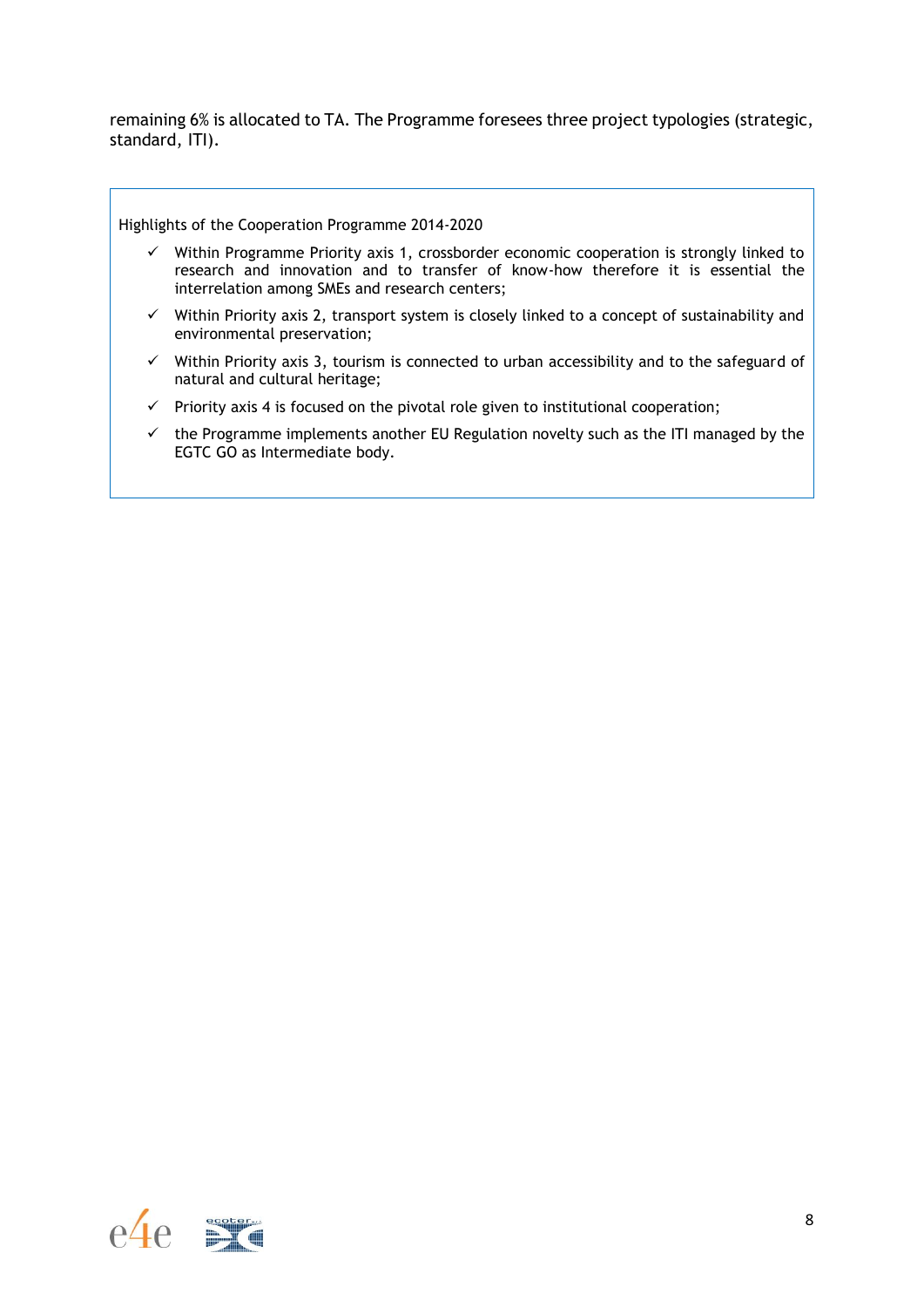# <span id="page-8-0"></span>3. Analysis of the Programme period 2007-2013

Interreg V-A Italy-Slovenia 2014-2020 can benefit from many lessons learnt in the previous financial period of 2007-2013.

On 20 December 2007, the European Commission approved a Cross-border Cooperation Operational Programme between Italy and Slovenia for the period 2007-2013, which was financed by the European Regional Development Fund under the European Territorial Cooperation objective in Italy and Slovenia.

The program has had a very dynamic implementation during the entire program period. 17 sessions of the Supervisory Committee were organised, as well as meetings of various working groups and meetings at the European Commission. The latter were the result of the failure of the Supervisory Board meetings, where program partners were unable to reach unanimous decisions. In accordance with the rules of procedure, the SB made 86 rulings through correspondence sessions. Consequently, the program has been revised four times.

Within three calls for proposal **a total of 458 project proposals were submitted**, most of them for priority 2 (37,55 %), followed by priority 3 (34,50%) and priority 1 (27.95 per cent). If we analyse the project proposals by individual call for proposals, most of the project proposals were submitted for the second call (55,24 %), followed by the third call (29,26 %). In total **87 projects were financed** within three calls for proposals (or 19 per cent of all submitted project proposals).

**By co-financing 87 projects with a total value of 119,744,917.71 euros** (ERDF 85% + 15% national co-financing), **the Cross-border Cooperation Program Italy-Slovenia 2007-2013 has contributed significantly to increasing of attractiveness and competitiveness of the program area**, which is particularly evident in the final part of the Program implementation.

**A total of 914 projects partners were involved**. Due to a joint preparation, implementation, staff and financing, the co-financed projects have connected 422 institutions, both public and private entities from the entire eligible area. They were also involved in the capitalization of results in terms of project implementation and cooperation in the future.

Within 16 strategic projects co-financed under the call for proposals No. 01/2009 232 project partners carried out project activities. The number of LPs from the two countries was balanced: nine from Italy and seven from Slovenia.

Within 51 standard projects co-financed under the call for proposals No. 02/2009 525 project partners carried out project activities. 34 LPs were from Italy and 17 from Slovenia.

Based on the analysis of various evaluation reports **the projects were directed at targets that have contributed to the following sectors: environmental conservation, climate change and reducing risks**. This information is also important in the light of the same core priorities of the 2020 Strategy.

Apart from the priorities, listed in the previous paragraph, **the implemented projects within the programme period 2007-2013 were connected to the sectors of research, development and innovation** that were confirmed as priorities also in the programme period of 2014-2020. **To a lesser extent also projects addressing the topics of entrepreneurship, education and lifelong learning were represented.**

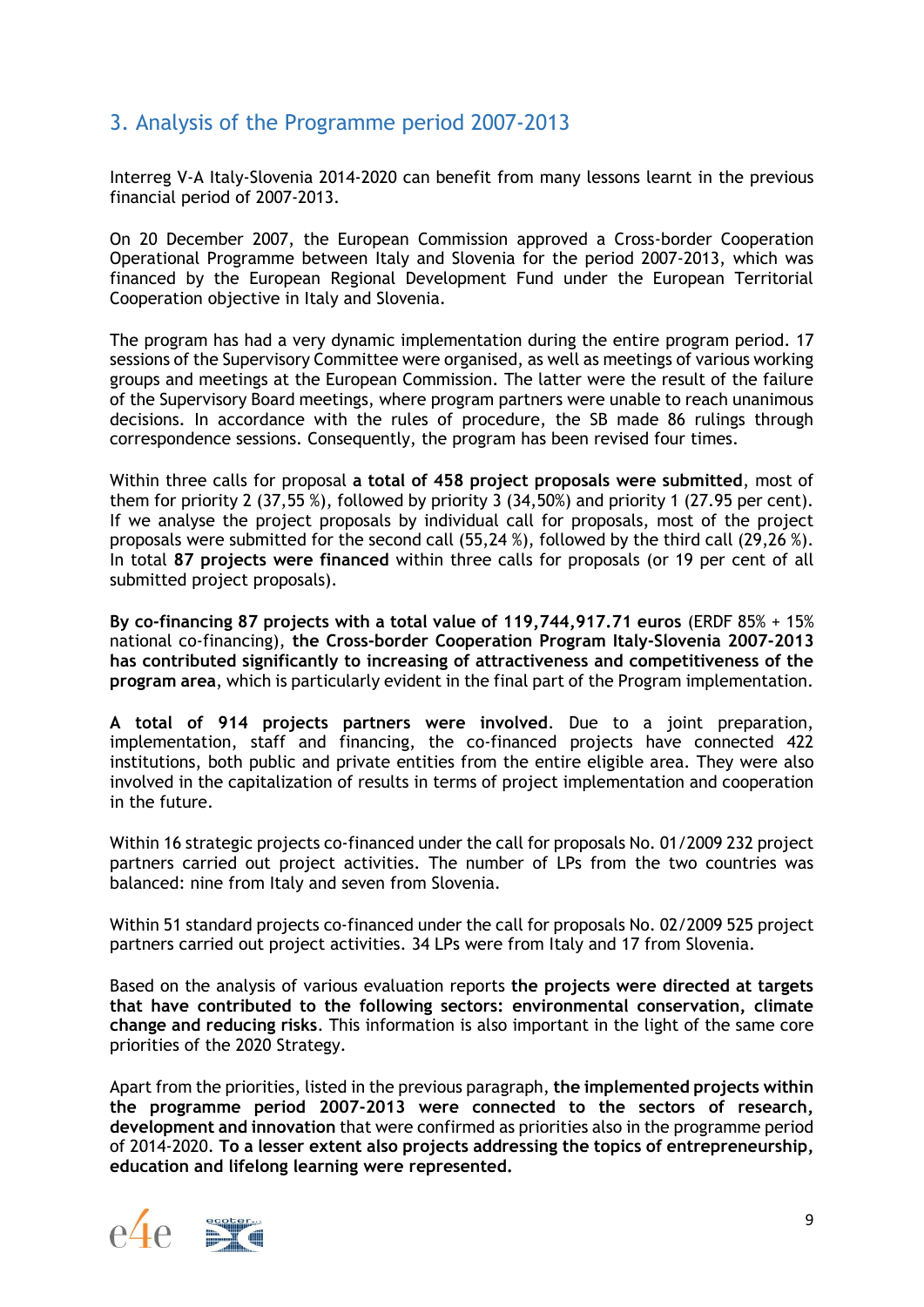Projects were very diverse in the terms of partnerships, budget, timelines and typologies of implemented activities. Added value of the programme is not reflected only in the implemented projects, but also on the broader scale regarding the contribution of individual skills of partners into a common framework of cross-border knowledge. Based on the opinions of the leading partners that were included in the survey regarding the implementation, **the most positive effect is recognized in the creation of a common social capital and common added value of cooperation that has a positive effect on the application of tasks and processes in partner organisations**.

In all three evaluation reports regarding the programme period 2007-2013 reflect all main results of the programme. However, the last evaluation report in particular emphasized the need to reduce the complexity of decision-making and implementation in the new programme period. As stated in the CP (see section 7), during consultation process, stakeholders have underlined the main problems they have met. In particular: long-time selection procedures; many changes in the applicable rules during the implementation period; Need for a wider and more homogenous information and communication; lack of web-based tools; considerable percentage of ineligible projects proposal mainly due to eligible criteria not fulfilled; monitoring system not always updated. Finally the CP identifies some possible solutions to achieve a good balance between simplification and control.

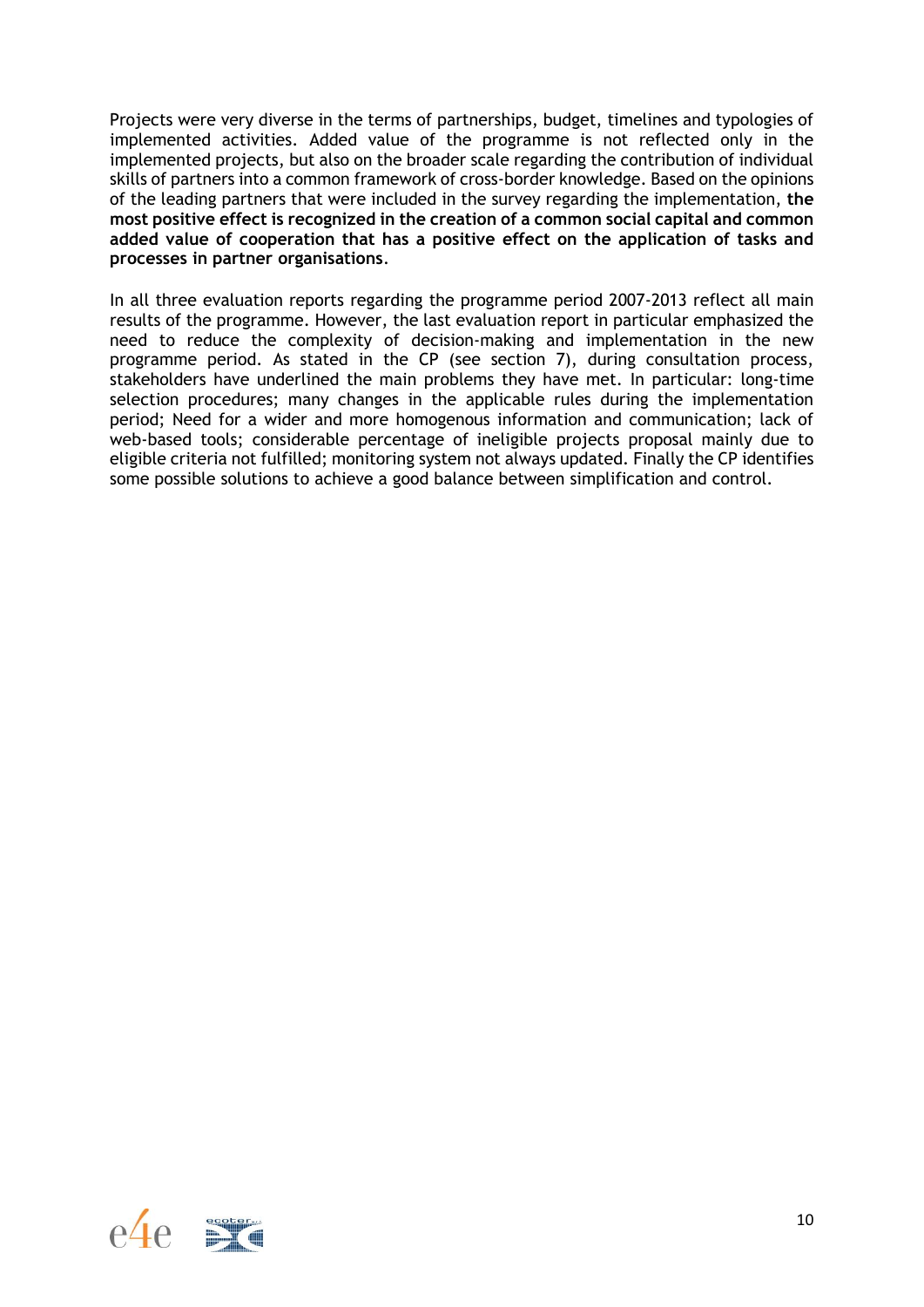# <span id="page-10-0"></span>4. Analysis of policy for each Programme's NUTS III area

Before proceeding with the analysis of policy for each Programme's NUTS III area, a preliminary consideration must be highlighted. In fact, in Slovenia each NUTS III region has adopted its own Regional Development Programme for the period 2014-2020, although other development programmes invest in the area at different level. In Italy, NUTS III region has not adopted specific individual Regional Development Programme for the period 2014-2020, but they are targeted by multiple development programmes (as described in the following table) fragmenting the area in smaller areas of interest, or combining the same area with others in broader strategies. Therefore, the Slovenian and specific programming level allows an evaluation in terms of consistency between the different Regional Development Programmes and other strategies and the CP Italy-Slovenia. As far as Italian NUTS III areas are concerned, on the other hand, the analysis provides evidence of the multi-perspective programming approach coming from different level/sources, in an overall consistency assessment.

In Italy, each statistic region that corresponds to NUTS III classification, is defined as a Provincia: although the institutional system is changing towards the amendment of the Provincia, replaced by Città metropolitana as far as the big cities (a total of 14 in the Country) are concerned, there is still room for manoeuvre for the Autonomous Regions to deal with this issue.

In every Operational Programme, such as in other development plans, we can recognise elements referring to development strategies of this kind of administrative units.

| <b>NUTS III Area</b>   | <b>Development Programme</b>                    |
|------------------------|-------------------------------------------------|
| <b>ITH35 Venezia</b>   | ROP FESR Veneto 2014-2020                       |
|                        | <b>ROP ESF Veneto 2014-2020</b>                 |
|                        | Rural Development Plan Veneto 2014-2020         |
|                        | OP EMFF Italy 2014-2020                         |
|                        | NOP Education 2014-2020 (ERDF-ESF)              |
|                        | NOP Employment 2014-2020 (ERDF-ESF)             |
|                        | NOP Social Inclusion 2014-2020 (ESF)            |
|                        | NOP Governance 2014-2020 (ERDF-ESF)             |
|                        | NOP Youth Employment Initiative 2014-2020 (ESF) |
|                        | NOP Metropolitan Areas 2014-2020 (ERDF-ESF)     |
|                        | Urban and local development plans               |
|                        | Unesco Management Plan 2012-2018                |
| <b>ITH41 Pordenone</b> | ROP FESR Friuli Venezia Giulia 2014-2020        |
|                        | ROP ESF Friuli Venezia Giulia 2014-2020         |
|                        | Rural Development Plan Venezia Giulia 2014-2020 |
|                        | OP EMFF Italy 2014-2020                         |
|                        | NOP Education 2014-2020 (ERDF-ESF)              |
|                        | NOP Employment 2014-2020 (ERDF-ESF)             |
|                        | NOP Social Inclusion 2014-2020 (ESF)            |
|                        | NOP Governance 2014-2020 (ERDF-ESF)             |
|                        | NOP Youth Employment Initiative 2014-2020 (ESF) |
|                        | Urban and local development plans               |
| <b>ITH42 Udine</b>     | ROP FESR Friuli Venezia Giulia 2014-2020        |
|                        | ROP ESF Friuli Venezia Giulia 2014-2020         |
|                        | Rural Development Plan Venezia Giulia 2014-2020 |

#### *Table 2 – Programmes implemented in the NUTs III areas*



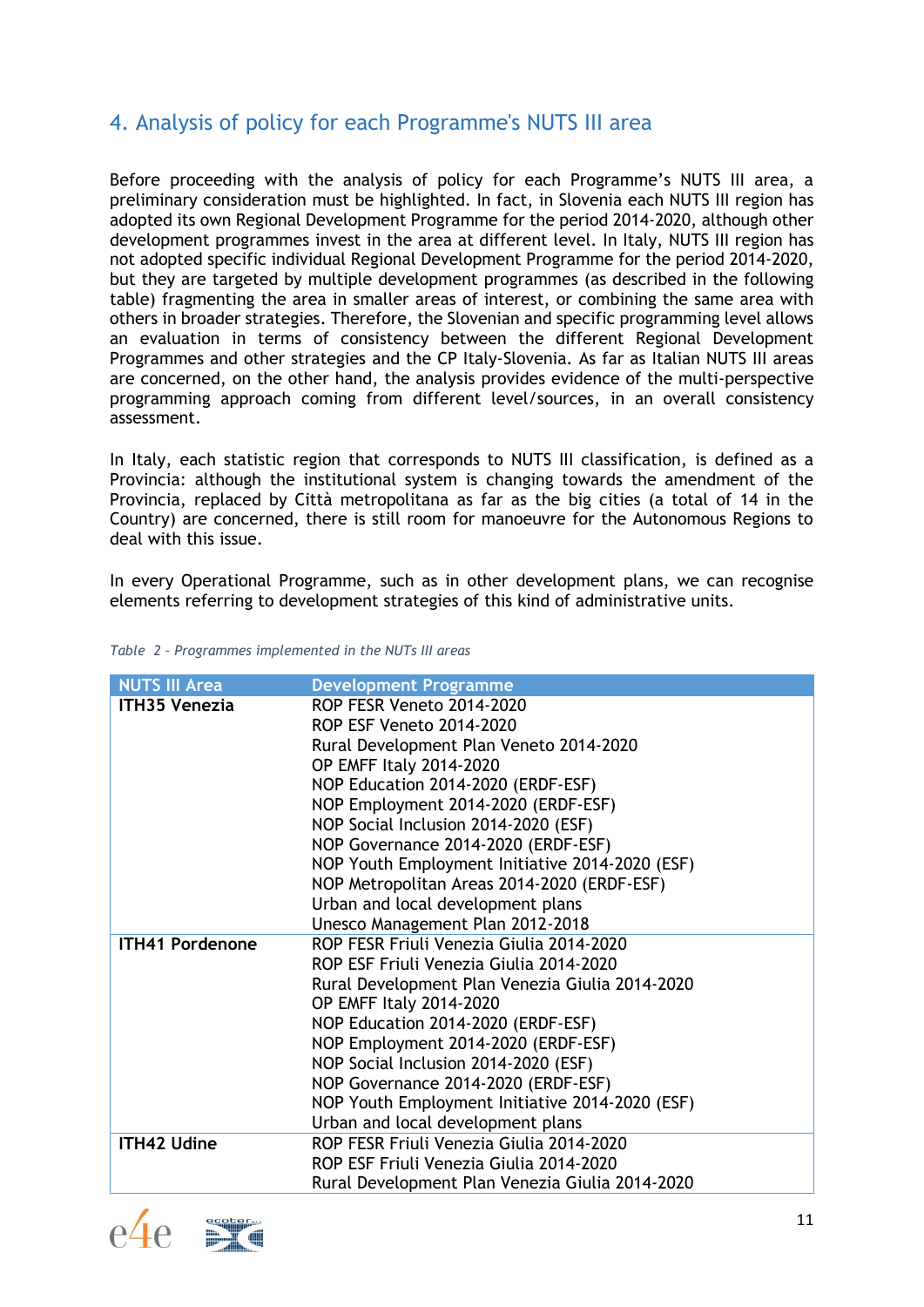|                      | OP EMFF Italy 2014-2020<br>NOP Education 2014-2020 (ERDF-ESF)<br>NOP Employment 2014-2020 (ERDF-ESF)<br>NOP Social Inclusion 2014-2020 (ESF)<br>NOP Governance 2014-2020 (ERDF-ESF)<br>NOP Youth Employment Initiative 2014-2020 (ESF)<br>Urban and local development plans                                                                                                                                                                   |
|----------------------|-----------------------------------------------------------------------------------------------------------------------------------------------------------------------------------------------------------------------------------------------------------------------------------------------------------------------------------------------------------------------------------------------------------------------------------------------|
| <b>ITH43 Gorizia</b> | ROP FESR Friuli Venezia Giulia 2014-2020<br>ROP ESF Friuli Venezia Giulia 2014-2020<br>Rural Development Plan Venezia Giulia 2014-2020<br>OP EMFF Italy 2014-2020<br>NOP Education 2014-2020 (ERDF-ESF)<br>NOP Employment 2014-2020 (ERDF-ESF)<br>NOP Social Inclusion 2014-2020 (ESF)<br>NOP Governance 2014-2020 (ERDF-ESF)<br>NOP Youth Employment Initiative 2014-2020 (ESF)<br>Urban and local development plans<br>Urban Agenda Gorizia |
| <b>ITH44 Trieste</b> | ROP FESR Friuli Venezia Giulia 2014-2020<br>ROP ESF Friuli Venezia Giulia 2014-2020<br>Rural Development Plan Venezia Giulia 2014-2020<br>OP EMFF Italy 2014-2020<br>NOP Education 2014-2020 (ERDF-ESF)<br>NOP Employment 2014-2020 (ERDF-ESF)<br>NOP Social Inclusion 2014-2020 (ESF)<br>NOP Governance 2014-2020 (ERDF-ESF)<br>NOP Youth Employment Initiative 2014-2020 (ESF)<br>Urban and local development plans                         |

### → ITH35 Venezia NUTS III

In the NUTS III area of Venezia multiple strategic approaches and plans are operative at the moment, ranging from metropolitan developments plans to ESI Funds OPs, to UNESCO sites management plan and others devoted to the unicity of Venice as a "city built on water". Strategic priorities are multi-perspective and interconnected in the light of sustainability and efficient use of resources, natural and cultural most of all. The impact of innovation and innovative development drivers is proven by the involvement of the area in the S3 strategy of the Regione Veneto.

### $\rightarrow$  ITH41 Pordenone NUTS III

Strategies and priorities coming from different sources (ESI Funds OPs, national strategies, S3 strategy of the Regione Friuli Venezia Giulia) impact on the NUTS III area of Pordenone, supporting the mainstream orientation towards innovation and sustainability. Keywords that applies to different sectors, from rural development to smart mobility in an area characterised by small towns and an economic sector made up of SMEs trying to recover from a critical period. Development drivers are therefore in line with those of the Programme.

### $\rightarrow$  ITH42 Udine NUTS III

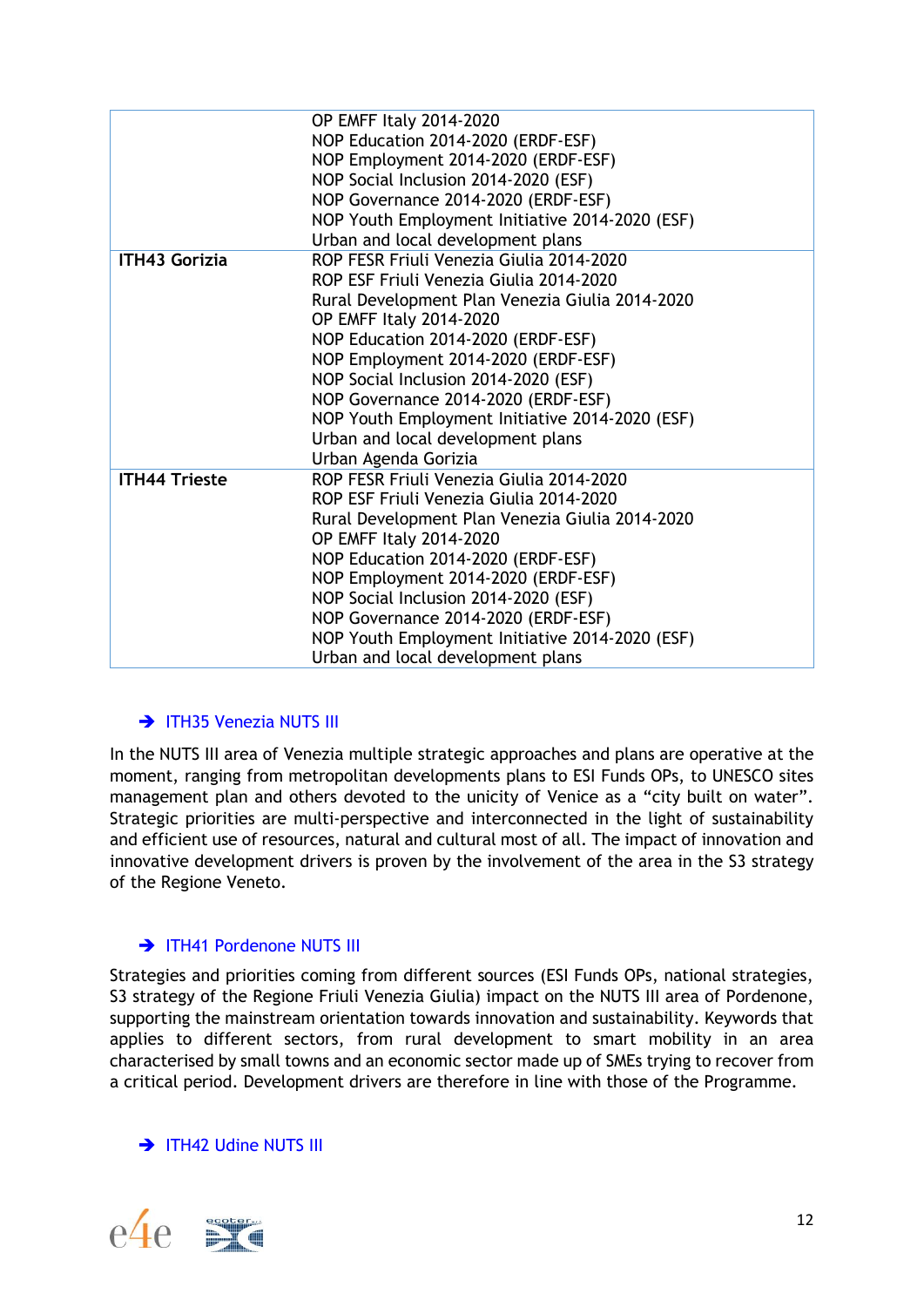The NUTS III area of Udine holds interesting and relevant assets from different points of view, indeed already supported by several development strategies – backed by EU and national funds – that need therefore to seek integration with the Programme priorities. Ranging from top level food and wine production, to cultural and natural resources, the area of Udine is moving towards new development drivers led by methodological and operative approaches of innovation, sustainability and capacity building.

### → ITH43 Gorizia NUTS III

The NUTS III area of Gorizia is characterised by a diversified territory going from coastal environment to internal and mountain areas, so implying different development strategies and instruments. Another key element to consider is the typical cross border economy, such as areas with relevant industrial facilities in a process of recovery and diversification. Naturally, there are already several EU and national development strategies and investments under way in the area, with a growing need of integration among them. An EGTC (European Group for Territorial Cooperation) has been established in 2011. The EGTC, considered the most advanced form of cross-border territorial cooperation, shares goals relating to common management and modernization in health, environment and infrastructural sector, urban transport, logistics, energy and economic development initiatives. All those efforts, indeed, are going towards the innovation of processes and products, the efficient use of resources and the optimisation of public and private assets and capacities.

### TH44 Trieste NUTS III

The NUTS III area of Trieste has several peculiarities, due to the its location as a border region - with a relevant presence of Slovenian speaking minority, indeed majority of population in rural and non-urban (outside the city of Trieste) areas – and its long history of multicultural city. Furthermore, the area is important for its port and industrial facilities, but also for its cultural relevance (universities, research centres) and natural resources. As other well-developed areas in northern Italy, the area of Trieste is looking at new development patterns, based on research and innovation, sustainability, knowledge sharing and higher competences.

In **Slovenia**, each statistic region (that corresponds to NUTS III classification) adopted its own Regional Development Programme (RDP) for the period 2014-2020. These documents were drafted by regional development agencies in direction of key regional initiatives and also include key regional projects. In order to indicate the level of consistency of the Programme Italy-Slovenia 2014-2020 with regional specific policies, each RDP was analysed. It allows – as described before – an evaluation in terms of consistency between the different Regional Development Programmes and the CP Italy-Slovenia.

### → RDP of Osrednjeslovenska region

The vision of the region is "*The green motor of development – metropolitan bioregion of knowledge*" which indicates that this is the Slovenian region with the most accumulated knowledge and creation potential as it is the centre of the key state, scientific, research, educational and cultural institutions. The programme has set three development priorities: growth of competitiveness of the regional economy, conservation of the environment with sustainable use of resources and people friendly region. Based on these priorities, programs

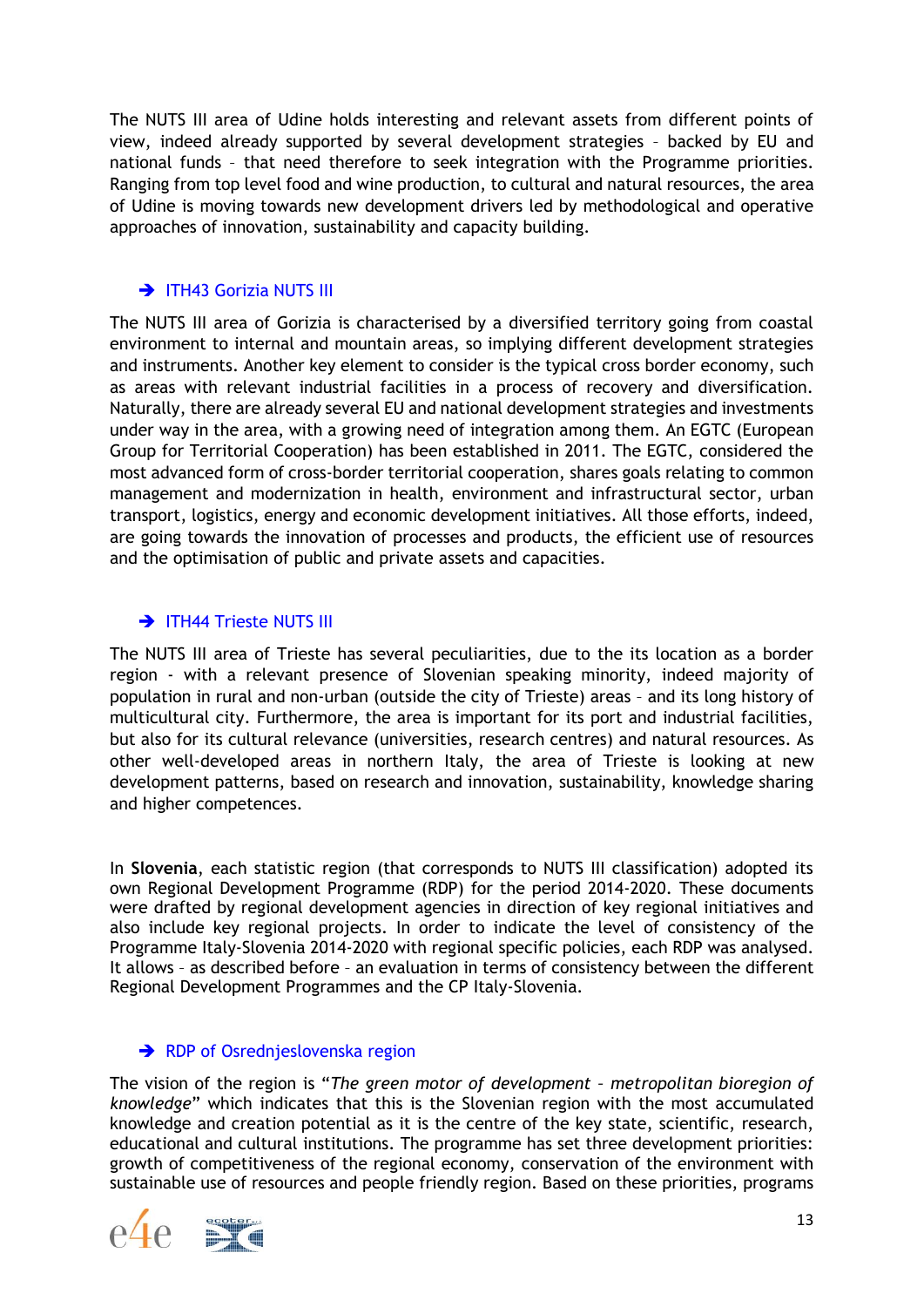and special measures on different investment fields were set. CP Italy-Slovenia indicates a strong consistency with the RDP of Osrednjeslovenska region. Specific objective 1.1 is consistent with the program 1.1. Innovation, creativity and knowledge for competitive economy. Specific objective 2.1 is consistent with Program 2.1 Climate-safe and energyfriendly region and program 3.1 Sustainable mobility. Specific objectives 3.1. and 3.2 are both consistent with Program 2.3. Conservation of nature. Specific objective 3.3. is consistent with Program 2.2 Environmental infrastructure. Specific objective 4.1 is not consistent with any program or specific measure of the RDP for Osrednjeslovenska region.

#### RDP of Gorenjska region

The vision of the region is "*Gorenjska – where I want to live, work an play*", which also indicates a similarity with the vision of the OP Italy-Slovenia 2014-2020 in a way that more effort should be put in a creation of a more liveable living space for its inhabitants. RDP of Gorenjska region has set three development priorities (DP): Environment/Countryside, People and Technologies. Based on these priorities, five development policies were drafted. Specific objective 1.1 is consistent with development policy 1. Technological development, entrepreneurship and innovation. Specific objective 2.1 is consistent with development policy 4. Environment, spatial planning and infrastructure but mainly on the field of the field of increasing the efficiency of energy use. Specific objectives 3.1, 3.2 and 3.3 are also consistent with the same development policy as it includes also conservation of environment, low carbon mobility, sustainable development and improvement of waste water management. None of the development policies is focused on the strengthening of institutional cooperation (specific objective 4.1) although it is stated that the institutional technical support to the regional development is important and will be realised as a horizontal project.

### **→** RDP of Goriška region

The vision of Goriška region is: *"The region of northern of Primorska will be one of the most successful regions of central Europe. With innovation and networking it will reach sustainable and long term economic growth while preserving natural and cultural richness for the quality of life of current and next generations"*. In order to achieve this, RDP has set 2 priorities: Raising of competitiveness, innovation and employment opportunities in the region and Improvement of quality of life. Selected priorities indicate a high level of similarity with the OP Italy-Slovenia 2014-2020. These two priorities are then divided on 11 measures which the consistency was analysed. Specific objective 1.1 is consistent with the measure 1/U1: Raising competitiveness and innovation which focuses strongly on providing the regional instruments in order to support enterprises, networking and development of different types of entrepreneurship. Specific objective 2.1 is not directly consistent with none of the measures, although projects that address also the topic of energy efficiency are set to realize within the measure 1/U1. Specific objective 3.1 is consistent with the Measure 2/U2: Preservation and development of material and intangible heritage. This Measure represents covers only cultural heritage, while protection and development of natural heritage is consistent with the Measures predicted within the priority sustainable environmental, spatial and infrastructural development of the region. Specific objectives 3.2, 3.3 and 4.1 are consistent with the Measures 3 and 4 of this priority which directly focus on biodiversity in a sectoral way as well as implementing a territorial approach in protected areas (such as Triglav national Park). Furthermore, strategic objective 3.2 is partly consistent also with the measure measure 1/U1: Raising competitiveness and innovation, where some supporting measures in order to ensure a more innovative environment for the economy are predicted. An EGTC (European Group for Territorial Cooperation) has been established in 2011. The EGTC, considered the most advanced form of cross-border

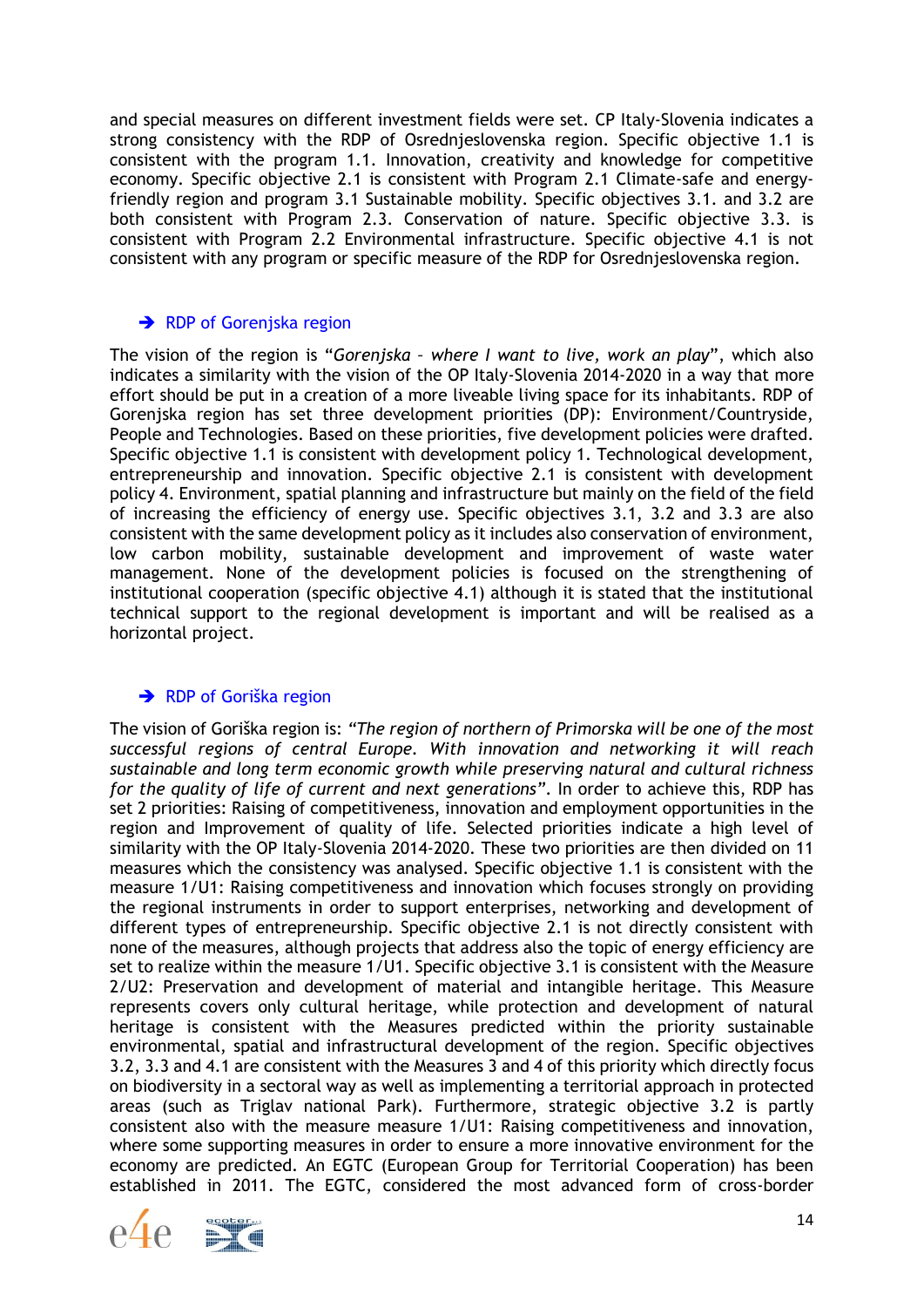territorial cooperation, shares goals relating to common management and modernization in health, environment and infrastructural sector, urban transport, logistics, energy and economic development initiatives. All those efforts, indeed, are going towards the innovation of processes and products, the efficient use of resources and the optimisation of public and private assets and capacities

#### → RDP of Primorsko-notranjska region

The vision of Primorsko-notranjska region is: *"With cooperation and responsible use of resources towards better quality of life on green Karst"*. In order to achieve this, the RDP has set three development priorities: Competitiveness of economy, Sustainable environmental and infrastructural development and Inclusive society. These priorities are reflected in 8 specific priority programs. Specific objective 1.1 is consistent with economical program that is focused on the R&D, innovation and stimulation of the economy. Strategic objective 2.1 is consistent with the programme for infrastructure where energy is identified as one of the five key action plans. Specific objective 3.1 is consistent with the programme for Environment and management of resources regarding the natural heritage and with the programme for broader social development regarding the cultural heritage. Strategic objective 3.2 is consistent partly with the programme for Environment and management of resources especially regarding the management of forest ecosystem and natural values. Strategic objective 3.3 is partly consistent with the programme for economy regarding the creation of supporting environment for growth of enterprises and partly to the programme for environment and management of resources with the relation of water management. Specific objective 4.1 is not consistent with any program or specific measure of the RDP for Primorsko-notranjska region.

#### **→** RDP of Obalno-kraška region

The vision of the Obalno-kraška region is: "*South Primorska – European window to the world. Region of prosperous economy, high quality of life based on creativity of its people and sustainable management of goods".* A special characteristic of this region is the presence of the autochthonous Italian minority in the coastal area, which is an additional factor that encourages the participation in the Programme.RDP of Obalno-kraška region has set four main priorities: Strengthening of economic competitiveness and employment, Strengthening of life quality and inclusive society, Rural development and sustainable management with natural and cultural resources and Infrastructure, environment and sustainable spatial development. These priorities are then reflected in 14 programmes and 31 specific measures. Specific measure 1.1 is consistent with the programme 1.1 Strengthening the competitiveness of the economy. Specific objective 2.1 is consistent with the programme 4.1 Sustainable energy sector with the focus on efficient use of energy and exploitation of the potential of alternative and renewable sources of energy. Strategic objective 3.1 is consistent with the programme 3.1 Conservation of nature and biodiversity which focuses mainly on the conservation of natural heritage while the cultural heritage lacks of special focus. Specific objective 3.3 is partly consistent with the same programme 3.1 where a special focus is given to the strengthening of the management of protected areas (Natura 2000 sites) thus focusing only on the management of the ecosystems that are already under a status of conservation. Specific objective 3.3. is consistent with the programme 4.3 Infrastructure for environmental protection which focuses on the purification of drainage and waste water. The RDP of Obalno-kraška region is the only RDP of Slovenian regions involved in the OP Italy-Slovenia 2014-2020 that predicted also the importance of institutional cooperation. Therefore specific objective 4.1 is consistent with the programme 4.5 Support services for spatial planning. The focus of this programme is to cooperate on the

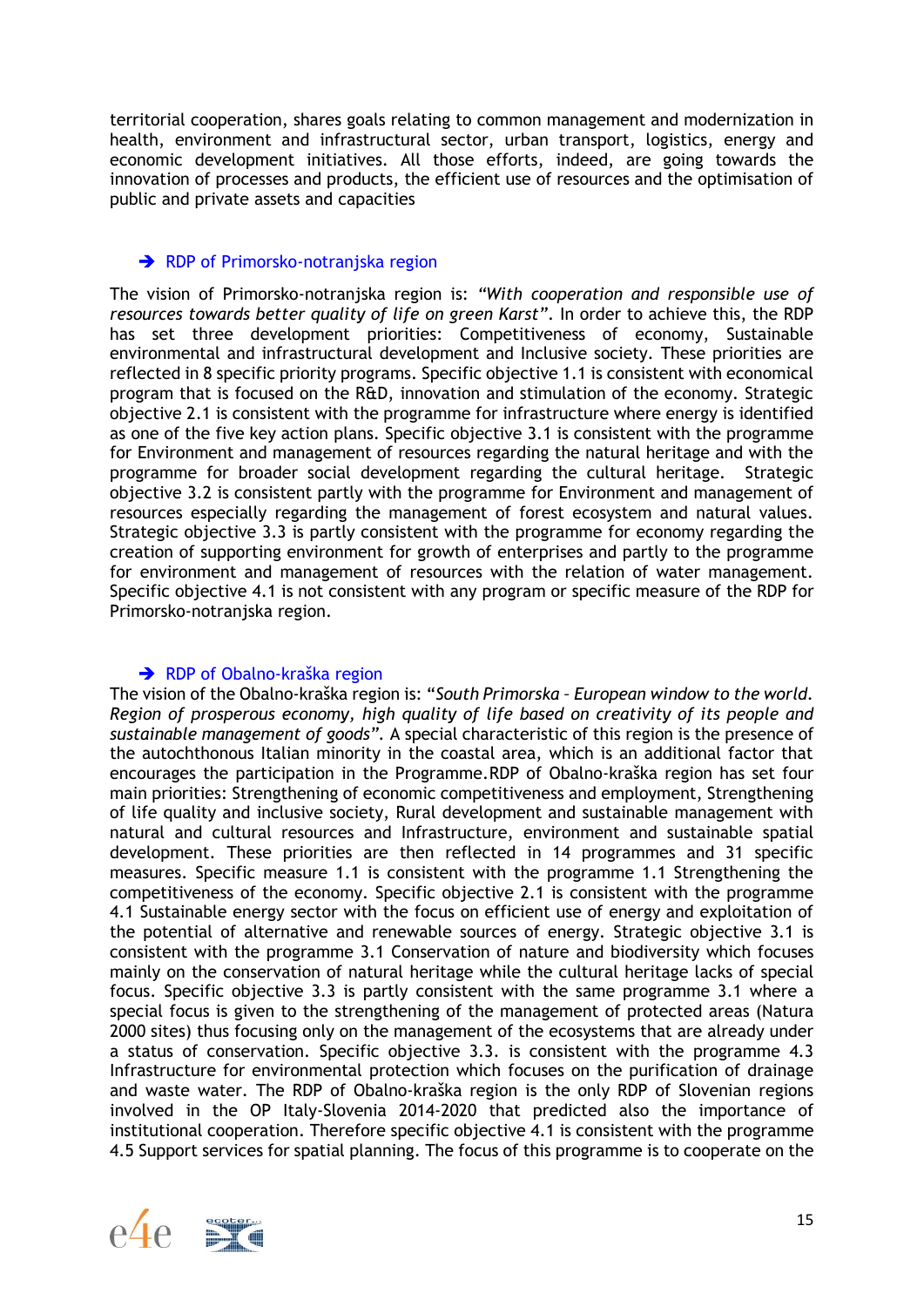level of municipalities and other relevant authorities in order to plan joint actions and solutions.

However, it is worth highlighting (as described in the following table) the other development programmes targeting the Slovenian NUTS III Regions covered by the Programme.

| <b>NUTS III Area</b>       | <b>Development Programme</b>                                                                        |
|----------------------------|-----------------------------------------------------------------------------------------------------|
| SI041 Osrednjeslovenska    | National Rural Development Plan 2014-2020                                                           |
|                            | European Maritime and Fisheries Fund - National Operational                                         |
|                            | Programme                                                                                           |
|                            | Operational Programme for the Implementation of the EU                                              |
|                            | Cohesion Policy in the period 2014 - 2020                                                           |
|                            | Interreg V B Adriatic-Ionian Programme - ADRION 2014-2020                                           |
|                            | Interreg V B Alpine Space Programme 2014-2020                                                       |
|                            | Interreg V B Central Europe 2014-2020                                                               |
|                            | Danube Transnational Programme 2014-2020                                                            |
|                            | Sectorial, urban and local development plans                                                        |
| SI042 Gorenjska            | National Rural Development Plan 2014-2020                                                           |
|                            | European Maritime and Fisheries Fund - National Operational                                         |
|                            | Programme                                                                                           |
|                            | Operational Programme for the Implementation of the EU                                              |
|                            | Cohesion Policy in the period 2014 - 2020                                                           |
|                            | Interreg V B Adriatic-Ionian Programme - ADRION 2014-2020                                           |
|                            | Interreg V B Alpine Space Programme 2014-2020                                                       |
|                            | Interreg V B Central Europe 2014-2020                                                               |
|                            | Danube Transnational Programme 2014-2020                                                            |
|                            | Sectorial, urban and local development plans                                                        |
| SI044 Obalno-kraška        | National Rural Development Plan 2014-2020                                                           |
|                            | European Maritime and Fisheries Fund - National Operational                                         |
|                            | Programme                                                                                           |
|                            | Operational Programme for the Implementation of the EU<br>Cohesion Policy in the period 2014 - 2020 |
|                            | Interreg V B Adriatic-Ionian Programme - ADRION 2014-2020                                           |
|                            | Interreg V B Alpine Space Programme 2014-2020                                                       |
|                            | Interreg V B Central Europe 2014-2020                                                               |
|                            | Danube Transnational Programme 2014-2020                                                            |
|                            | Sectorial, urban and local development plans                                                        |
| SI043 Goriška              | National Rural Development Plan 2014-2020                                                           |
|                            | European Maritime and Fisheries Fund - National Operational                                         |
|                            | Programme                                                                                           |
|                            | Operational Programme for the Implementation of the EU                                              |
|                            | Cohesion Policy in the period 2014 - 2020                                                           |
|                            | Interreg V B Adriatic-Ionian Programme - ADRION 2014-2020                                           |
|                            | Interreg V B Alpine Space Programme 2014-2020                                                       |
|                            | Interreg V B Central Europe 2014-2020                                                               |
|                            | Danube Transnational Programme 2014-2020                                                            |
|                            | Sectorial, urban and local development plans                                                        |
| SI038 Primorsko-notranjska | National Rural Development Plan 2014-2020                                                           |
|                            | European Maritime and Fisheries Fund - National Operational                                         |
|                            | Programme                                                                                           |
|                            | Operational Programme for the Implementation of the EU                                              |
|                            | Cohesion Policy in the period 2014 - 2020                                                           |

*Table 3. Programmes implemented in the NUTSIII areas*



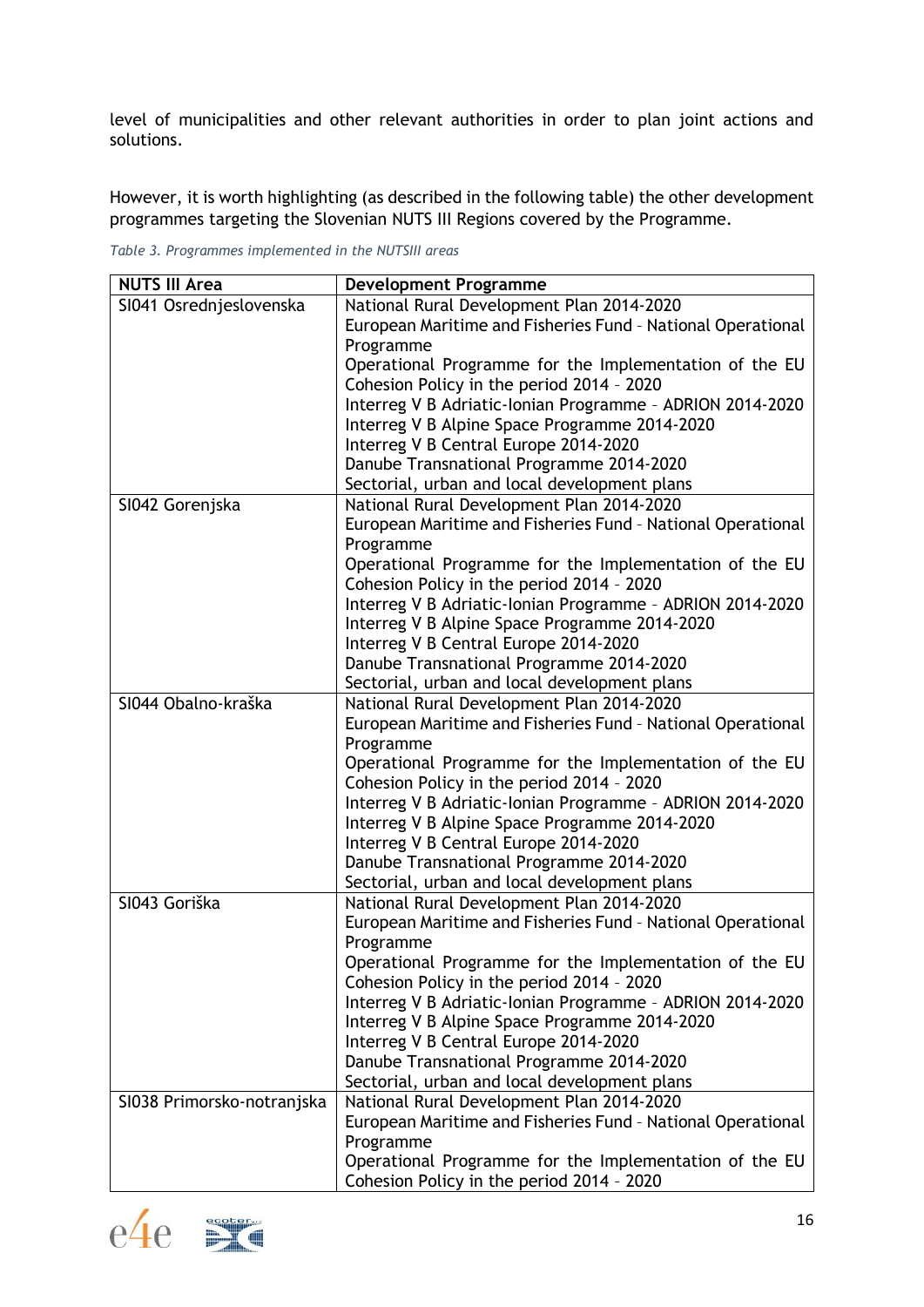| Interreg V B Adriatic-Ionian Programme - ADRION 2014-2020 |
|-----------------------------------------------------------|
| Interreg V B Alpine Space Programme 2014-2020             |
| Interreg V B Central Europe 2014-2020                     |
| Danube Transnational Programme 2014-2020                  |
| Sectorial, urban and local development plans              |

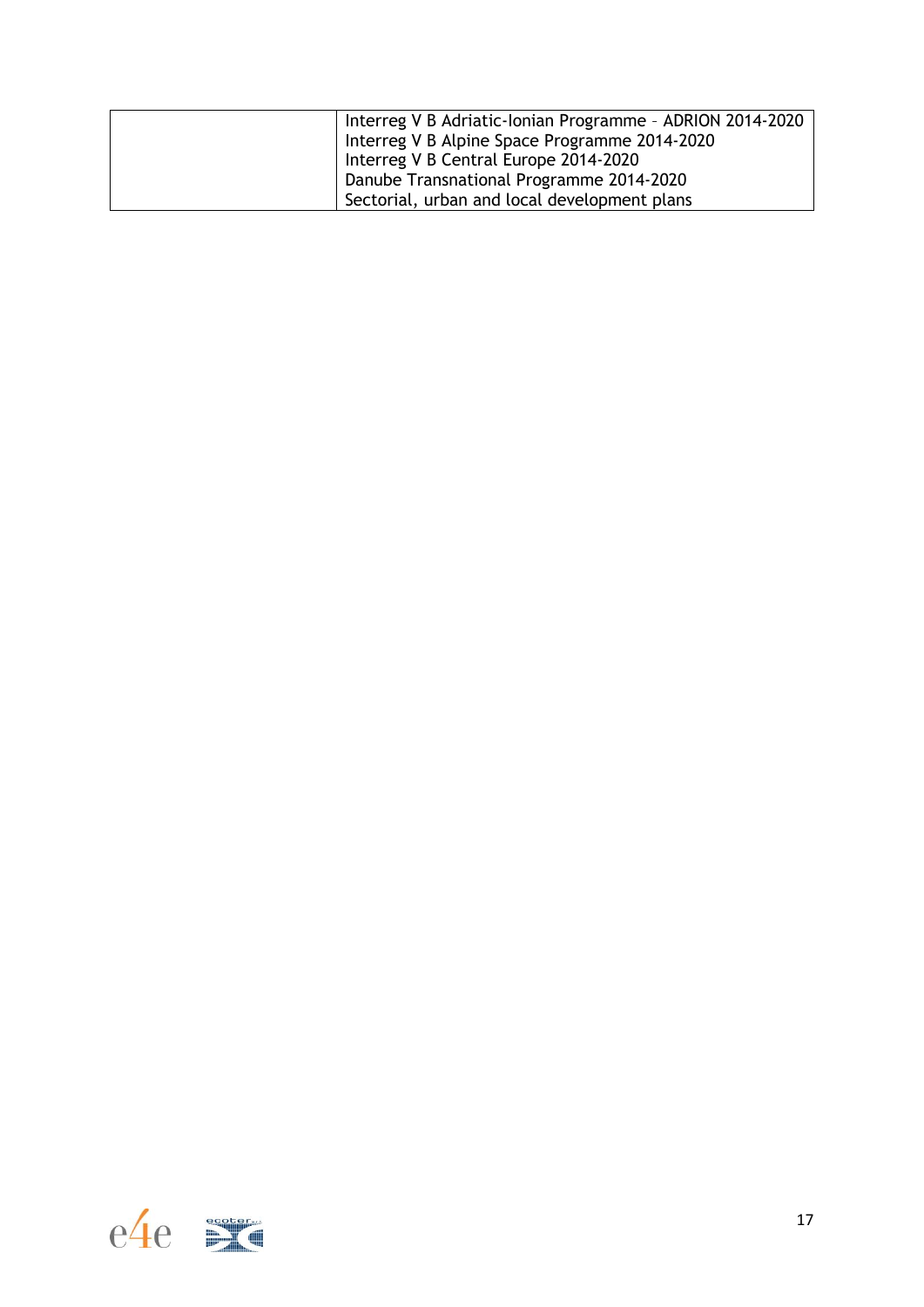# <span id="page-17-0"></span>5. Analysis of interaction with other Programmes financed by Structural Funds

The integrated evaluation plan takes carefully into consideration the multiple patterns of interaction among the Programme and the other financial and investment programmes, plans and instruments operating in the area. This mainly because the focus of evaluation must be set on the capacity of the Programme to develop and foster the above mentioned patterns, in the light of EU's priority regarding a closer integration among investment programmes and also complying with Art. 10 and Annex I of the Regulation (EU) 1303/2013, whereas it is stated that coordination and use of synergies with other European Structural and Investment Funds as well as with other relevant Union policies, strategies and instruments, including those in the framework of the Union's External Action Member States, have to be pursued.

Therefore, **evaluation will concentrate on the effectiveness of coordination mechanisms and authorities in the Programme area**. As pointed out in the legal framework and in the guidelines, the IAP will also guarantee close coherence with Section 6 of the Programme. Attention will be therefore paid at the capacity of the Programme key actors to coordinate activities under the Cooperation Programme with other ESI-funded programmes covering their territory and to check synergies and possible overlapping of the submitted project proposals with other projects and programmes.

First of all, evaluation must focus on **interaction between the Programme and the other Programmes supported by ESI Funds**. Regarding the EAFRD and the EMFF, the Programme is not developing significant activities dedicated to agriculture or fisheries: however, the objectives of sustainable development, the protection of the natural environment, the exploitation of territorial and maritime resources, interventions related to ports and maritime activities or the diversification of tourism constitute strategic issues for the Programme as well. Looking at ESF Programmes, evaluation will consider that the Programme is not specifically dedicated to ESF priorities, therefore the coordination with ESF programmes is supposed to be less intense: nonetheless it will impact on actions devoted to social inclusion, education, vocational training and cross-border labour force.

Evaluation on **coordination must then be broadened towards other national and regional funding instruments**. This the case, for instance, of the funding instruments in place in Friuli Venezia Giulia, from the Regional Strategy S3 (adopted by Decision of the Regional Government n. 708, dated April 17, 2015) and its priorities and technological trajectories, in relation to Axis 1 of the Programme, to the Capacity building Plan (Piano di Rafforzamento Amministrativo) adopted by the Regional Administration on 30 December 2014, with regard to Axis 4, and even further to the six strategic priorities of the Regional Plan of Performance (Decision n.1332 dated 11 July 2014) with regard to the all 4 Axes of the Programme, and to the national and regional strategies for Internal Areas (so called, ITI Internal Regional Areas).

Furthermore, Regione Friuli Venezia Giulia has adopted an integrated and cross-cutting programming approach in order to strengthen synergies arising from the integration with other programmes and complementarities among ESI Funds providing tools of multi-level governance.

Regarding Regione Veneto, a Unitary Programming Sector has been established within the Administration, in charge of coordinating ESI Funds Programmes. It also supports all those general partnership consultation activities dealing with cross-cutting themes as well as it provides technical and operative assistance on discussion and negotiation tables according to the provisions of the partnership code of conduct.

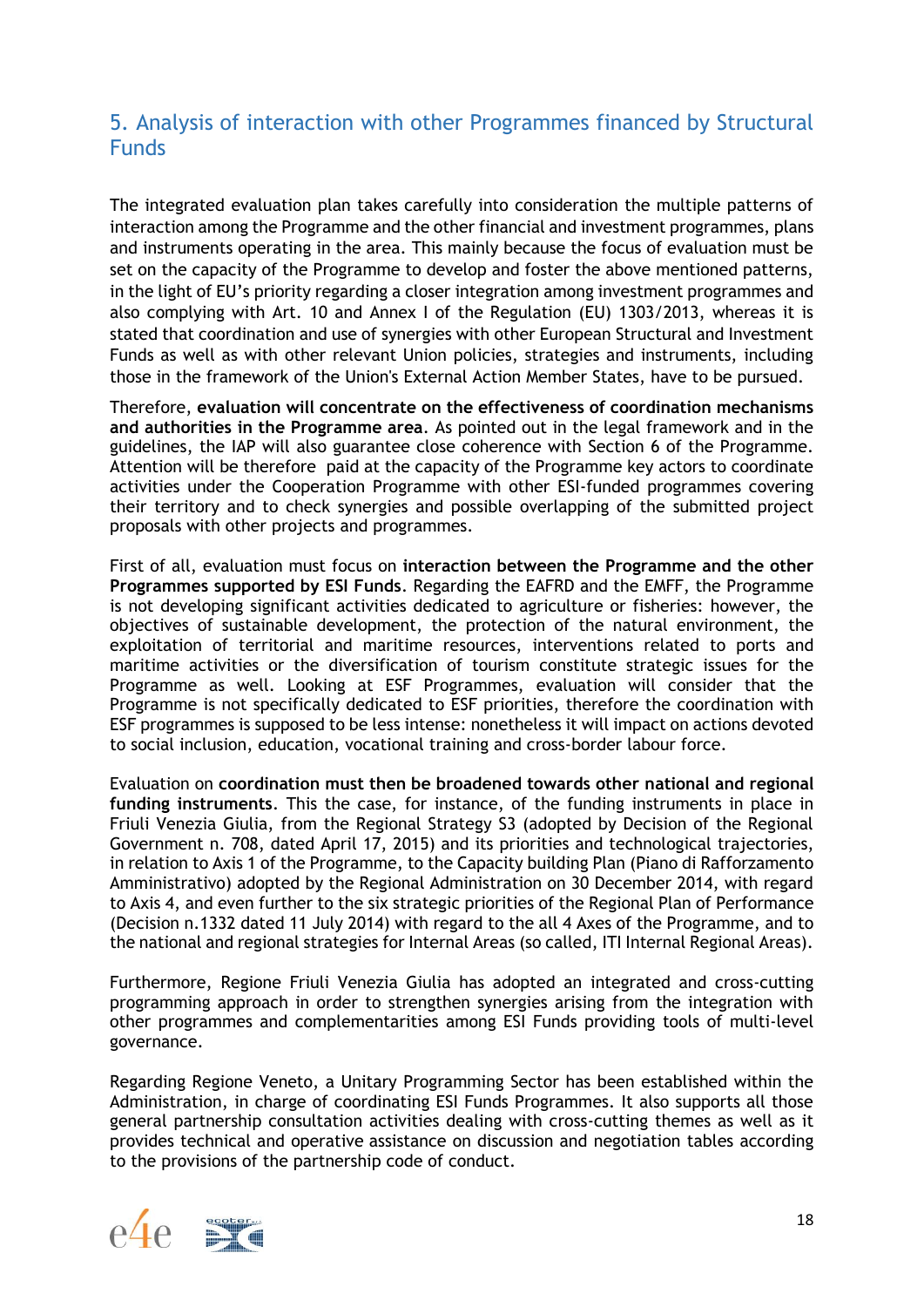Evaluation will also devote effort in analysing patterns of interaction and coordination with the Danube, Adriatic-Ionian and Alpine macro-regions strategies and with other neighbouring Interreg V-A Programmes - in particular, Austria-Italy, Italy-Croatia, Slovenia-Hungary and Slovenia-Austria - focusing on programme implementation, common management procedures.

Moreover, evaluation will also focus on the activities and project co-financed under EU programmes, such as Horizon 2020 and COSME, with particular consideration to their specific support to SMEs. More in details, consistency will be analysed with regard to issues such as research and innovation and competitiveness of SMEs (Axis 1). As far as projects related to protection of biodiversity, territorial geology, climate and environmental protection and safeguard (Axes 1, 3 and 4) are concerned, interactions will be considered with the LIFE Programme and with LIFE integrated projects.

In order to identify and collect useful information in an evaluative perspective, it is worth underlining that different actors holds strategic responsibilities in the sectorial programmes devoted to the policy areas just described. In Italy the Agency for the Promotion of European Research, in close cooperation with the Ministry for Education, University and Research, provides advice, support and assistance for application to national and European programmes, with particular reference to Horizon 2020 while the Ministry for Environment and Protection of Land and Sea is responsible for the implementation of LIFE Programme.

In Slovenia the Ministry for Education, Science and Sport is responsible for the delivery of Horizon 2020 while LIFE Programme is managed by the Ministry of the Environment and Spatial Planning.

Evaluation must then look at how Programme authorities and other actor involved in the Programme management and delivery will communicate results and outputs of the co-funded operations coherently with the Communication Strategy. This mainly towards of other ETC programmes in the cooperation area and with the INTERACT programme to ensure an active exchange of information and experience about projects and initiatives. The macro-regionals strategies, which have been set up for the Programme area, will also be an element of relevant interest, and hopefully another way to foster coordination among the Programme and the other ESI-funded programmes.

It is worth pointing out the necessity of focusing the evaluation process even on coordination competences and responsibilities, as far as EU funded Programmes are concerned, both in Italy and Slovenia.

As Section 6 of the Programme correctly highlights, ESI Funds coordination in Italy is supported by the recently established (according to article 10 of Law Decree no. 101/2013 ratified with amendments by Law n. 125/2013, in order to ensure the achievement of the objectives set out in Article 119, fifth paragraph of the Italian Constitution and strengthen the action of planning, coordination, monitoring and supporting Cohesion policy) Agency for territorial cohesion, within the Presidency of the Council of Ministers, in a shared system of competences with the Presidency of the Council of Ministers itself.

At national level the Partnership Agreement for Italy, adopted on the 29th October 2014 by the European Commission, confirms the Strategic coordination group for the ETC (established by decree of the Head of Department DPS no. 33 of 27th April 2010, amended by Decree no. 9 of 12th April 2011) and the establishment of national committees accompanying Italy's participation in the territorial cooperation programmes, one for each of the interregional and transnational programmes in which Italy participates and one for the Italy-Croatia Crossborder Cooperation Programme, because of the wide cooperation area and the number of eligible Italian Regions.

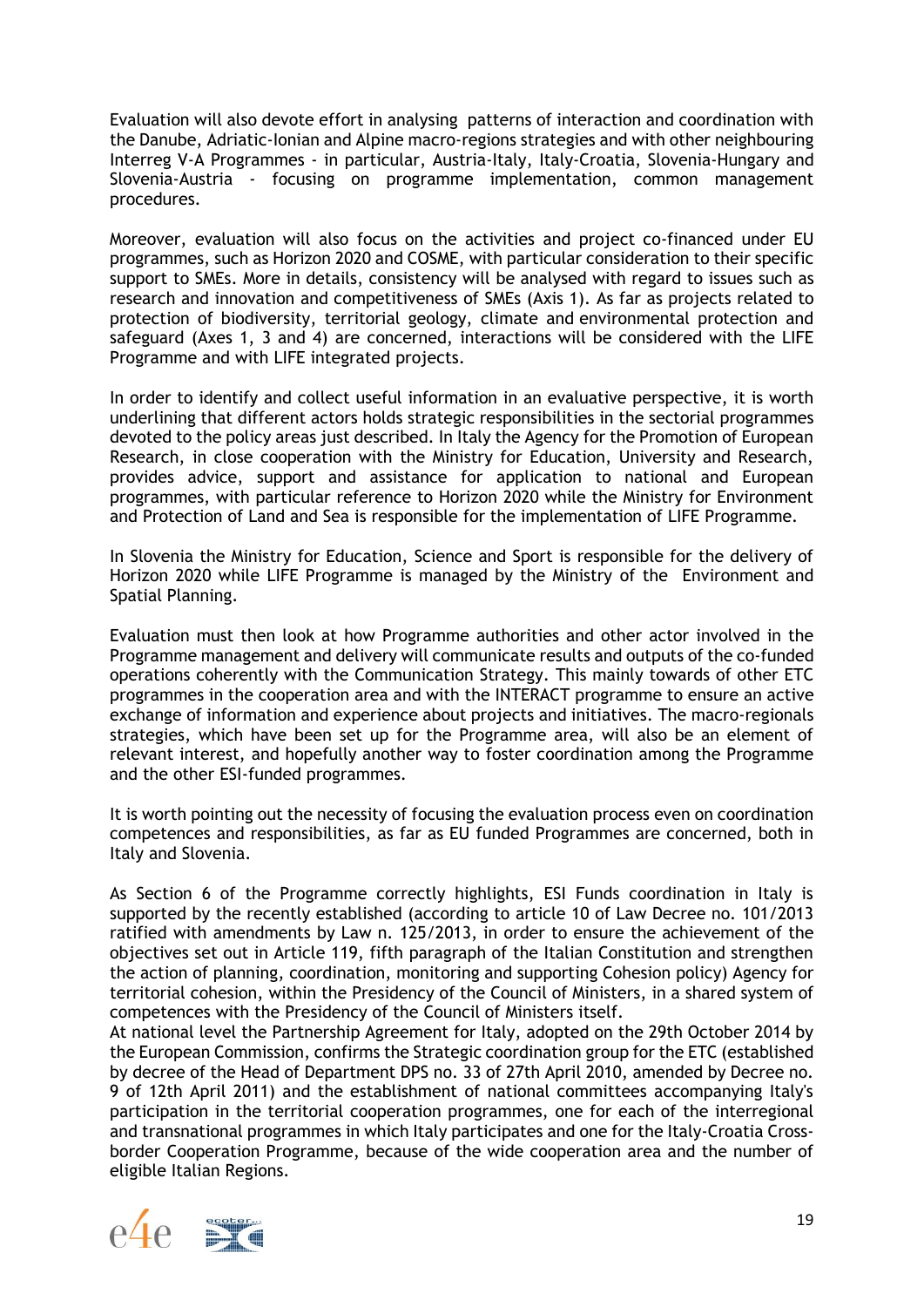In Slovenia the Government office for Development and European Cohesion Policy (GODCP) coordinates the development programmes, monitors the implementation of development policies and its programmes and it is also responsible for the coordination of documents pertaining to development planning and compliance of national development programmes as well as EU and other international organisations' programmes. European Territorial Cooperation and Financial Mechanism Office and European Territorial Cooperation Division are also part of GODCP.

According to the Partnership Agreement for Slovenia (adopted on the 30th October 2014 by the European Commission) the Inter-ministerial Coordination Committee provides coordination between ESI funds Programmes and with other EU instruments as well as other national instruments and the EIB instruments.

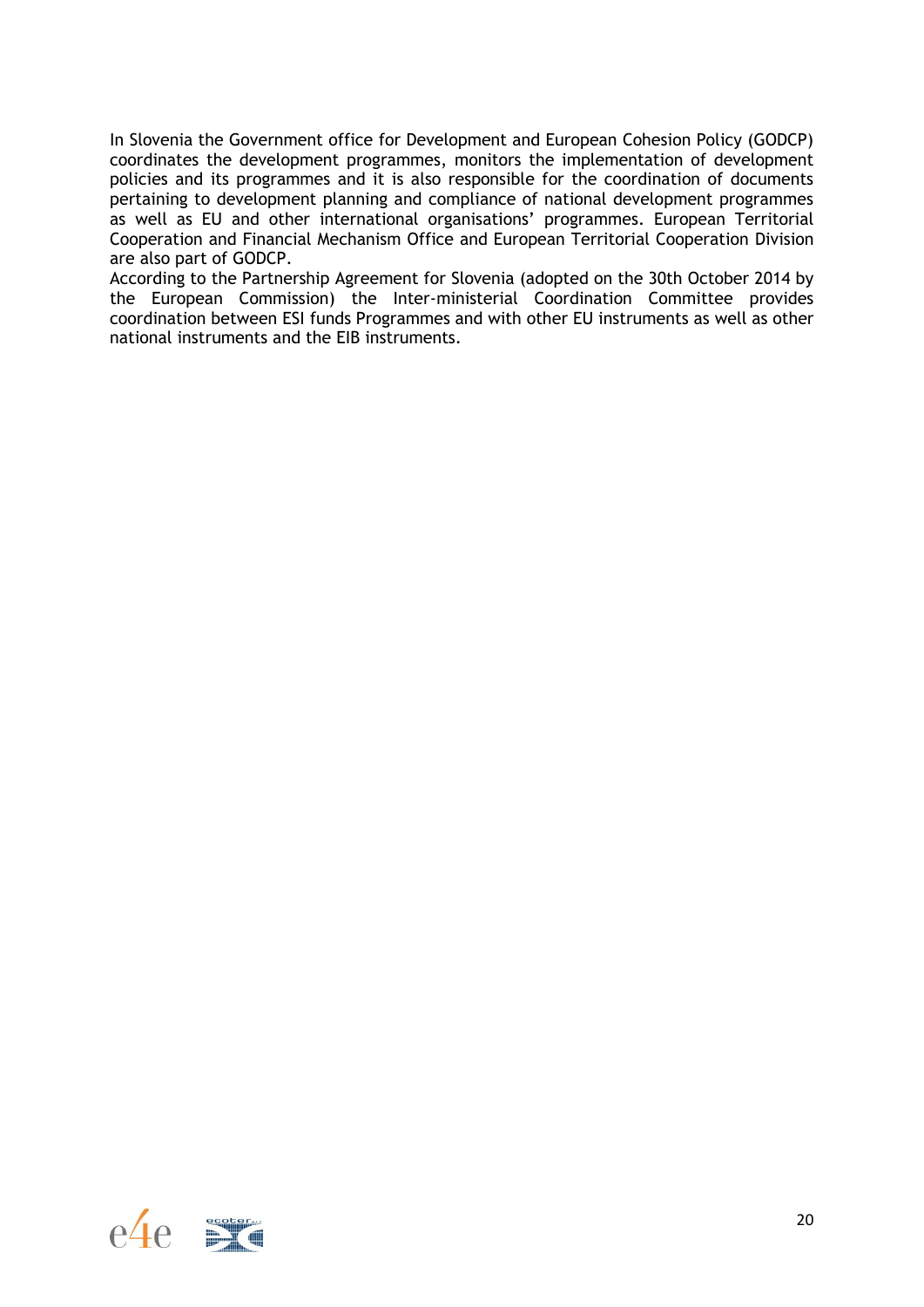# <span id="page-20-0"></span>6. Mapping of relevant actors

In the perspective of an effective evaluation, it is fundamental to involve a number of relevant actors – internal and external to the Programme – with their own specific contribution to the setting of an overall evaluation of the co-financed activities and the capacity to pursue the Programme's objectives.

According to the Regulation 1303/2013 there are no substantial changes in the functions of Programme Authorities for the period 2014-2020 compared to 2007-2013. Core Programme Authorities will remain the same, ensuring institutional stability and smooth transition to the new EU framework.

### Managing Authority (MA)

The MA, assisted by the Joint Secretariat, is responsible for managing the Programme. It ensures that the different Programme Authorities and structures interact in a smooth and co-operative way. MA role and functions are included in a specific organizational Unit - Central Directorate for Finance, Property, Coordination and Programming of Economic and EU Policies, European Territorial Cooperation, State Aid and General Affairs Office -, functionally independent and separated from the other Authorities and FLC bodies in the Friuli Venezia Giulia autonomous Region.

### Certifying Authority (CA)

Responsible for certifying the declarations of expenditure and the applications for payment before their submission to the European Commission, located in the Central Directorate for Finance, Property, Coordination and Programming of Economic and EU Policies, articulated in Tributes, Fiscal Fulfilments, Personnel and EU Programming Expenditure Documents Control Office

### Audit Authority (AA)

Within the Presidency of the Region, Directorate General Audit Office, it is responsible for verifying the effective functioning of the management and control system. The AA will be assisted by a Group of Auditors composed by representatives of both MS participating in the Programme.

### Joint Secretariat (JS)

In compliance with Art. 23 (2) of the Regulation (EU) No 1299/2013, the JS shall assist and support the MC and, where the case, the MC Working Groups (WGs) in carrying out their respective functions. The JS is set up under the responsibility of the MA. For the JS recruitment, the MA shall aim at ensuring compliance with the principles of equal treatment, equality between men and women and non-discrimination. The JS has an appropriate staff (including a Head) and it is hosted by the MA offices located in the premises of the Friuli Venezia Giulia Autonomous Region seat in Trieste (Italy).

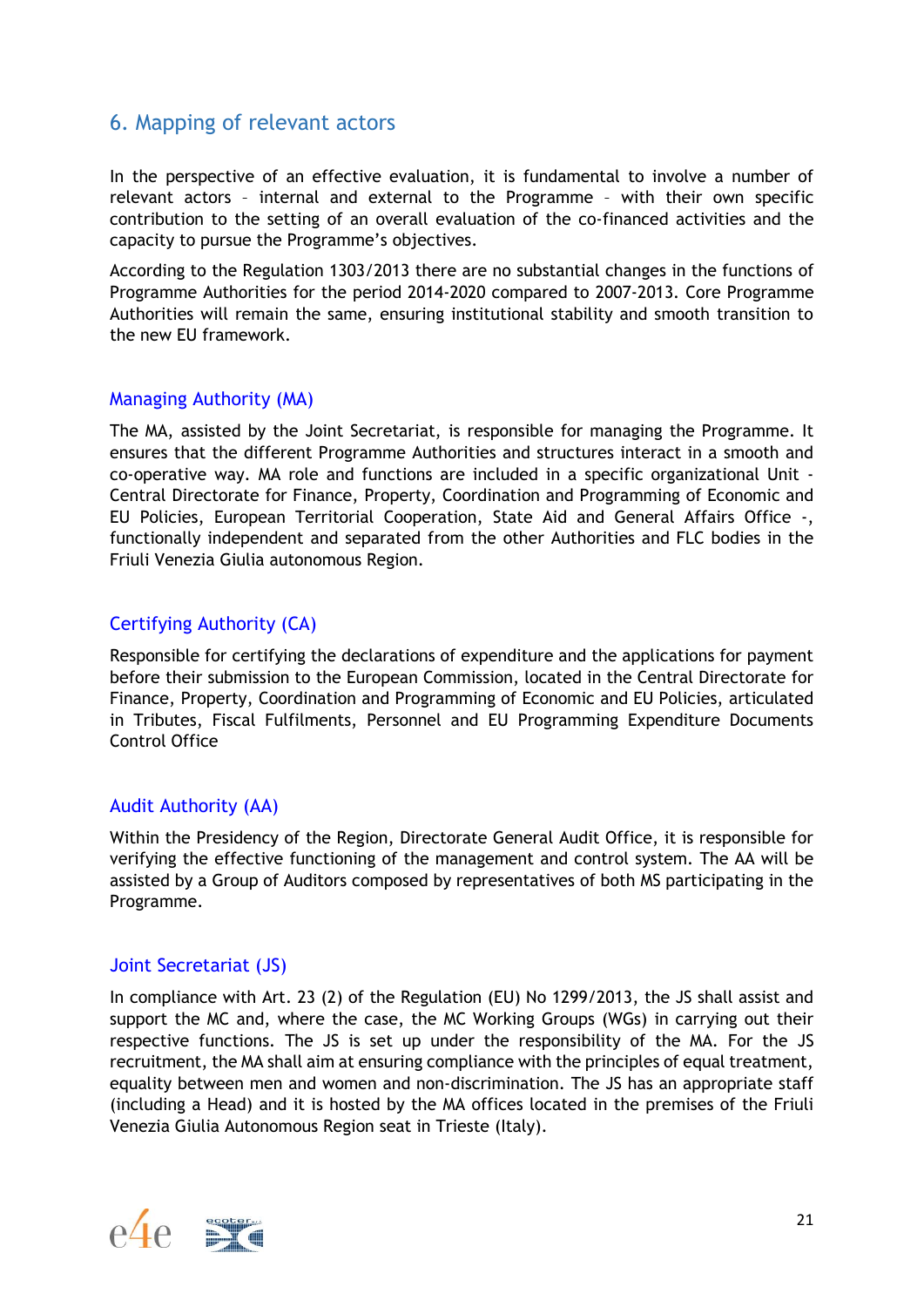### Monitoring Committee (MC)

MC supervises the implementation of the Programme in order to monitor its effectiveness and quality and the responsible implementation of the selected projects. Detailed MC functioning provisions are established in the MC's Rules of Procedure adopted on its first meeting (March, 8 2016). The MC may set up WGs to facilitate its decision-making process on specific issues.

### Group of Auditors (GoA)

In line with Article 25(2) of the Regulation (EU) No 1299/2013, the AA shall be assisted by a GoA composed of representatives from each MS participating in the Programme and carrying out the functions provided for in Article 127 of Regulation (EU) No 1303/2013. On the basis of art. 25 (3) of Regulation (EU) No 1299/2013, the auditors shall be functionally independent of controllers who carry out verifications under Article 23 of Regulation (EU) No 1299/2013. The GoA is set up within three months of the decision approving the Programme. On the basis of Articles 72(f) and 127(2) of Regulation (EU) No 1303/2013, the decision on the body carrying out the system audits and the checks on expenditure will be taken by the AA, after consultation with the GoA, during the process of designing the audit strategy of the Programme.

### Intermediate Body (OIB)

In line with Article 11 of the Regulation (EU) No 1299/2013, the Intermediate Body for carrying out the management and implementation of an ITI as referred to in Article 36(3) of Regulation (EU) No 1303/2013 shall be the OIB, a specific Unit functionally independent within the EGTC named "GECT GO/EZTS GO". Its activities and functions are ruled in a specific governance agreement signed by the MA and the OIB of the GECT GO/EZTS GO.

The OIB of the GECT GO/EZTS GO does:

- apply in the implementation of the ITI appropriate selection procedures and criteria approved by MC;
- support the work of the MC referred to in Article 47 of Regulation (EU) No 1303/2013 and provide detailed data on the overall progress of the ITI;
- ensure that the beneficiaries are provided with a document setting out the conditions for support for each operation including the specific requirements concerning the products or services to be delivered under the operation, the financing plan, and the time-limit for execution;
- ensure that the data is collected, entered and stored in the monitoring system;
- support the MA in drawing up the annual and final implementation reports referred to in Article 50 of Regulation (EU) No 1303/2013.

### Representatives of Member States: National/Regional Authorities

MSs contribute to the Programme by respective National/Regional Authorities (Info Point, setting the First level Control system), representing the MSs and as such participating in the MC and taking part in the implementation of the Programme.

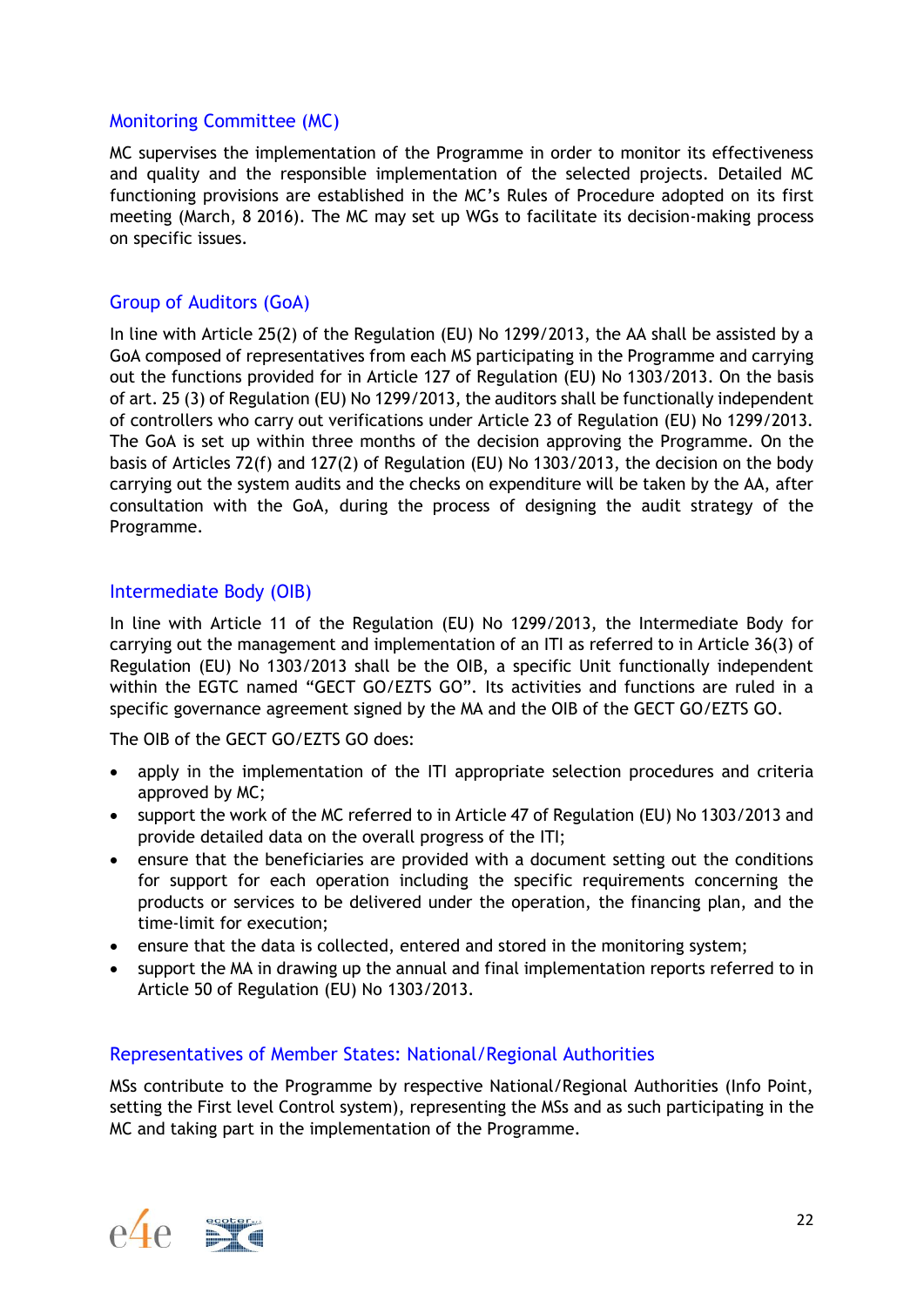In line with the 2007-2013 experience, the Slovenian Info Point located in Štanjel (Slovenia) and established by National Authority - GODCP, shall support the MA in spreading the information on the implementation stages of the Programme across the Slovenian territory.

In Italy, the Friuli Venezia Giulia Autonomous Region and the Veneto Region shall support the MA in spreading the information on the implementation stages of the Programme across their territories.

Tasks to be carried out at local level in both regions crucially include project generation and contribution to partnerships building. The office in charge for these activities in Friuli Venezia Giulia will be functionally separated from the Managing Authority. The Veneto Region, given its geographical distance from the land border, will also be in charge of developing effective strategic approaches for a wider involvement of key actors of Venice area to the achievement of the overall Programme goal of a more cohesive cooperation area through information, communication and widespread promotion activities targeted to potential new local beneficiaries and to the regional partnership.

In order to follow through the above outlined duties, both the Slovenian Info Point and Italian Regions will directly manage an appropriate share of TA resources.

### Bodies designated to carry out control tasks

Bodies holding key competences and responsibilities in the field of controls are identified as follows:

- REPUBLIC OF ITALY: Autonomous Region Friuli Venezia Giulia/EU Structural Funds FLC Unit
- REPUBLIC OF SLOVENIA: Government Office of the Republic of Slovenia for Development and European Cohesion Policy, Control Division – ETC, IPA and IFM Programmes

### Bodies designated to carry out audit tasks

Bodies holding key competences and responsibilities in the field of audits are identified as follows:

- Autonomous Region Friuli Venezia Giulia/Presidency of the Region/ Directorate General/Audit Office
- Republic of Slovenia Ministry of Finance of the Republic of Slovenia, Budget Supervision Office of the RS

Other relevant actors need to be listed in this section, in the broader context of stakeholders, meaning all those actors involved an interested in the smooth programming and effective delivery of the Programme, holding and bringing their own perspectives, support and resources. A preliminary consideration needs to be put in evidence, regarding the different context in Italy and Slovenia, leading to a different identification and description of stakeholders.

The lists of relevant stakeholders will be provided by the Working Group on Evaluation.

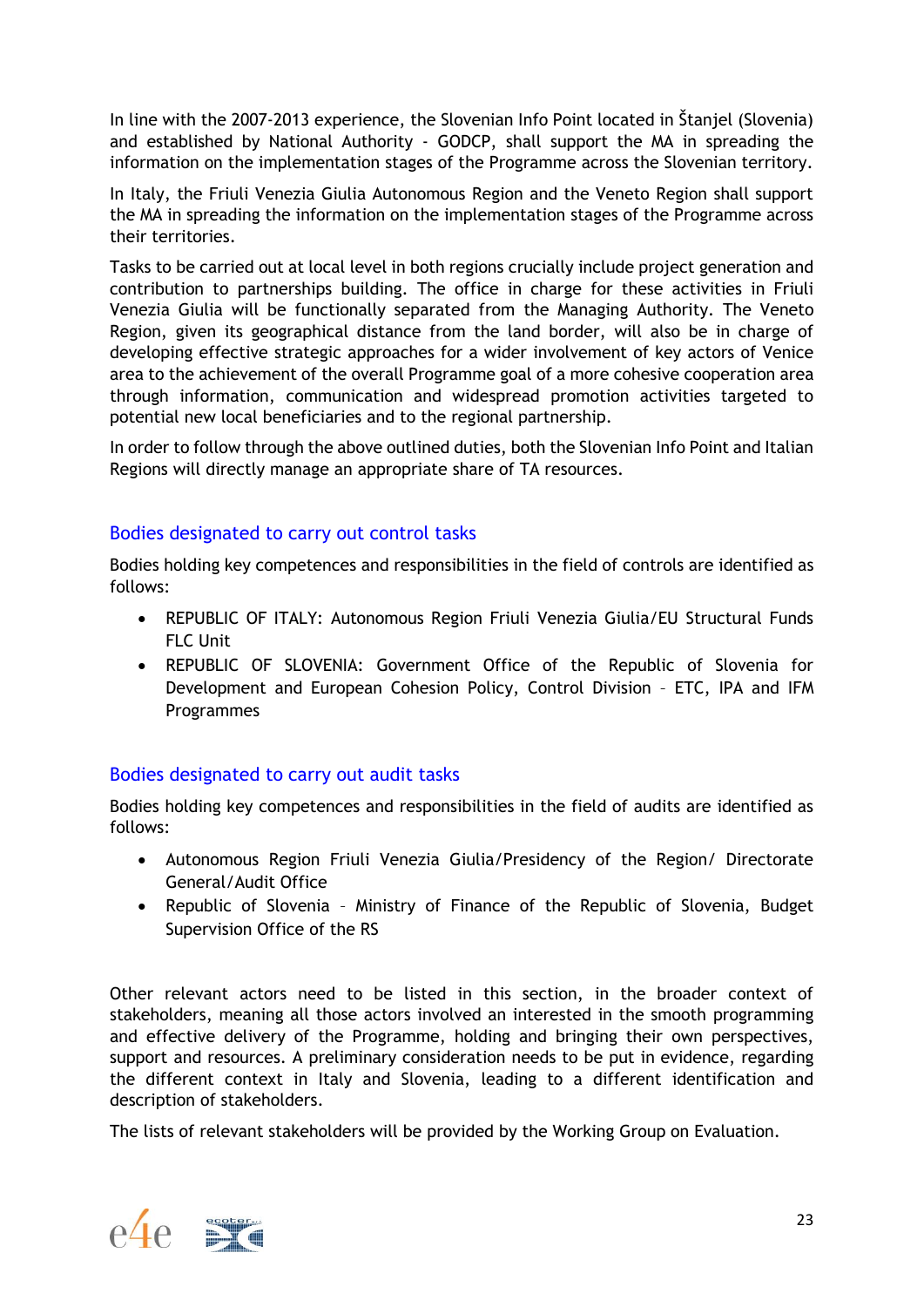# <span id="page-23-0"></span>7. Set of indicators for each Specific Objective of the Programme

In the following table, indicators for each priority axes and specific objectives have been set. The basis for the elaboration of the indicators has been the Programme itself, which provides a good reference for the monitoring of the programme. The Ex-ante evaluation report of the Programme has also been taken into account to select adequate indicators. Furthermore, in addition to the Ex-ante evaluation report six result indicators have been added, which will serve to monitor the effect of the programme activities (implemented projects) on the regional statistics. The main source of these data will be national statistic agencies. The indicators will serve as a monitoring tool for the Programme and will be used in the next steps of the evaluation (next/forthcoming evaluation reports).

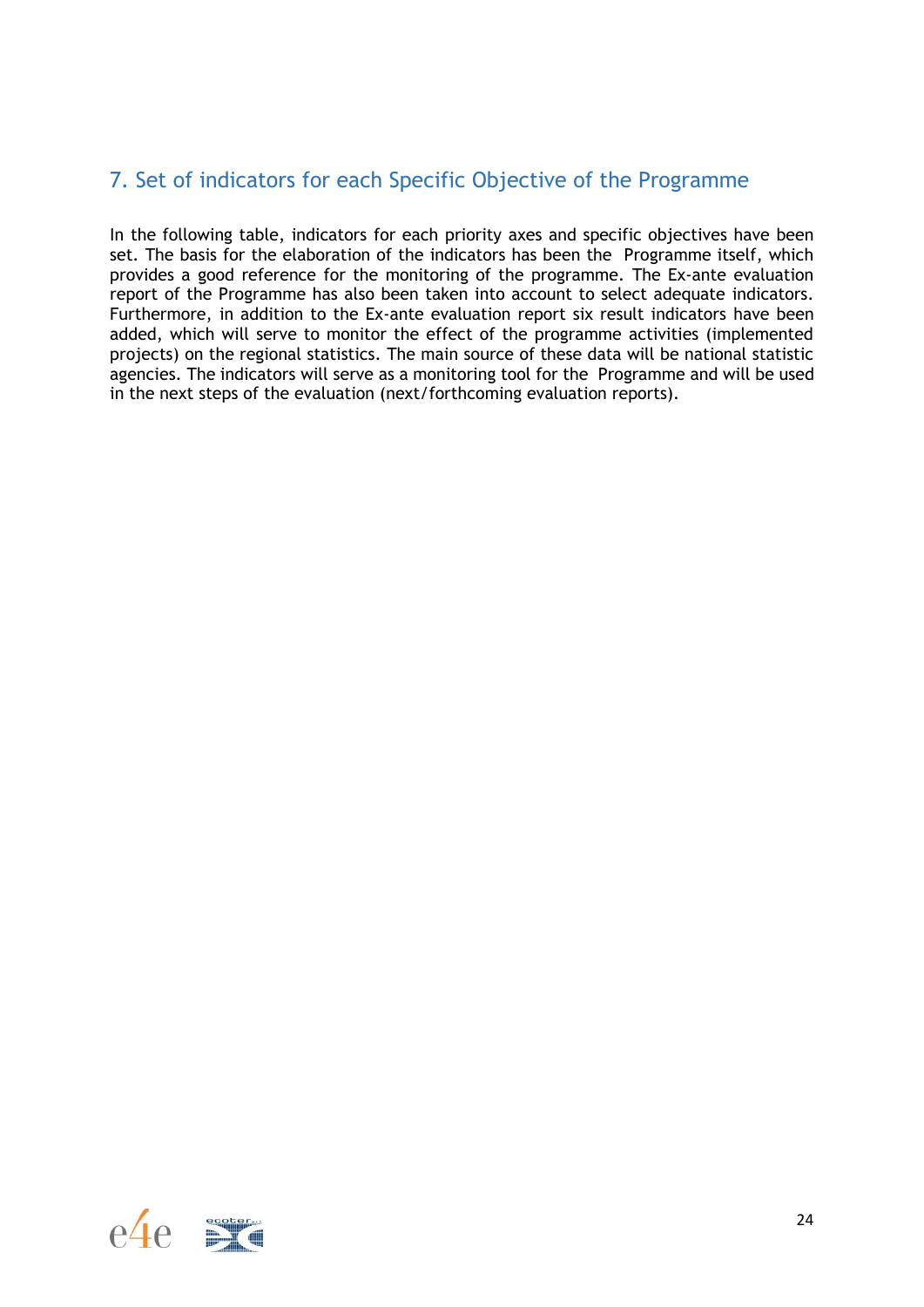| Table 4. Set of indicators for each Specific objective with measurement unit and source |  |  |  |  |
|-----------------------------------------------------------------------------------------|--|--|--|--|
|                                                                                         |  |  |  |  |

| <b>PRIORITY AXES</b>                                                             | <b>SPECIFIC OBJECTIVE</b>                                                                                                                           | TYPE OF<br><b>INDICATOR</b> | <b>INDICATOR</b>                                                                                                                                                    | <b>MEASUREMENT UNIT</b>                                    | <b>SOURCE</b>                 | <b>REMARKS</b>                                                 |
|----------------------------------------------------------------------------------|-----------------------------------------------------------------------------------------------------------------------------------------------------|-----------------------------|---------------------------------------------------------------------------------------------------------------------------------------------------------------------|------------------------------------------------------------|-------------------------------|----------------------------------------------------------------|
| PA.1. Promoting<br>innovation<br>capacities for a<br>more<br>competitive<br>area | SO 1.1. Strengthen the cooperation<br>among key actors to promote the<br>knowledge transfer and innovative<br>activities in key sectors of the area | Result                      | of cross-border<br>Level<br>cooperation among key<br>actors of the Programme<br>area                                                                                | Gross value added at basic<br>prices in millions of Euro   | Eurostat                      |                                                                |
|                                                                                  |                                                                                                                                                     | Result                      | Increased<br>innovation<br>capacity                                                                                                                                 | Number<br>of<br>registered<br>patterns per NUTS III region | National statistic<br>offices |                                                                |
|                                                                                  |                                                                                                                                                     | Output                      | Number of enterprises<br>with<br>cooperating<br>institutions<br>research<br>(Common indicator)                                                                      | Enterprises                                                | Programme<br>monitoring       |                                                                |
|                                                                                  |                                                                                                                                                     | Output                      | Number<br>of research<br>institutions participating<br>cross-border,<br>in<br>transnational<br>od<br>interregional<br>research<br>(Common<br>projects<br>indicator) | Organizations                                              | Programme<br>monitoring       |                                                                |
|                                                                                  |                                                                                                                                                     | Output                      | Number of innovative<br>services, products and<br>tools transferred<br>to<br>enterprises                                                                            | Number                                                     | Programme<br>monitoring       |                                                                |
| PA.2:<br>Cooperating for<br>implementation<br>of low carbon                      | 2.1. Promotion of implementation<br>of strategies and action plans to<br>promote energy efficiency and to<br>improve territorial capacities for     | Result                      | Level of capacities of<br>municipalities<br>in<br>decreasing energy use                                                                                             | Municipalities in SEAP                                     | <b>SEAP</b>                   |                                                                |
| strategies and<br>action plans                                                   | joint low-carbon mobility planning                                                                                                                  | Result                      | Decreasing energy use<br>per GDP                                                                                                                                    | Use of energy /<br>GDP<br>(MWh/mio EUR 2000)               | National statistic<br>offices | In Slovenia the data is<br>available only on national<br>level |
|                                                                                  |                                                                                                                                                     | Result                      | Decreasing energy<br>use<br>per capita                                                                                                                              | Energy supply per capita<br>(tone of oil equivalent)       | National statistic<br>offices | In Slovenia the data is<br>available only on national<br>level |

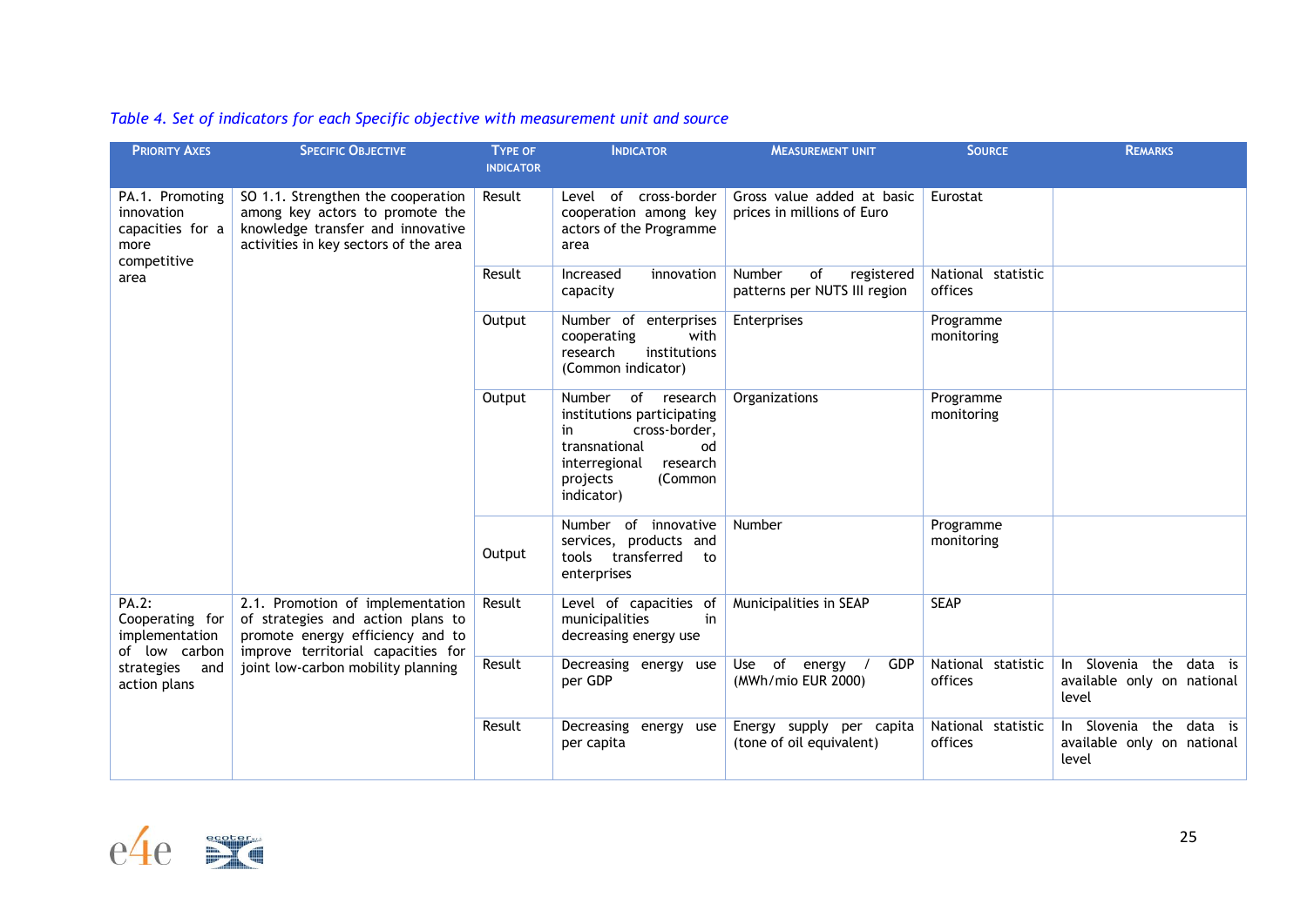| <b>PRIORITY AXES</b>                                                            | <b>SPECIFIC OBJECTIVE</b>                                                                       | TYPE OF<br><b>INDICATOR</b> | <b>INDICATOR</b>                                                                                                                                            | <b>MEASUREMENT UNIT</b>   | <b>SOURCE</b>                   | <b>REMARKS</b> |
|---------------------------------------------------------------------------------|-------------------------------------------------------------------------------------------------|-----------------------------|-------------------------------------------------------------------------------------------------------------------------------------------------------------|---------------------------|---------------------------------|----------------|
|                                                                                 |                                                                                                 | Output                      | Number of implemented<br>towards<br>the<br>actions<br>of<br>annual<br>decrease<br>primary<br>energy<br>consumption in existing<br>public buildings          | Number                    | Programme<br>monitoring         |                |
|                                                                                 |                                                                                                 | Output                      | Pilot implementation of<br>innovative services for<br>low<br>smart<br>carbon<br>mobility                                                                    | Number                    | Programme<br>monitoring         |                |
| PA.3: Protecting<br>and<br>promoting<br>and<br>natural<br>cultural<br>resources | Conserving,<br>3.1.<br>protecting,<br>restoring and developing natural<br>and cultural heritage | Result                      | Level of Cross-border<br>cooperation in<br>the<br>sustainable valorization<br>of cultural and natural<br>heritage                                           | Number of visitors        | National/Regional<br>statistics |                |
|                                                                                 |                                                                                                 | Result                      | Level of improved Cross-<br>border<br>destination<br>capacity                                                                                               | Number of overnight stays | National/Regional<br>statistics |                |
|                                                                                 |                                                                                                 | Output                      | Increase in<br>expected<br>number of visits to<br>sites<br>of<br>supported<br>cultural and natural<br>heritage and attractions                              | Visits/year               | Programme<br>monitoring         |                |
|                                                                                 |                                                                                                 | Output                      | Number of investments<br>implemented<br>or<br>services/products<br>created<br>supporting<br>preservation/restoration<br>of natural and cultural<br>heritage | Number                    | Programme<br>monitoring         |                |
|                                                                                 |                                                                                                 | Output                      | Km bicycle path/lane<br>completed                                                                                                                           | Km                        | Programme<br>monitoring         |                |

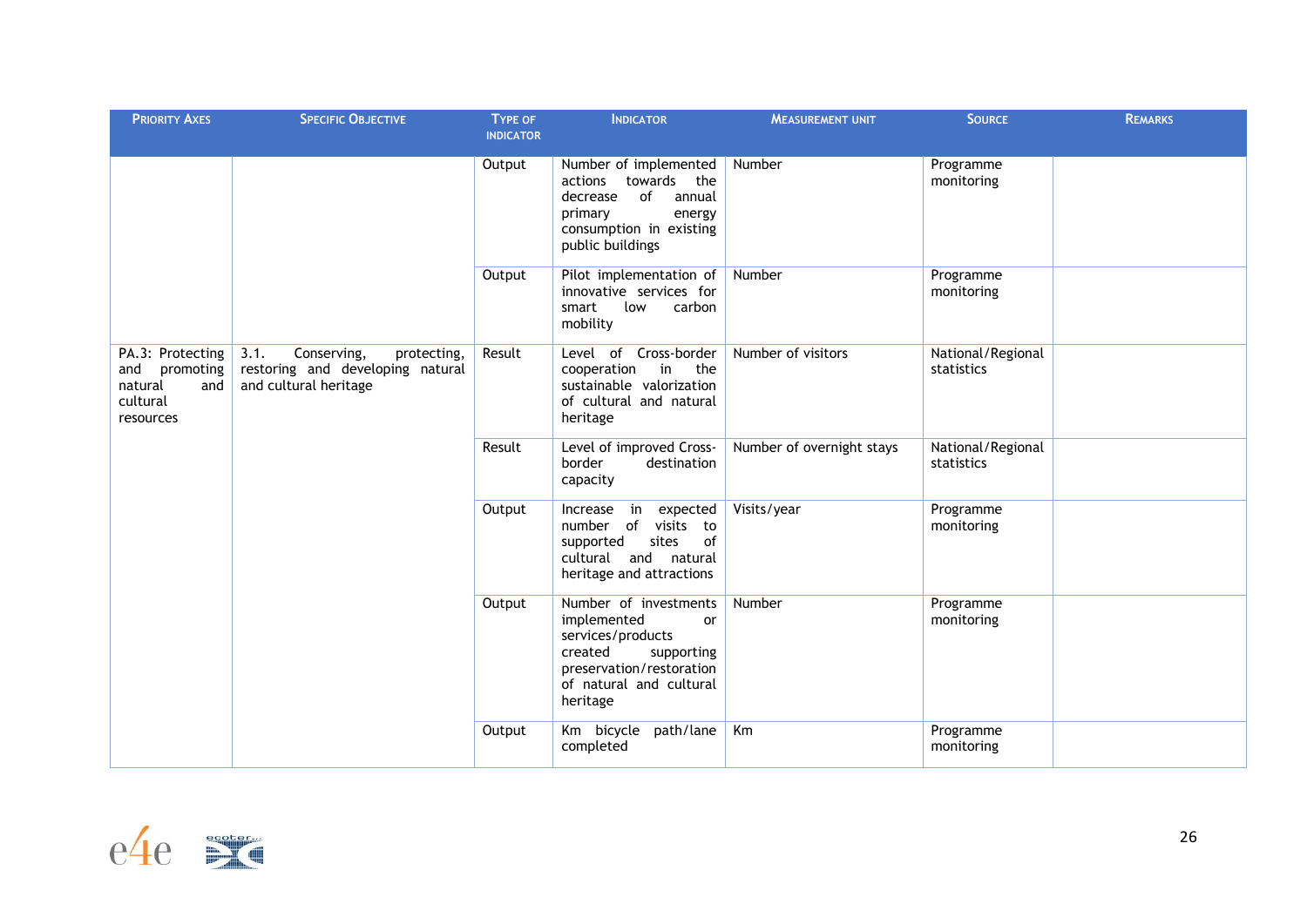| <b>PRIORITY AXES</b> | <b>SPECIFIC OBJECTIVE</b>                                                                                                                     | <b>TYPE OF</b>                                                 | <b>INDICATOR</b>                                                                                                           | <b>MEASUREMENT UNIT</b>                                                      | <b>SOURCE</b>                                      | <b>REMARKS</b> |
|----------------------|-----------------------------------------------------------------------------------------------------------------------------------------------|----------------------------------------------------------------|----------------------------------------------------------------------------------------------------------------------------|------------------------------------------------------------------------------|----------------------------------------------------|----------------|
|                      |                                                                                                                                               | <b>INDICATOR</b>                                               |                                                                                                                            |                                                                              |                                                    |                |
|                      | Enhance<br>3.2.<br>the<br>integrated<br>management of ecosystems for a<br>sustainable development of the<br>territory                         | Result                                                         | Level of preservation<br>status of habitats                                                                                | of<br><b>Status</b><br>conservation<br>(Habitats)                            | Managing<br>Authorities<br>of<br>Natura 2000 sites |                |
|                      | Result                                                                                                                                        | Level of preservation of<br>status of species                  | <b>Status</b><br>of<br>conservation<br>(Species)                                                                           | Managing<br>Authorities<br>of<br>Natura 2000 sites                           |                                                    |                |
|                      |                                                                                                                                               | Result                                                         | Value of ecosystem<br>management and<br>sustainable<br>development                                                         | Investments in environment<br>protection (1000 EUR)                          | National/Regional<br>statistics                    |                |
|                      |                                                                                                                                               | Output                                                         | Surface area of habitats<br>supported in order to<br>attain<br>better<br>a<br>conservation<br>status<br>(Common indicator) | <b>Hectares</b>                                                              | Programme<br>monitoring                            |                |
|                      |                                                                                                                                               | Output                                                         | Tools<br>and<br>services<br>developed for assessing<br>and<br>promoting<br>ecosystem services                              | Number                                                                       | Programme<br>monitoring                            |                |
|                      |                                                                                                                                               | Output                                                         | Cross-border<br>pilot<br>actions<br>to<br>support<br>biodiversity                                                          | Number                                                                       | Programme<br>monitoring                            |                |
|                      | Output                                                                                                                                        | Participants<br>to<br>educational<br>and<br>divulgative events | Number                                                                                                                     | Programme<br>monitoring                                                      |                                                    |                |
|                      | 3.3. Development and the testing of<br>innovative environmental friendly<br>technologies for the improvement<br>of waste and water management | Result                                                         | Level of cross-border<br>of<br>application<br>green<br>technologies<br>or<br>processes                                     | Total number of applications                                                 | Eurostat                                           |                |
|                      |                                                                                                                                               | Result                                                         | Innovation capacity of<br>enterprises                                                                                      | Share of enterprises, that<br>implemented<br>have<br>the<br>of<br>innovation | National/Regional<br>statistics                    |                |

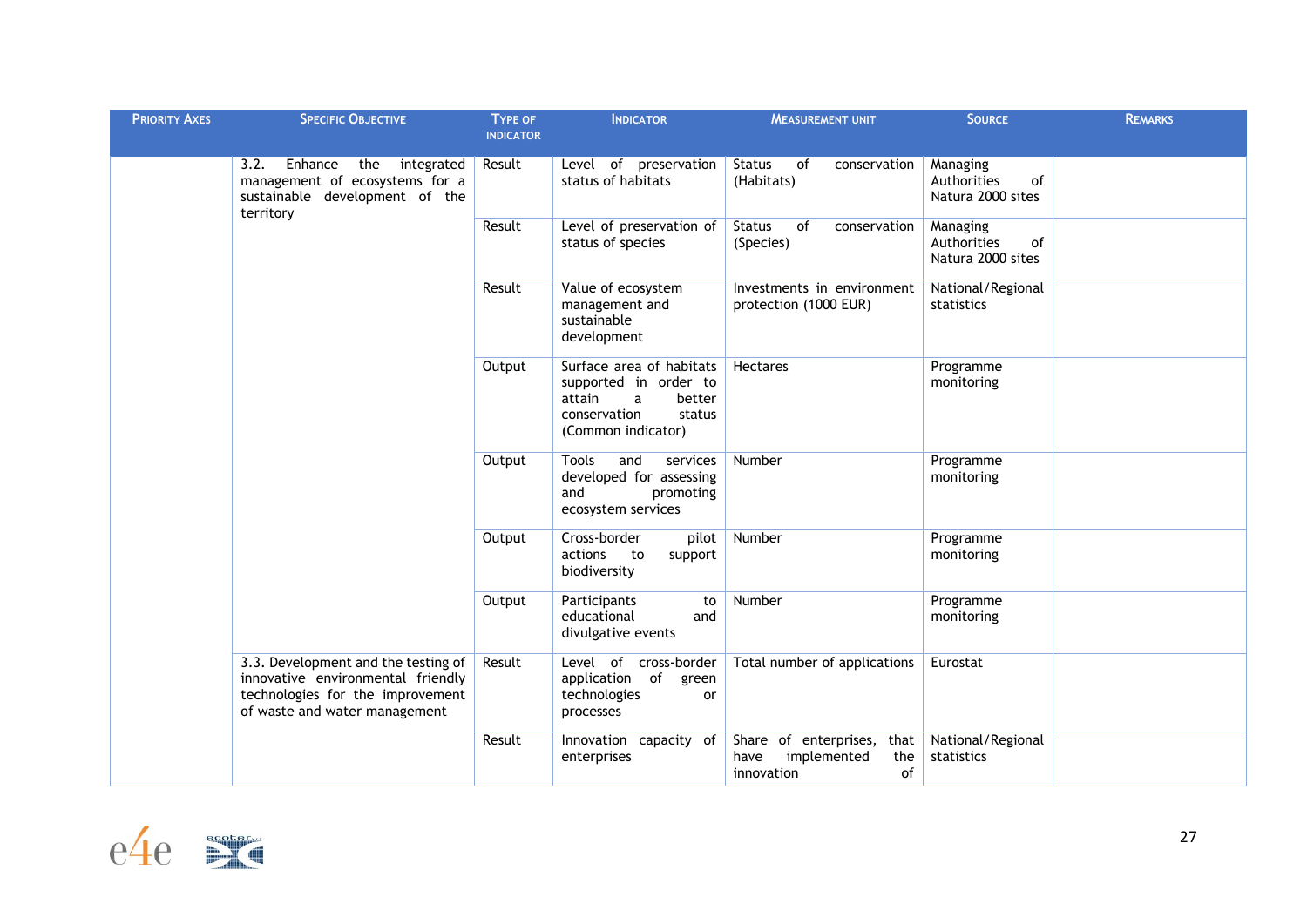| <b>PRIORITY AXES</b>                                                                                                      | <b>SPECIFIC OBJECTIVE</b>                                                                                                                                | <b>TYPE OF</b><br><b>INDICATOR</b> | <b>INDICATOR</b>                                                                                                                                                                                                                                                        | <b>MEASUREMENT UNIT</b>                                     | <b>SOURCE</b>           | <b>REMARKS</b> |
|---------------------------------------------------------------------------------------------------------------------------|----------------------------------------------------------------------------------------------------------------------------------------------------------|------------------------------------|-------------------------------------------------------------------------------------------------------------------------------------------------------------------------------------------------------------------------------------------------------------------------|-------------------------------------------------------------|-------------------------|----------------|
|                                                                                                                           |                                                                                                                                                          |                                    |                                                                                                                                                                                                                                                                         | product/service in relation<br>of all enterprises in region |                         |                |
|                                                                                                                           |                                                                                                                                                          | Output                             | benefiting<br>Population<br>from flood<br>protection<br>(Common<br>measures<br>indicator)                                                                                                                                                                               | Persons                                                     | Programme<br>monitoring |                |
|                                                                                                                           |                                                                                                                                                          | Output                             | Number of innovative<br>technologies<br>green<br>tested and implemented                                                                                                                                                                                                 | Number                                                      | Programme<br>monitoring |                |
|                                                                                                                           |                                                                                                                                                          | Output                             | Number of enterprises<br>applying<br>new green<br>innovation solutions                                                                                                                                                                                                  | Number                                                      | Programme<br>monitoring |                |
| PA.4: Enhancing<br>cooperation capacity<br>capacity<br>building<br>and<br>cross-border<br>governance<br>common challenges | 4.1. Strengthen the institutional<br>through<br>mobilizing public authorities and<br>key actors of the Programme area<br>for planning joint solutions to | Result                             | Increased capacity of<br>public authorities and<br>stakeholders in cross-<br>border cooperation and<br>governance                                                                                                                                                       | %                                                           | Survey                  |                |
|                                                                                                                           |                                                                                                                                                          | Output                             | Cross-border agreement<br>and protocols signed                                                                                                                                                                                                                          | Number                                                      | Programme<br>monitoring |                |
|                                                                                                                           |                                                                                                                                                          | Output                             | Joint<br>solutions<br>integration,<br>increasing<br>coherence,<br>harmonization<br>of the<br>Programme<br>area<br>(shared<br>governance<br>politics,<br>legislative,<br>frameworks<br>or<br>regulations,<br>joint<br>strategic documents, e-<br>government tools, etc.) | <b>Joint Solutions</b>                                      | Programme<br>monitoring |                |

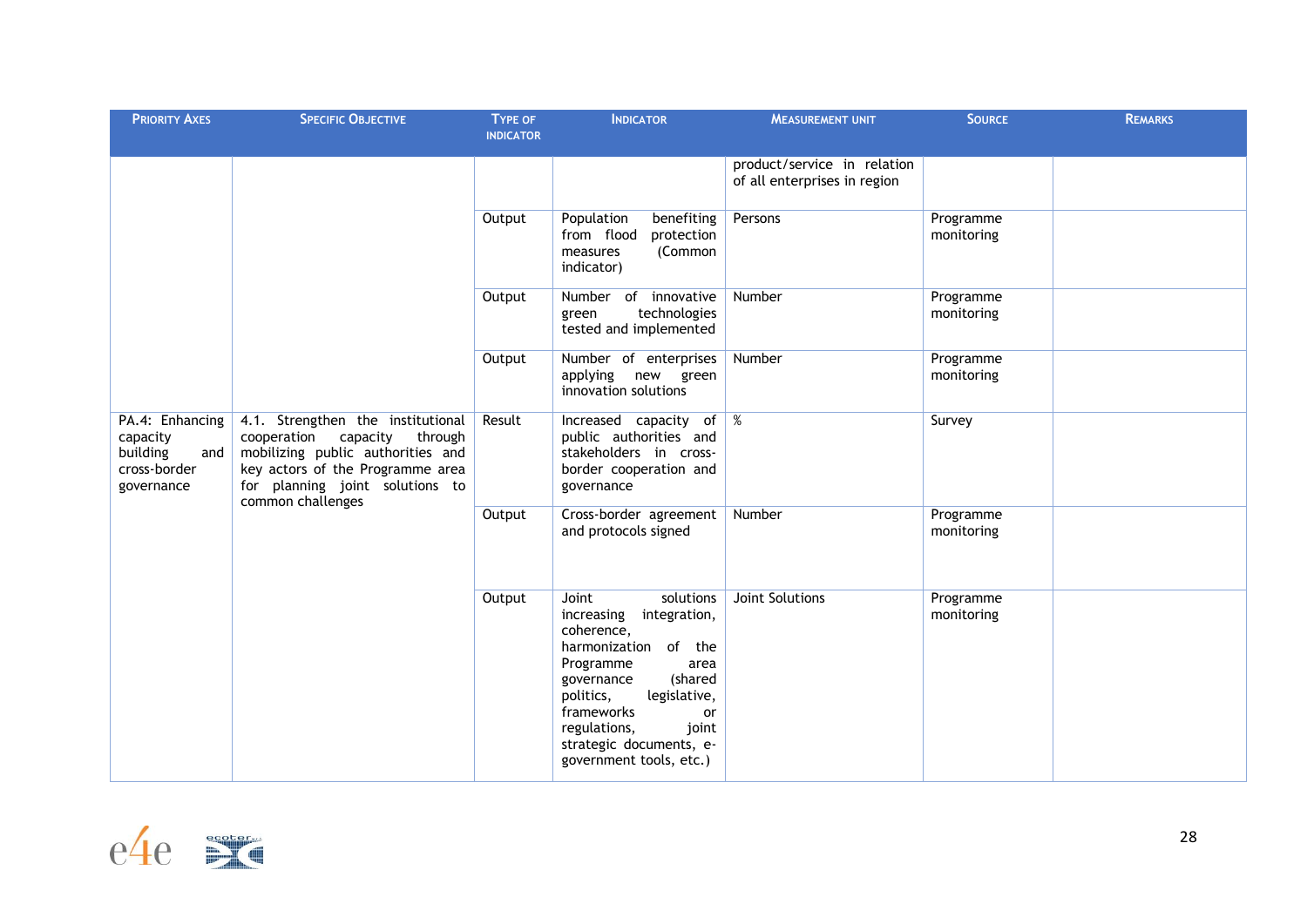| <b>PRIORITY AXES</b> | <b>SPECIFIC OBJECTIVE</b> | <b>TYPE OF</b><br><b>INDICATOR</b> | <b>INDICATOR</b>                                                              | <b>MEASUREMENT UNIT</b> | <b>SOURCE</b>           | <b>REMARKS</b> |
|----------------------|---------------------------|------------------------------------|-------------------------------------------------------------------------------|-------------------------|-------------------------|----------------|
|                      |                           | Output                             | Number of beneficiaries<br>participating in joint<br>training schemes         | Number                  | Programme<br>monitoring |                |
|                      |                           | Output                             | Number of cross-border<br>medical<br>full-<br>teams<br>formed and operational | Number                  | Programme<br>monitoring |                |

*Source: Analysis of the programme documents*

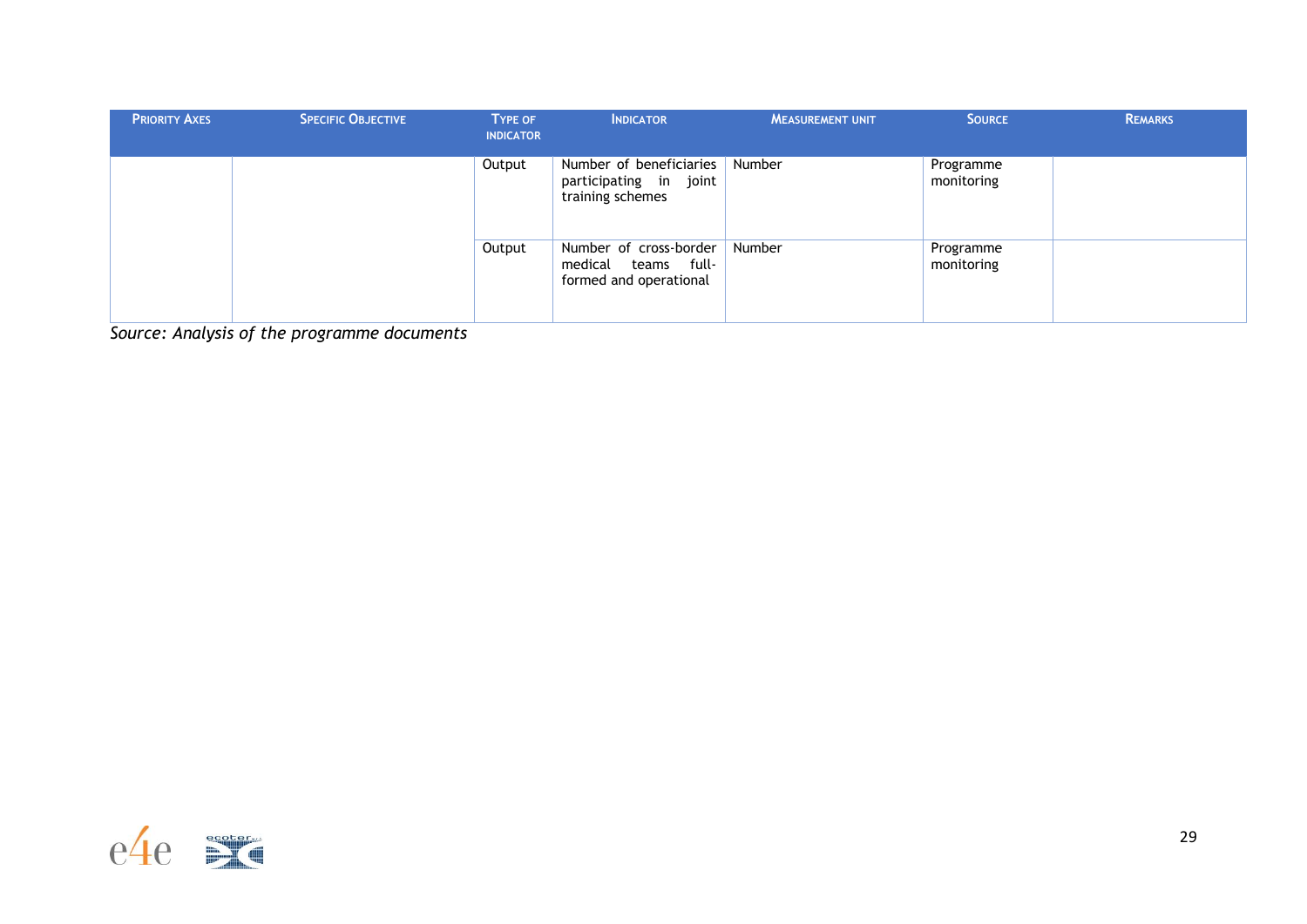# <span id="page-29-0"></span>8. Mapping of existing or acquirable relevant data

Here following, additional sources of relevant data have been identified, in order to support the elaboration of the next evaluation reports. The data consists of relevant studies, investigations and surveys that correspond to the subject of the evaluation itself. They are related to the specific objectives of the programme and will be used as an important element of the tripartite evaluation approach. The list must not be considered as exhaustive and other relevant data sources will be integrated if relevant and available.

| <b>SECTOR</b>                                     | <b>RELATION TO</b><br>S.O. | <b>NAME</b><br>OF STUDY<br>$\overline{1}$<br><b>REPORT</b>                               | <b>PUBLISHED BY</b>                                                                                                                                                                                                                                                                                                                                                                                                                                                                                                  |
|---------------------------------------------------|----------------------------|------------------------------------------------------------------------------------------|----------------------------------------------------------------------------------------------------------------------------------------------------------------------------------------------------------------------------------------------------------------------------------------------------------------------------------------------------------------------------------------------------------------------------------------------------------------------------------------------------------------------|
| Economy,<br>innovation,<br>national<br>indicators | 1.1, 3.3                   | Annual and periodic<br>reports<br>Annual<br>development report                           | Italian National Institute for statistics www.istat.it<br>Italian Ministry for Economic Development<br>http://www.sviluppoeconomico.gov.it/index.php<br>/it/ministero/organismi/osservatorio-dei-servizi-<br>pubblici-locali/banche-dati<br>Institute<br>of<br>Macroeconomic<br>Analysis<br>and<br>Development,<br>http://www.umar.gov.si/en/publications/develo<br>pment-report/?no_cache=1                                                                                                                         |
| Energy                                            | 2.1                        | Annual and periodic<br>reports<br>Report on the status<br>on the energetic<br>field      | Italian National Institute for statistics<br>http://www.istat.it/it/ambiente-ed-energia<br>National Agency for energy,<br>Italian<br>new<br>technologies and sustainable development<br>http://www.enea.it/it/amministrazione-<br>trasparente/altri-contenuti/accessibilita-e-<br>catalogo-di-dati-metadati-e-banche-dati/banche-<br>dati-enea<br>Republic of Slovenia, Ministry for infrastructure<br>http://www.energetika-<br>portal.si/dokumenti/poslovna-porocila/porocilo-<br>o-stanju-na-podrocju-energetike/ |
| Tourism                                           | 3.1                        | Annual and periodic<br>reports<br>Analysis of tourist<br>year                            | Italian National Institute for statistics<br>https://www.istat.it/it/archivio/turismo<br>Italian National Observatory on Tourism<br>http://www.ontit.it/ont/<br>Italian National Tourism Agency<br>http://www.enit.it/it/studi.html<br>Slovenian<br>tourism<br>organisation<br>https://www.slovenia.info/sl/poslovne-<br>strani/raziskave-in-analize/slovenski-turizem-v-<br>stevilkah                                                                                                                               |
| Environment                                       | 3.2                        | Annual and periodic<br>reports<br>Various reports on<br>the status of the<br>environment | Italian National Institute for statistics<br>https://www.istat.it/it/prodotti/banche-<br>dati/serie-storiche<br>http://www.istat.it/it/ambiente-ed-energia<br>National Institute for environmental<br>Italian<br>protection and research<br>http://annuario.isprambiente.it/<br>Slovenian<br>environment<br>agency<br>http://www.arso.gov.si/varstvo%20okolja/poro%C<br>4%8Dila/poro%C4%8Dila%20o%20stanju%20okolja%2<br>0v%20Sloveniji/                                                                             |

#### *Table 5. Mapping of relevant data*

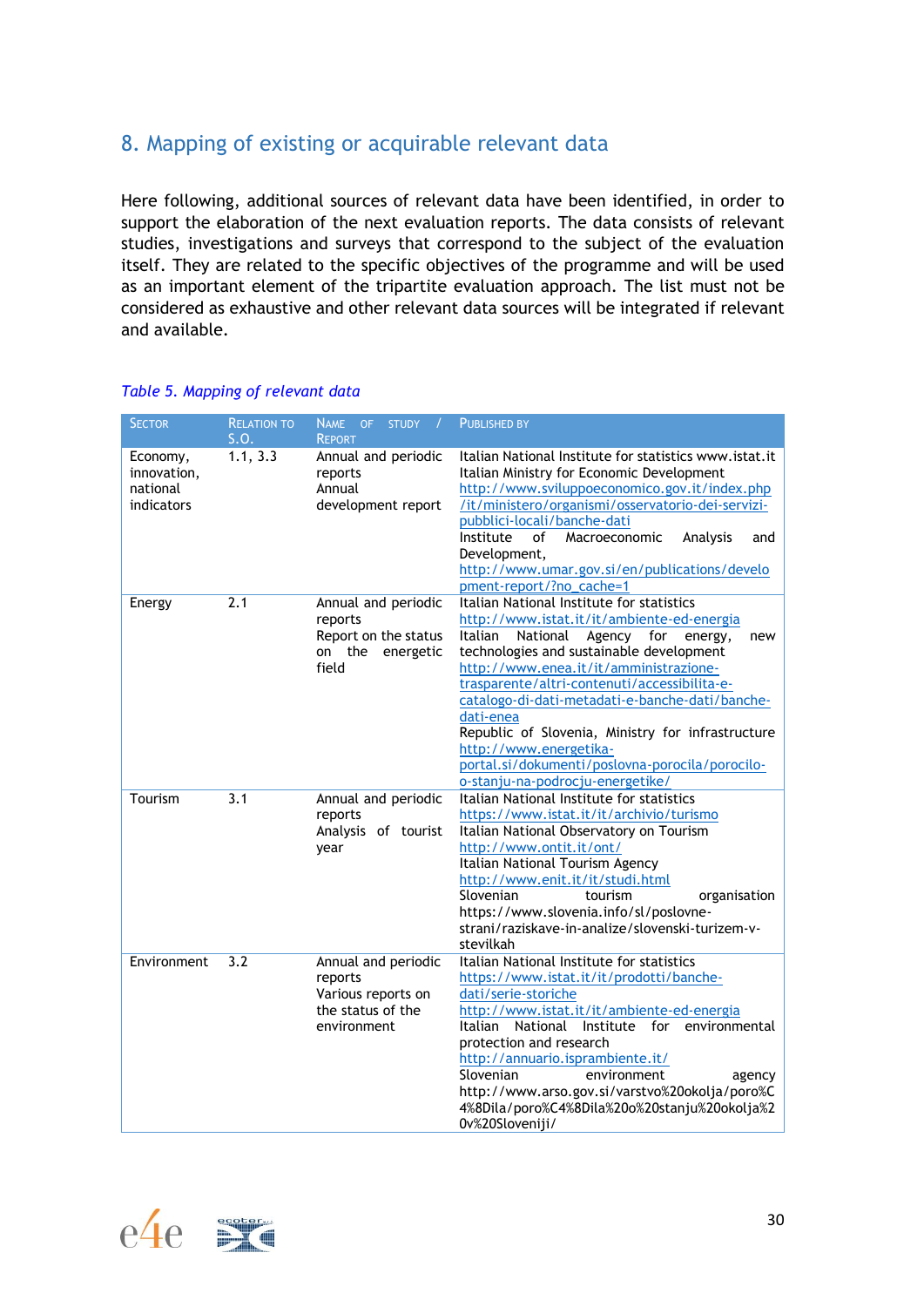It is worth pointing out that, even due to a different institutional system in Italy and Slovenia, the Italian Regions have developed their own databases and statistical research sources regarding the policy sectors in which the Programme operates. Those databases and sources will also be considered in the evaluation process.

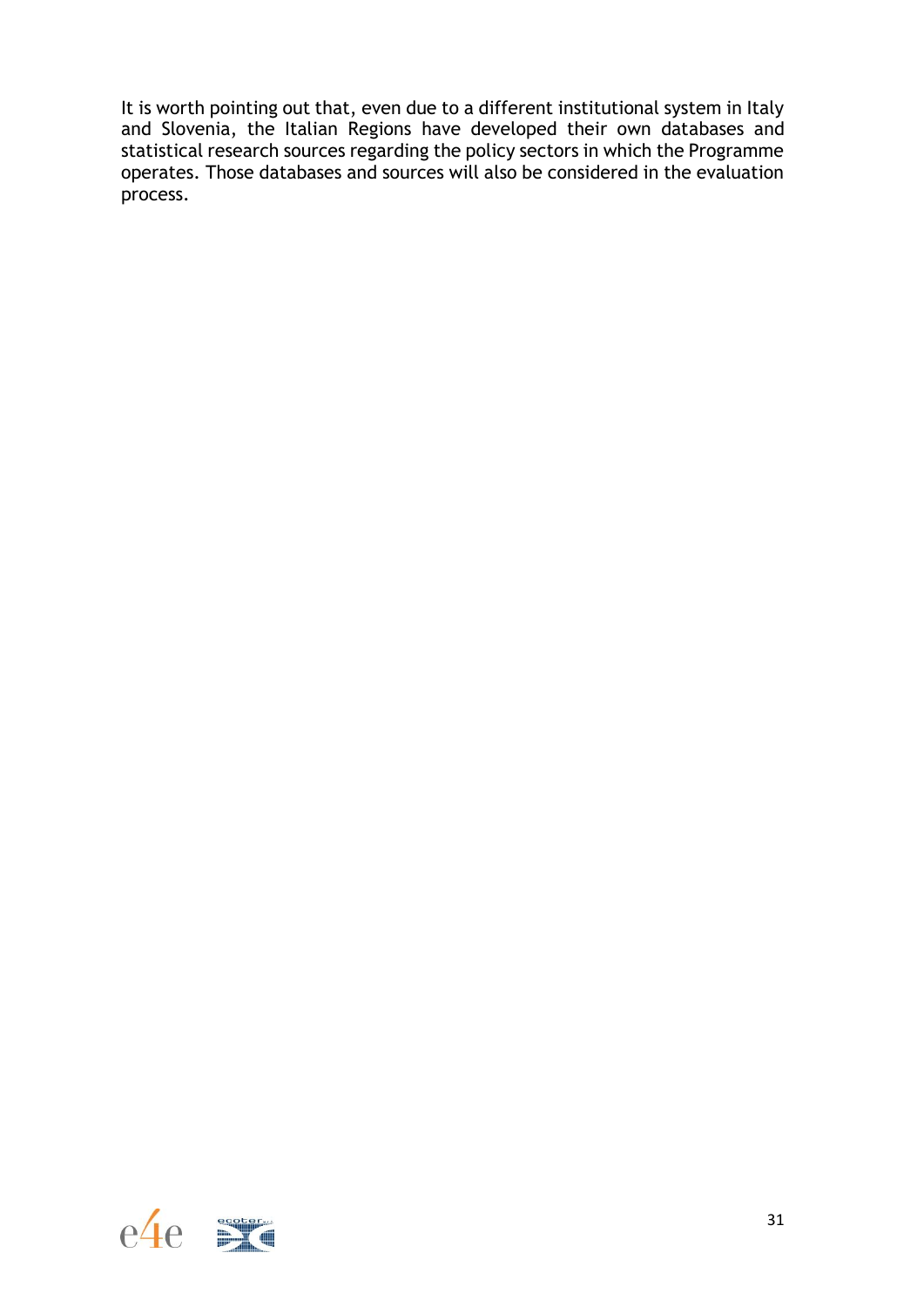# <span id="page-31-0"></span>9. Designing of evaluation objectives

The design of the evaluation objectives begins with the careful consideration of the Programme strategy. The main, broad objective of the Interreg Programme V-A Italy-Slovenia for the programming period 2014-2020 is to "Promote innovation, sustainability and cross-border governance to create a more competitive, cohesive and liveable area".

The Programme aims, indeed, at implementing smart and sustainable solutions responding to territorial challenges in the sectors of innovation, low carbon economy, environment, natural and cultural resources, and institutional capacity building.

Interreg Programme V-A Italy-Slovenia is then organised in 4 Priority Axes, further detailed into 6 Specific Objectives, which try to sum up the above mentioned actions in response to the concrete needs and challenges of the Programme area (as described in the table 1).

In light of designing an integrated evaluation plan and, most of all, designing the evaluation objectives, the whole evaluation process and its different stage and outputs supporting the Programme has to be taken into consideration. One main reference in this specific case, is the EC "Guidance Document on evaluation plans", as it provides recommendations for the design of evaluation plans and objectives, setting the main goals of the evaluation process in the 2014-2020 Programming period:

- provide a reference framework for evaluations, especially those for assessing effectiveness, efficiency and impact of the Programme (Reg. 1303/2013, Art. 56.3);
- improve the quality of evaluations through effective planning, production and collection of the necessary data ensuring all necessary and appropriate resources (equipment, personnel, facilities, etc.) (Reg. 1303/2013, Art. 54.2);
- promote an evidence/evaluation-based policy;
- facilitate consolidated decisions on the implementation and the strategic orientation of the Programme;
- facilitate the synthesis, interpretation and use of results from monitoring and evaluation activities;
- ensure that the assessments provide useful information for the AIRs and for the Member States' reports;
- collect useful information on the impact of the Programme;
- ensure a realistic evaluation of the Programmes impact;
- draw lessons for future programming periods;
- set out how partners were involved.

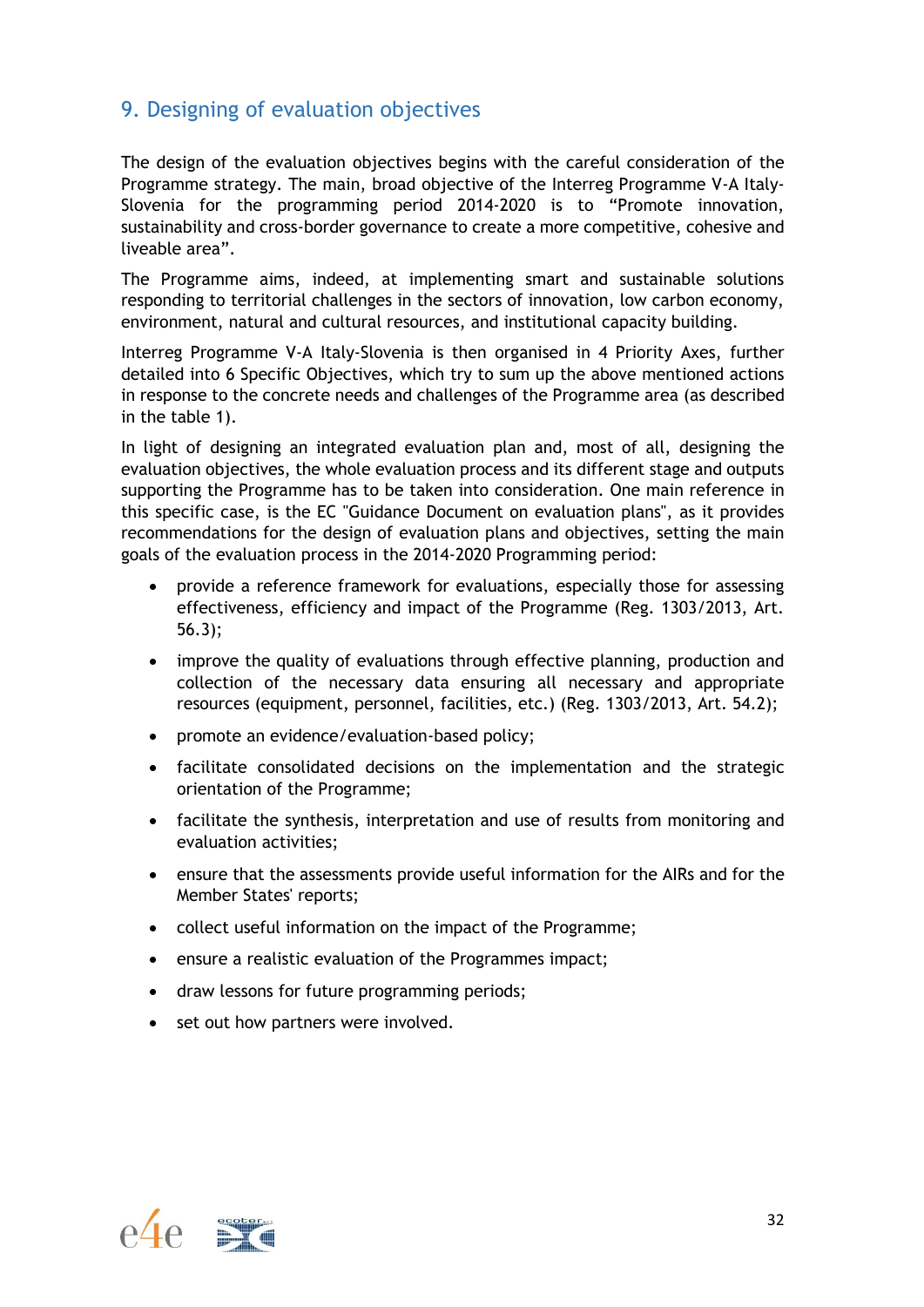Therefore **those strategic elements will be included in the evaluation process** (also considering the different evaluation activities planned for 2014-2020: Evaluations on the efficiency and effectiveness of Programme implementation, and its output Evaluation Reports; Strategic Impact Evaluations of each Priority axis' specific objectives of the Programme, and its output Thematic Reports), being a relevant reference for the Programme's evaluation objectives, which is crucial to focus on effectiveness and impact of the Programme itself on its area of action, as follows:

- to assess the effectiveness, efficiency and impact of the activities funded by the Programme;
- to check how the funds allocated to the Programme contributed to the objectives of each Priority;
- to evaluate all strategic and operative elements of Programme implementation.

The evaluations on effectiveness and impact are essential for the collection of information on the fulfillment of Programme objectives, to provide evidence of the benefits brought by the Programme interventions and also to ensure broader transparency. Furthermore, they help improving the Programme impact during the programming period and after its closure.

The evaluation of effectiveness, efficiency and impact of the Programme are defined by art. 54 (1) of Regulation (EU) 1303/2013 and the EC Guidance documents (in particular, the "Guidance document on monitoring and evaluation" and the "Guidance Document on the evaluation plan"). In line with Article 56 (3) of Regulation (EU) 1303/2013 the ERDF support contribution to the achievement of the objectives of each Priority shall be evaluated at least once during the Programming period.

Looking more specifically at the Programme, at its internal and external coherence in light of the new context described, evaluation objectives can be further detailed as follows:

- to highlight Programme visibility in terms of contribution to a development of local productive network strategy;
- to measure results in terms of better capacity of innovation and higher competitiveness of enterprises, also in a networking perspective;
- to enhance territorial attractiveness through promotion and safeguard of resources;
- to valorize experiences of crossborder governance and institutional cooperation, also developing innovative models of joint management.

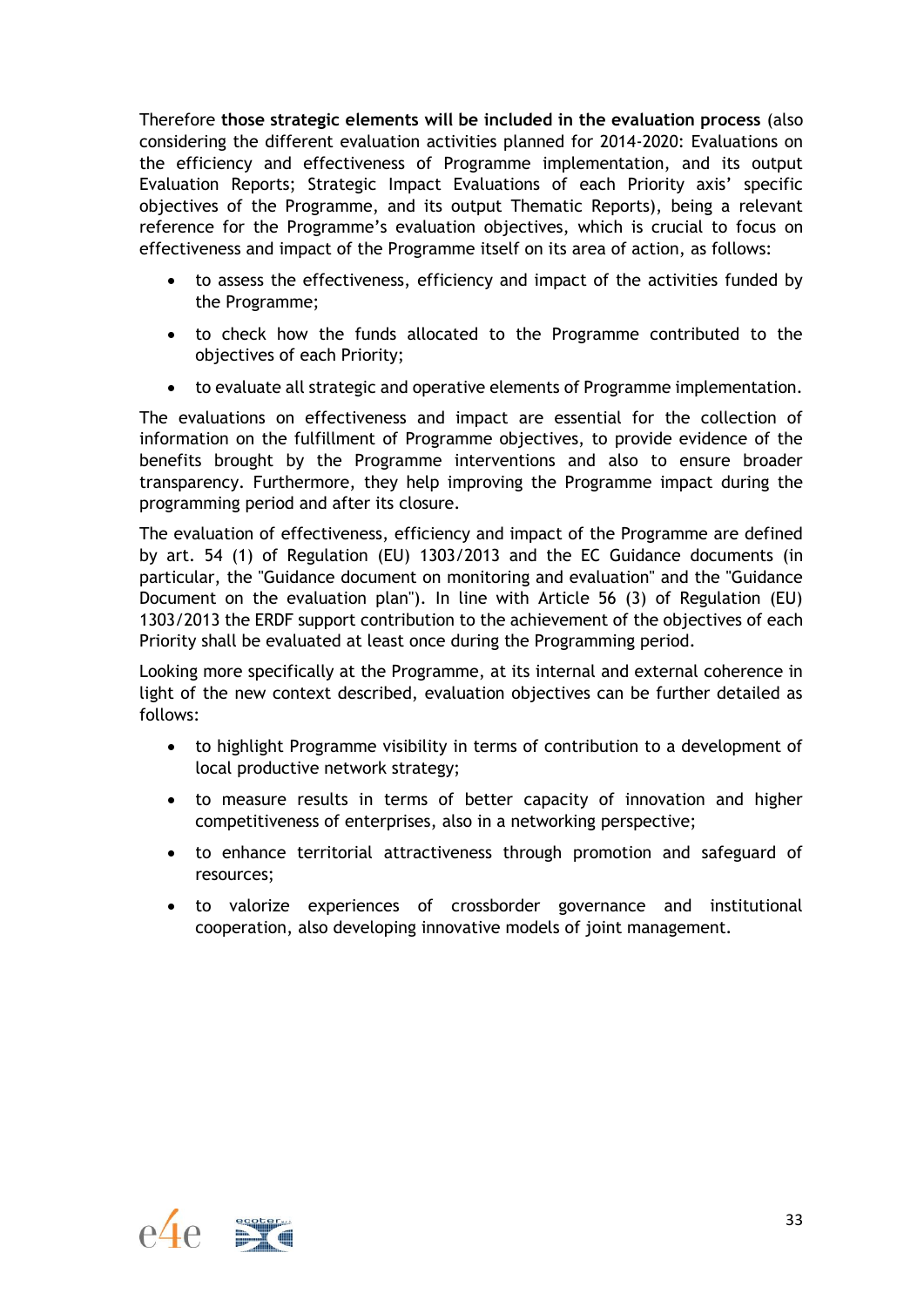# <span id="page-33-0"></span>10. Fine-tuning of evaluation questions and definition of evaluation methods to be adopted and analysis of their feasibility

Evaluation questions, related to broader evaluation topics, need to be identified and selected in a shared process among the Programme relevant actors, meaning not only actors holding management or control competences, but also stakeholders and beneficiaries. An ongoing process that sees different moments of revisions, integration and amendment in time, to flexibly fine-tune those questions in relation to Programme implementation.

It is also crucial to support the definition of evaluation questions with effective methodological approaches and instruments, whose timing and feasibility need also to be carefully considered.

Therefore, evaluation questions must be fine-tuned with reference to the following items:

- the overall Programme strategy and development and effectiveness dynamics in the area;
- the evolution and change of territorial needs;
- the Programme performances, in terms of delivery, results, impact (with different breakdowns referring to priorities, specific objectives, operations);
- the Programme governance, managing and control dynamics.

In coherence with EU provisions and guidelines and with the Programme Evaluation Plan, evaluation questions must be fine-tuned complying with shared basic principles and orientations, pursuing its objectives as already described before in this document, and involving all the different relevant perspectives (Managing Authority/programming structure, beneficiaries and stakeholders):

- evaluation questions must be focused on different relevant actors, either individuals or organisations, in terms of impact on quality of life, quality of services, development and opportunities;
- evaluation questions must pay specific attention to innovative instruments, such as new services, and methods, such as new incentives, supported by the Programme;
- evaluation questions must be focused on processes, procedures and systems, using tools and methodologies of the evaluation not only to measure quantitative effects, but also to raise the awareness of the actual impact of the Programme on creating conditions for change and for local development. This will lead to the definition and fine-tuning of questions concerning the reasons why some outcomes have been determined and some other not, detecting where monitoring and management systems have proved to be efficient and effective, even envisaging reforming orientations;
- evaluation questions must be shaped to cover the Programme life cycle, identifying the system of cause and effect relationships bounding different evaluation steps and assessing the fundamental hypothesis of the whole programming process.



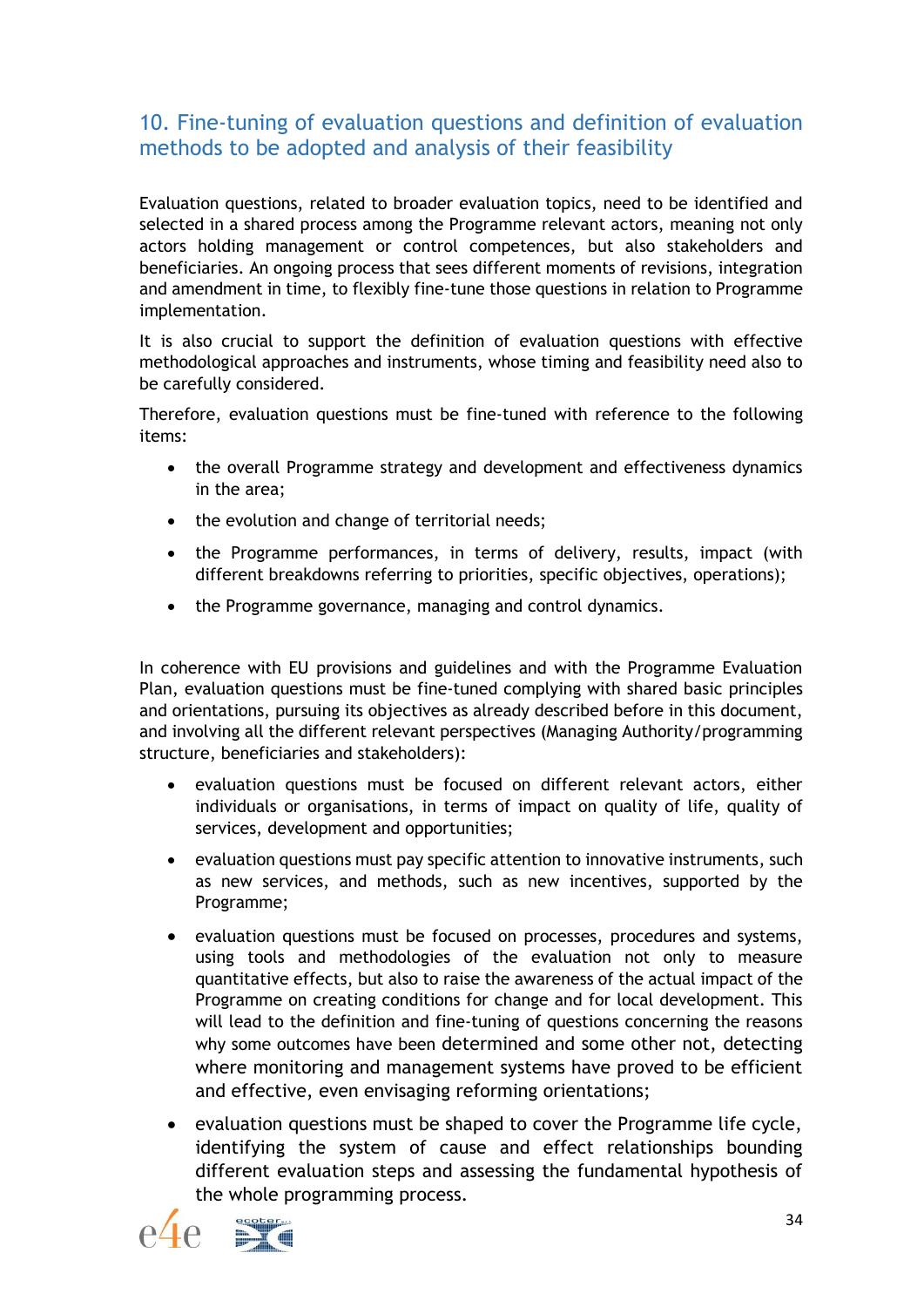It is worth pointing out that the questions must be clear, relevant and focused, not only to assess outcomes and impact of the policies supported by the Programme, but also to provide decision-makers with updated orientations and a consequent capacity to promote policy and resources' reprogramming.

In the Programme Evaluation Plan, for each evaluation topic, key questions are declined in a two ways perspective: on the one hand looking at the project level, on the other considering the Programme level. Those questions are the core of the evaluation process, in a shared process – with the Managing Authority and the relevant stakeholders - of widening and deepening the terms of reference of the assessment, leading to a final set of questions founded on the available sources of information and data.

Evaluation questions, in a fine-tuning perspective, need to be closely interrelated with different evaluation products/outputs, as also described in Section 8: therefore, where evaluation will focus on efficiency and effectiveness of Programme implementation, results are described in the Evaluation Reports. On the other hand, where evaluation is more oriented to impact evaluations – analysing specific objectives in the different Priority axis of the Programme – then Thematic Reports will be the output.



Priority Axis 1 - Promoting innovation capacities for a more competitive area

In Priority Axis 1 a strategy promoting more effective investments in research, innovation and education has been developed. Investments pursue the objective of strengthening the existing innovation potentials in all sectors – supporting the attraction of foreign investments and capital flows – through a better cooperation among public and private actors of the R&D system. The Programme area reveals a strong R&D context and the presence of public and private actors committed in research and innovation activities. At the same time, these actors still create weak linkages and short-term co-operation with the business sector, whose role is fundamental for the competitiveness and the growth of the productive system and for an innovation-friendly context. The Programme aims at developing and implementing strategies and actions contributing to a growth in the competitiveness on international market, also creating comparative advantages for SMEs operating in the eligible area. The Programme is committed to foster integration with smart specialization strategies in the area, promoting and multiplying business opportunities especially in the overlapping fields - sustainable living and working environment, smart and integrated approach to natural resources and traditional productions (e.g. Smart Agri-food, cross border circular chains) and smart factories.

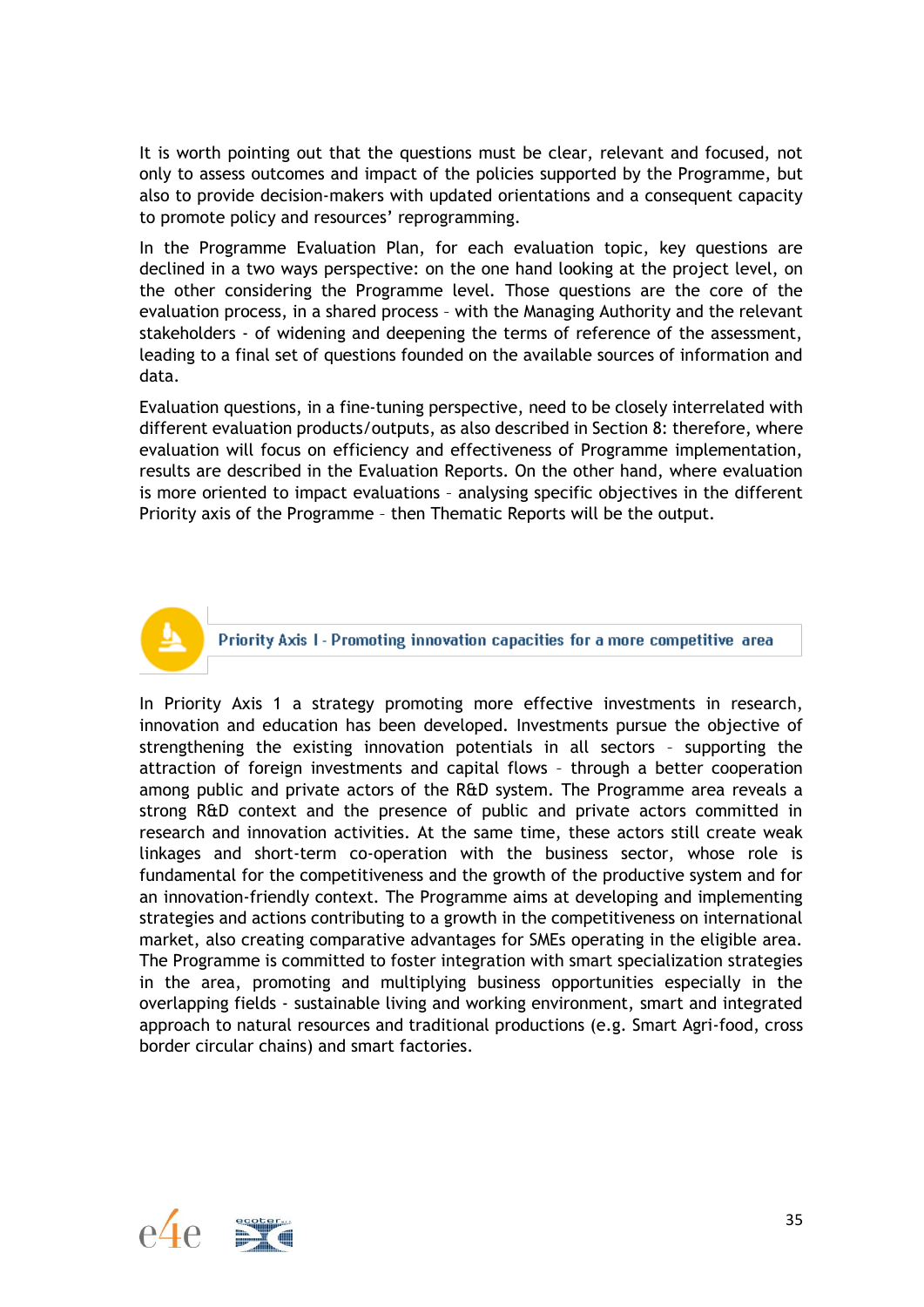| <b>PRIORITY AXIS I</b><br><b>SPECIFIC OBJECTIVE</b>                                                           | <b>RESULT</b><br><b>INDICATOR</b>                                    | <b>EVALUATION QUESTIONS</b>                                                                                                                                         | <b>EVALUATION CRITERIA</b> | <b>METHODOLOGIES</b>                                                                                | <b>DATA</b>           | <b>PERSPECTIVE</b> | <b>EVALUATION PRODUCT</b>                                     |
|---------------------------------------------------------------------------------------------------------------|----------------------------------------------------------------------|---------------------------------------------------------------------------------------------------------------------------------------------------------------------|----------------------------|-----------------------------------------------------------------------------------------------------|-----------------------|--------------------|---------------------------------------------------------------|
| Strengthen<br>SO.1.1.<br>the<br>cooperation<br>among key actors to<br>knowledge<br>promote<br>transfer<br>and | Increased<br>level of cross<br>border<br>cooperation<br>key<br>among | EQ1.1. How did the CP contribute to<br>launching<br>implementing<br>and<br>integrated actions between SMEs and<br>R&I players?                                      | Effectiveness              | -Desk analysis<br>-Time series analysis e<br>trend analysis<br>-Inferential statistical<br>analysis |                       | Project level      | Second extensive Evaluation<br>Report<br>(by 30 May 2019)     |
| activities<br>innovative<br>in key sectors of the<br>area                                                     | actors of the<br>Programme<br>area                                   | EQ.1.2. Have stable clusters or<br>networks been established among<br>different actors?                                                                             | Sustainability             | -Factorial<br>design<br>statistical analysis<br>-Cluster analysis<br>-Focus<br>group,               |                       |                    | Third extensive Evaluation<br>Report<br>(By 31 December 2021) |
|                                                                                                               |                                                                      | EQ.1.3. To what extent the CP<br>supported the adoption of shared<br>models of knowledge exchange?                                                                  | <b>Effectiveness</b>       | interviews,<br>participatory analysis                                                               | CP monitoring<br>data |                    | Third extensive Evaluation<br>Report<br>(By 31 December 2021) |
|                                                                                                               |                                                                      | <b>EQ1.4.</b> What progress was made<br>towards increasing the level of<br>innovation and competitiveness of the<br>system (in terms of market share)?              | <b>Effectiveness</b>       |                                                                                                     | Statistical data      | Programme<br>level | Second thematic report (by 31                                 |
|                                                                                                               |                                                                      | EQ.1.5. What progress was made<br>towards increasing the level of<br>innovation and competitiveness of the<br>system increased (in terms of services<br>and tools)? | <b>Effectiveness</b>       | -Desk analysis<br>Gap analysis<br>-Counterfactual<br>analysis<br>-Scenario and what-if              |                       |                    | December 2023)                                                |
|                                                                                                               |                                                                      | <b>EQ.1.6.</b> To what extent are the<br>outcomes/benefits of the actions<br>sustained by the CP expected to<br>continue thereafter?                                | Sustainability             | analysis<br>-interviews,<br>participatory analysis                                                  |                       |                    |                                                               |

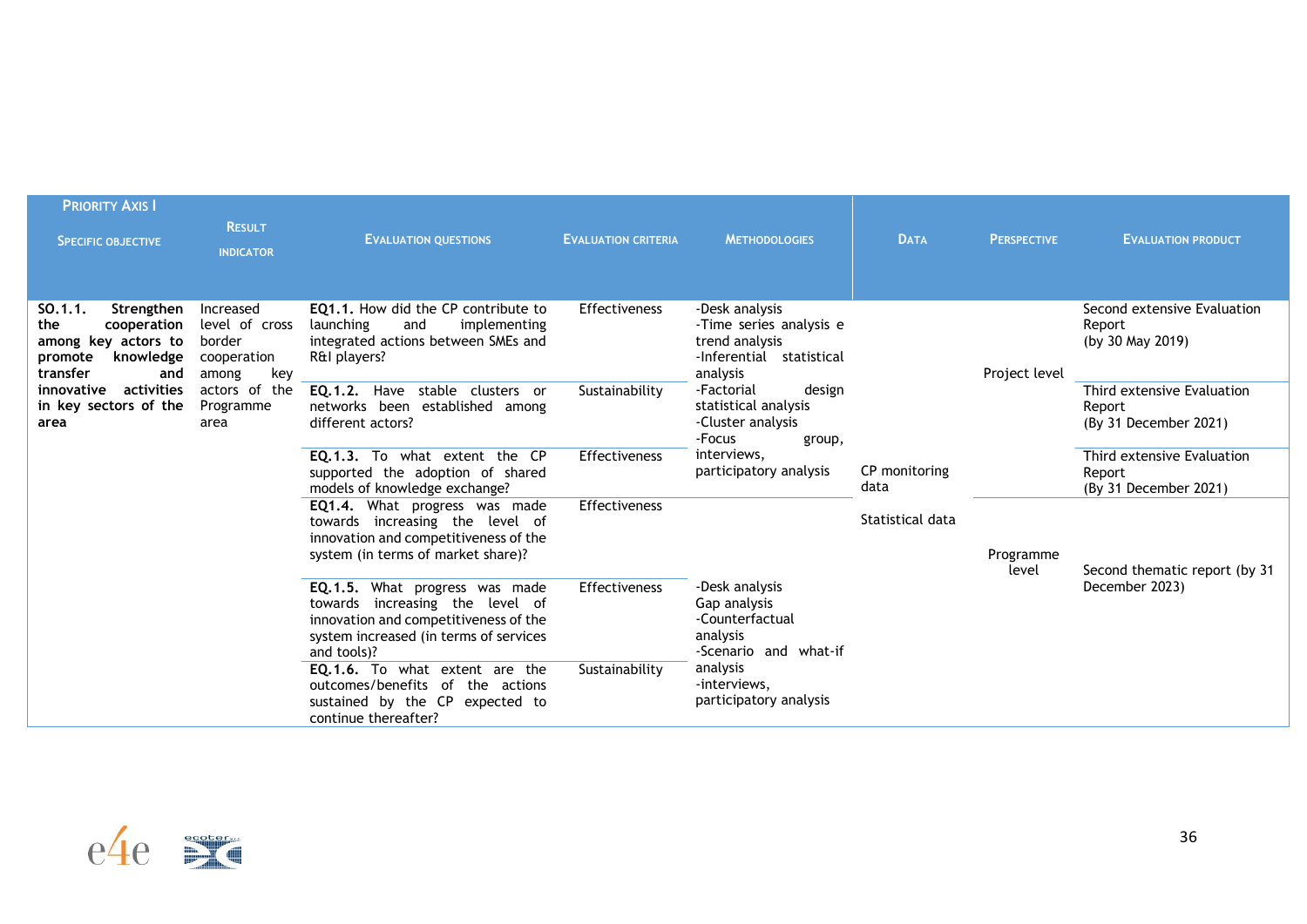

Priority Axis II identifies an overall strategy devoted to the creation of a society making use of lower carbon economy, not only by promoting emissions cutting in an integrated way in all the involved sectors, but also by promoting new life attitudes. The strategy aims at facing these challenges and needs through the development and implementation of place based low-carbon energy and mobility strategies contributing to reduce GHG emissions and to achieve EU energy targets. By capitalizing projects and past experiences it will be possible to improve local actors' capacities of implementing established solutions, in particular in the public sector. The strategy also aims at introducing innovative solutions for energy saving, resources efficiency, better exploitation of local sources for renewable energy production, smart grids, etc. New solutions for urban smart mobility will be looked at, fostering their sustainability, better quality, accessibility and innovation.

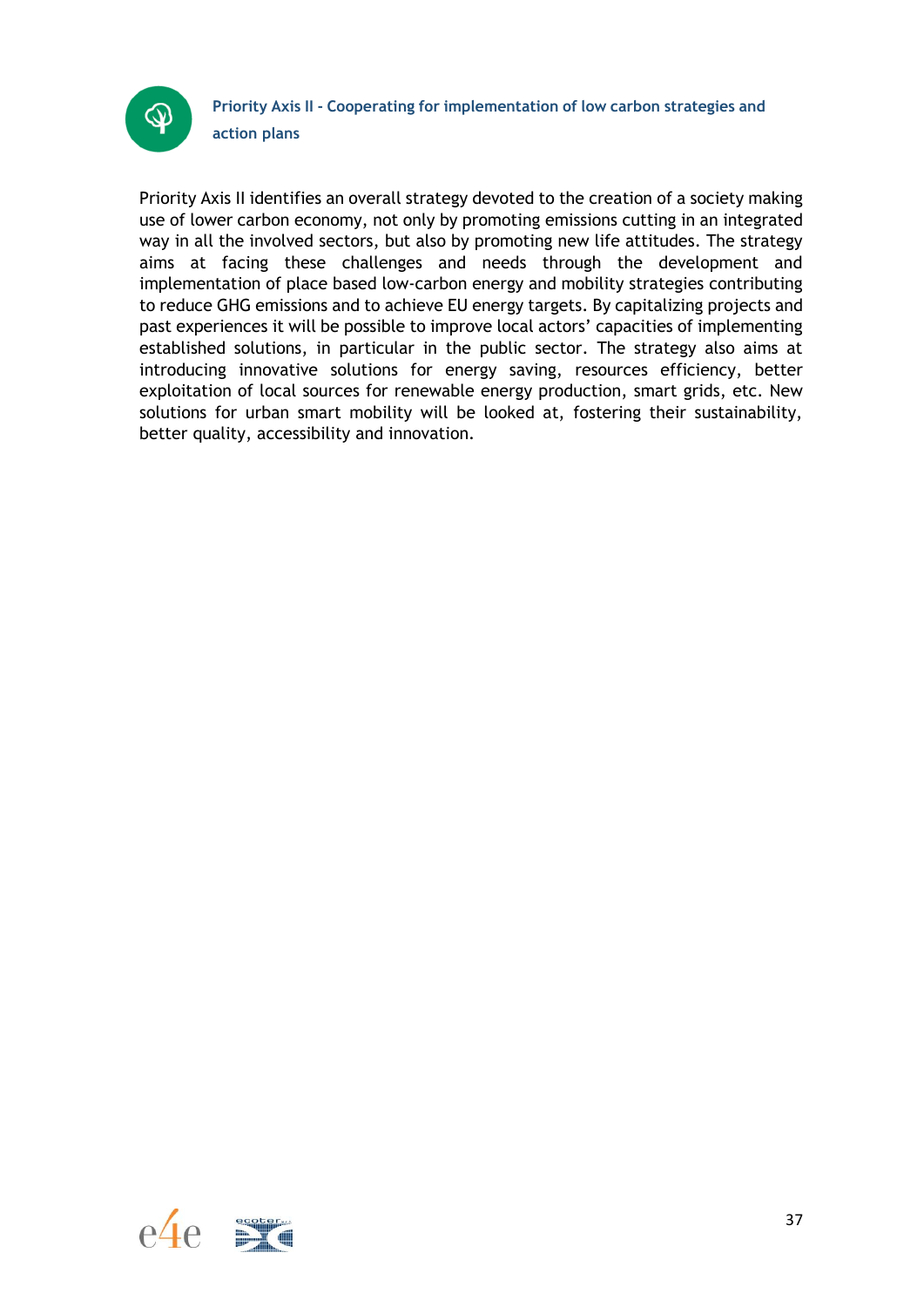| <b>PRIORITY AXIS II</b><br><b>SPECIFIC OBJECTIVE</b>                                                                                                                                                                       | <b>RESULT</b><br><b>INDICATOR</b>                                                            | <b>EVALUATION QUESTIONS</b>                                                                                                                                                          | <b>EVALUATION CRITERIA</b> | <b>METHODOLOGIES</b>                                                                      | <b>DATA</b>                               | <b>PERSPECTIVE</b> | <b>EVALUATION PRODUCT</b>                                     |
|----------------------------------------------------------------------------------------------------------------------------------------------------------------------------------------------------------------------------|----------------------------------------------------------------------------------------------|--------------------------------------------------------------------------------------------------------------------------------------------------------------------------------------|----------------------------|-------------------------------------------------------------------------------------------|-------------------------------------------|--------------------|---------------------------------------------------------------|
| SO.2.1. Promotion<br>of<br><b>of</b><br>implementation<br>strategies and action<br>to<br>promote<br>plans<br>energy efficiency and<br>to improve territorial<br>capacities for joint<br>low-carbon<br>mobility<br>planning | Level<br>of<br>capacities<br>of<br>the<br>public<br>sector<br>in<br>decreasing<br>energy use | EQ2.1. How did the CP contribute to<br>increase the level of knowledge and<br>experiences exchange concerning the<br>planning, financing and implementing<br>of emissions reduction? | Effectiveness              | Desk analysis<br>Focus<br>group,<br>interviews.<br>participatory<br>analysis              |                                           | Project level      | Second extensive Evaluation<br>Report<br>(by 30 May 2019)     |
|                                                                                                                                                                                                                            |                                                                                              | EQ2.2. To what extent has the CP<br>supported the adoption of shared<br>strategies for emissions reduction and<br>green energies supply,<br>involving<br>public and private actors   | Sustainability             | Delphi surveys                                                                            | CP monitoring<br>data<br>Statistical data |                    | Third extensive Evaluation<br>Report<br>(By 31 December 2021) |
|                                                                                                                                                                                                                            |                                                                                              | EQ2.3. How did the CP increase the<br>adoption of shared models of urban<br>smart mobility, involving public and<br>private actors?                                                  | <b>Effectiveness</b>       | Desk analysis<br>Gap analysis<br>Counterfactual                                           | Surveys                                   | Programme<br>level | Second extensive Evaluation<br>Report<br>(by 30 May 2019)     |
|                                                                                                                                                                                                                            |                                                                                              | EQ2.4. To what extent has the CP<br>raised awareness on energy saving<br>and new mobility models (including<br>lifestyle choices) ?                                                  | Sustainability             | analysis<br>Scenario and what-<br>if analysis<br>Interviews.<br>participatory<br>analysis |                                           |                    | Second thematic report (by 31<br>December 2023)               |

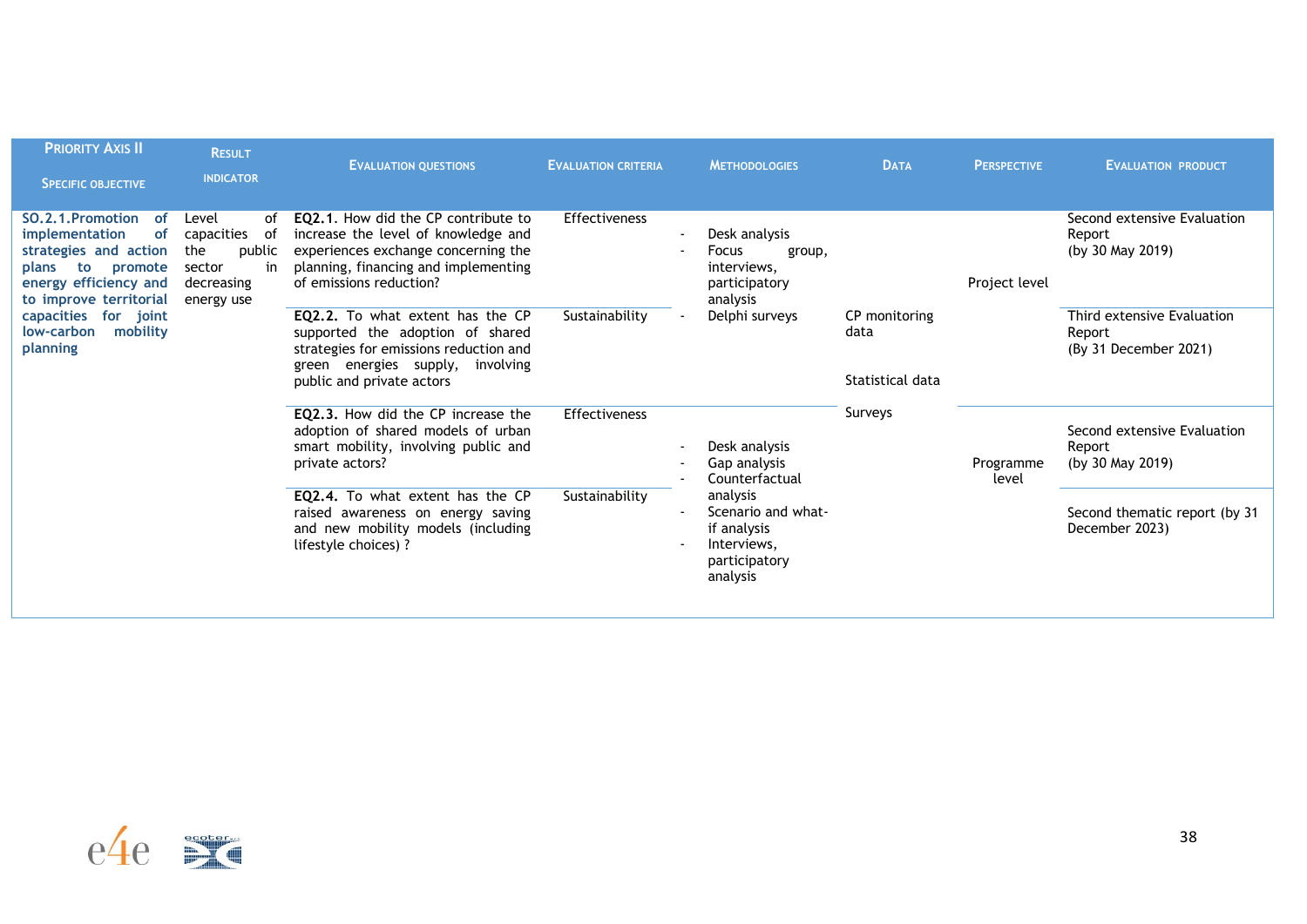

**Priority Axis III Protecting and promoting natural and cultural resources**

Priority Axis III is dedicated to natural and cultural heritage and resources, mainly by promoting their sustainable use as a development asset for the area. The valorisation and promotion of natural and cultural sites as an attractive touristic destination is also an objective, such as fostering the diffusion of ICT tools, new skills and competences, territorial marketing, branding and communication strategies, social media. Moreover, new jobs and growth may be created stimulating green technologies, capturing new demand for more sustainable products and services and at the same time improving environment quality with the help of innovative tools. The link between natural assets, managed by the several parks, cultural heritage and tourism will be developed in a sustainable, environment friendly and resource efficient way. Projects in this Priority Axis will also aim at the conservation, protection, attractiveness and valorisation of material and immaterial cultural heritage. The Programme recognizes the importance to preserve biodiversity finding common approaches and sharing visions and tools for the protection of the habitats.

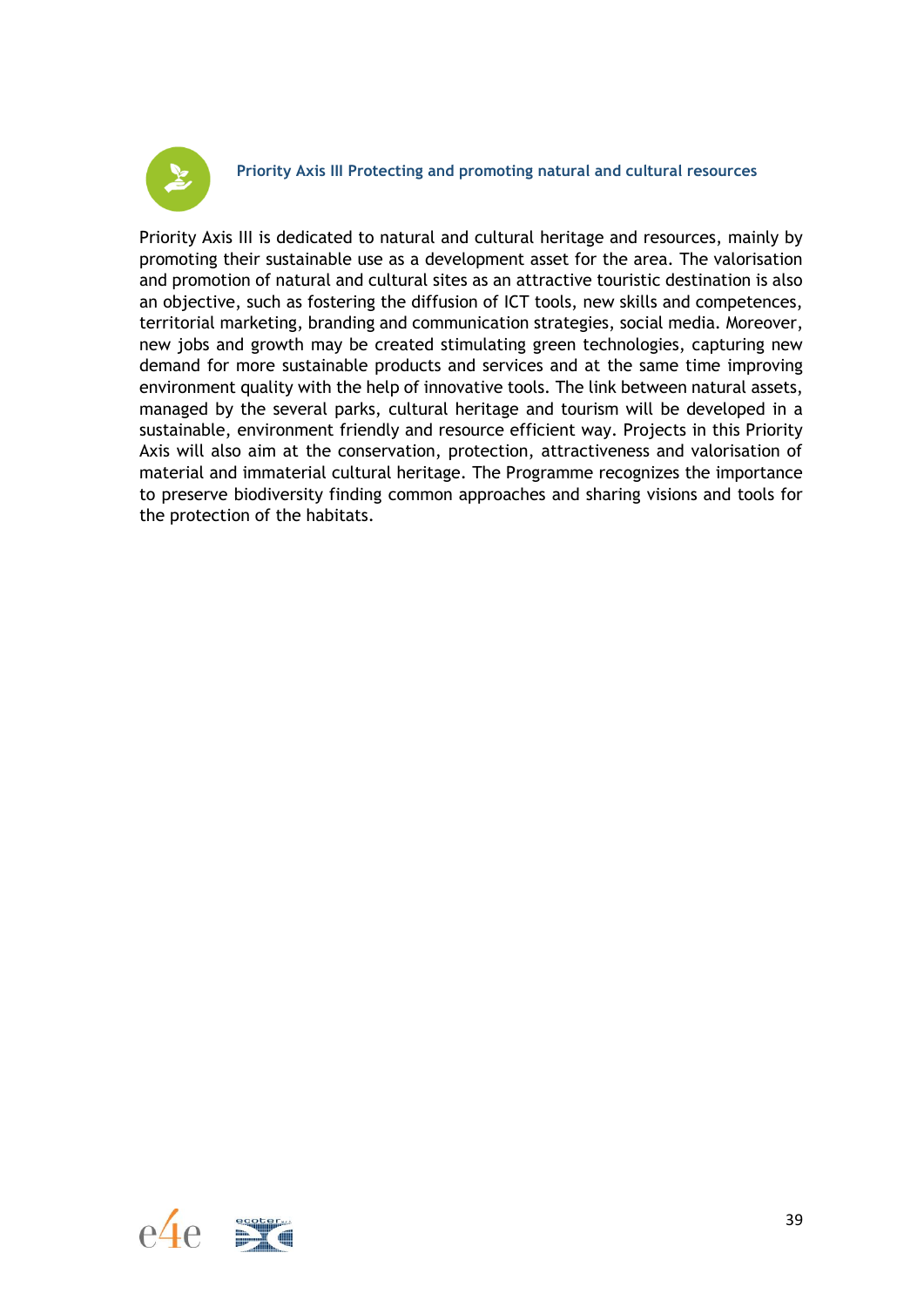| <b>PRIORITY AXIS III</b><br><b>SPECIFIC OBJECTIVE</b>                                                                                                                         | <b>RESULT</b><br><b>INDICATOR</b>                                                      | <b>EVALUATION QUESTIONS</b>                                                                                                                                            | <b>EVALUATION CRITERIA</b> | <b>METHODOLOGIES</b>                                                                                                                     | <b>DATA</b>           | <b>PERSPECTIVE</b> | <b>EVALUATION PRODUCT</b>                                                                         |
|-------------------------------------------------------------------------------------------------------------------------------------------------------------------------------|----------------------------------------------------------------------------------------|------------------------------------------------------------------------------------------------------------------------------------------------------------------------|----------------------------|------------------------------------------------------------------------------------------------------------------------------------------|-----------------------|--------------------|---------------------------------------------------------------------------------------------------|
| $SO.3.1$ .<br>Conserving,<br>border<br>protecting, restoring<br>developing<br>and<br>natural and cultural<br>the<br>heritage<br>natural                                       | Level of Cross-<br>cooperation in<br>sustainable<br>valorization of<br>cultural<br>and | EQ3.1. How did the CP support the<br>adoption of shared strategies, plans<br>and tools related to conservation and<br>protection of natural resources and<br>habitats? | Effectiveness              | -Desk analysis<br>-Time series analysis<br>-Trend analysis<br>-Interviews                                                                | CP monitoring<br>data | Project level      | Second extensive Evaluation<br>Report<br>(by 30 May 2019)<br>Third extensive Evaluation<br>Report |
|                                                                                                                                                                               | heritage                                                                               | Which integrated projects<br>EQ.3.2.<br>and tools were put in place to target<br>protected and environmentally highly<br>valuable areas                                | Effectiveness              | -Desk analysis<br>-Time series analysis<br>-Trend analysis<br>- Interviews                                                               |                       |                    | (By 31 December 2021)                                                                             |
| <b>SO3 Development and</b><br><b>of</b><br>testing<br>the<br>innovative<br>environmental<br>friendly technologies<br>for the improvement<br>of waste and water<br>management. | Average<br>quality<br>of<br>bathing waters                                             | EQ.3.3. To what extent did the CP<br>support the adoption of shared<br>strategies for the improvement of<br>common resources management?                               | Sustainability             | - Desk analysis<br>- Focus group<br>- Gap analysis<br>- Counterfactual<br>analysis<br>Scenario and what-if<br>analysis<br>- Interviews   | Statistical data      | Programme<br>level | First thematic report (by 31<br>December 2021)                                                    |
|                                                                                                                                                                               |                                                                                        | EQ.3.4. To what extent did the CP<br>strengthen<br>the<br>promotion<br>of<br>and<br>responsible<br>sustainable<br>awareness and behaviours?                            | Sustainability             | - Desk analysis<br>- Gap analysis<br>- Focus group<br>- Counterfactual<br>analysis<br>- Scenario and what-if<br>analysis<br>- Interviews |                       |                    | Second thematic report (by 31<br>December 2023)                                                   |

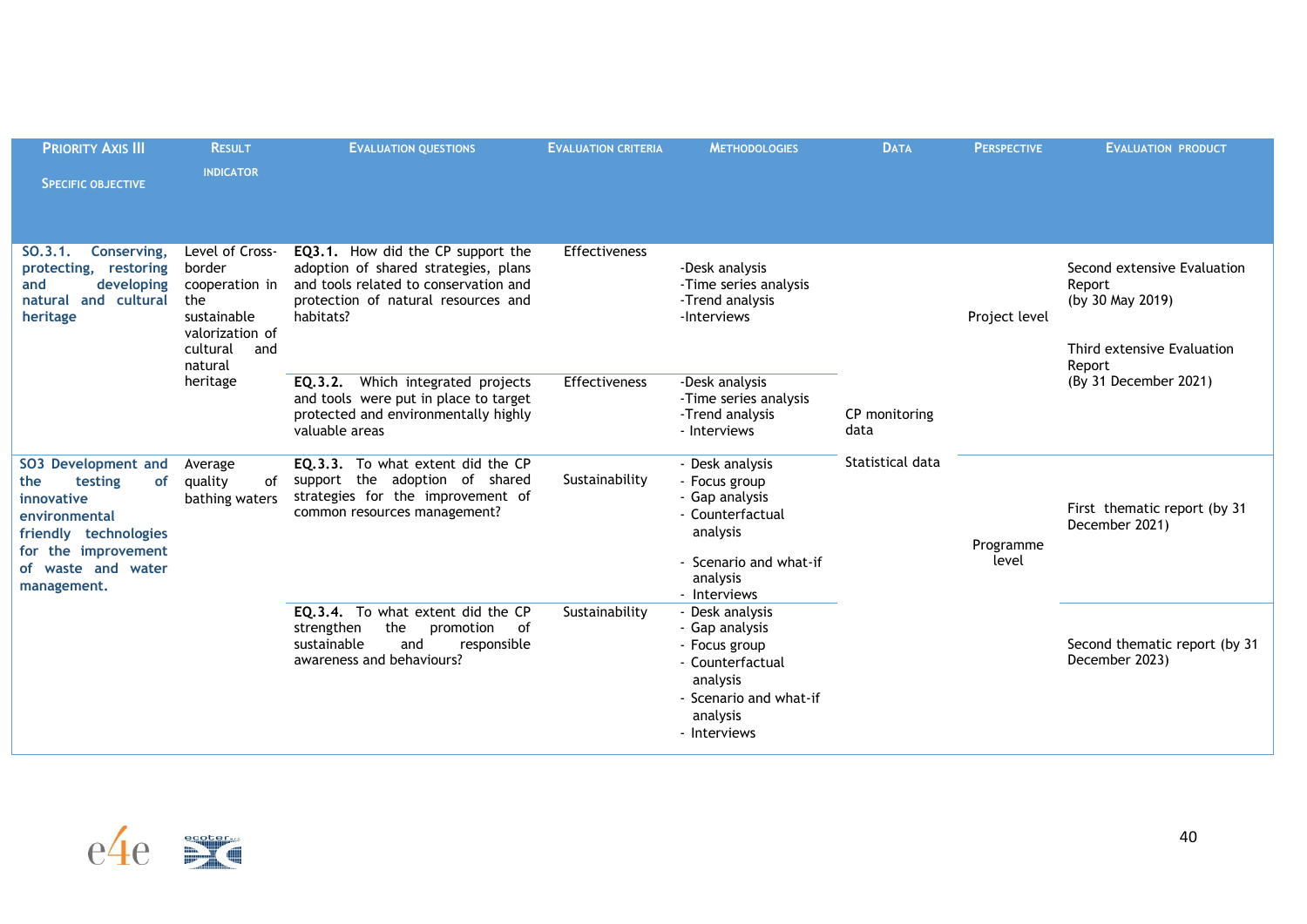| SO.3.2. Enhance the<br>integrated<br>management<br>ecosystems<br>for<br>sustainable<br>development of the<br>territory | of | Level<br>of<br>preservation<br>of status<br>of<br>a habitats | EQ.3.5.<br>What progress was made<br>towards the implementation<br>of<br>actions promoting better coordination<br>and interaction among stakeholders?                                 | <b>Effectiveness</b> | - Desk analysis<br>- Focus group<br>- Counterfactual<br>analysis<br>- Scenario and what-if<br>analysis<br>- Interviews                   | Project level      | Second extensive Evaluation<br>Report<br>(by 30 May 2019)<br>Third<br>extensive<br>Assessment<br>Report |
|------------------------------------------------------------------------------------------------------------------------|----|--------------------------------------------------------------|---------------------------------------------------------------------------------------------------------------------------------------------------------------------------------------|----------------------|------------------------------------------------------------------------------------------------------------------------------------------|--------------------|---------------------------------------------------------------------------------------------------------|
|                                                                                                                        |    |                                                              | <b>EQ.3.6.</b> To what extent did the CP<br>promote the capitalization of past<br>experiences and the exchange of best<br>practices?                                                  | <b>Effectiveness</b> | - Desk analysis<br>- Focus group<br>- Counterfactual<br>analysis<br>- Scenario and what-if<br>analysis<br>- Interviews                   |                    | (By 31 December 2021)                                                                                   |
|                                                                                                                        |    |                                                              | <b>EQ.3.7.</b> To what extent did the CP<br>implementation of<br>he<br>support<br>innovative initiatives to stimulate a<br>sustainable economic development<br>and job opportunities? | Sustainability       | - Desk analysis<br>- Gap analysis<br>- Focus group<br>- Counterfactual<br>analysis<br>- Scenario and what-if<br>analysis<br>- Interviews | Programme<br>level | First thematic report (by 31<br>December 2021)                                                          |

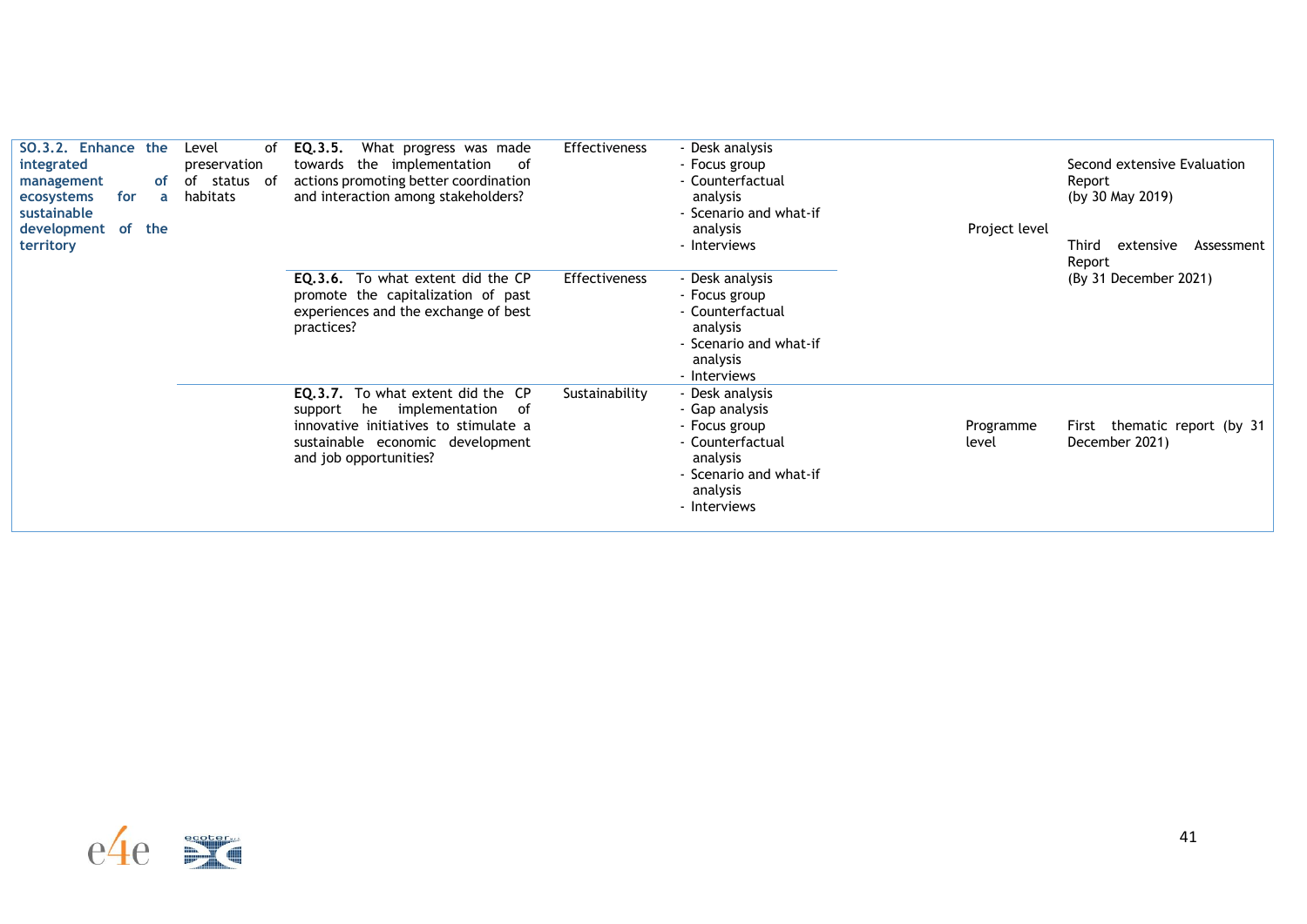

**Priority Axis IV Enhancing capacity building and cross-border governance**

The strategy of Priority Axis IV aims at enhancing modernization and quality of public administrations and services, in particular by benefitting from mutual experiences, shared knowledge, harmonized and coordinated practices among the population of the two borders. Priority Axis IV will also foster the cooperation between public and private sectors on a set of key issues (e.g. vocational education, energy, health technologies, etc.). Public administrations should put together available resources, even immaterial ones (competences, knowledge, open-data, technical sup-port, etc.), to gain critical mass and achieve common results and targets. The strategy also aims at bringing together citizens, public bodies, NGOs, minorities, companies and any other entities, in any combination needed for strengthening cooperation. The intent is to define common frameworks, joint strategies, networking tools concerning the aspects that are particularly sensitive to a more cooperative and cohesive approach between the two borders.

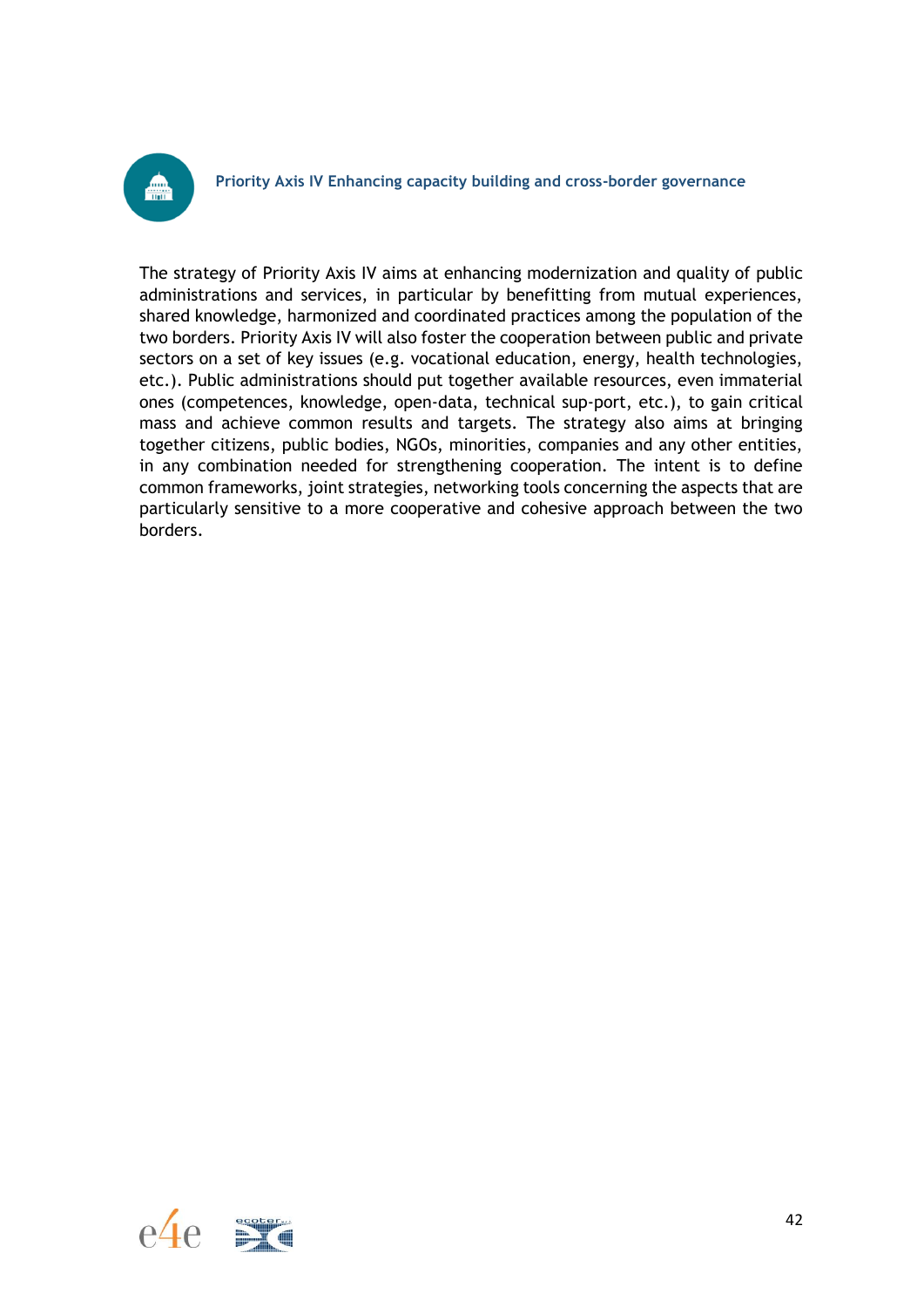| <b>PRIORITY AXIS IV</b><br><b>SPECIFIC OBJECTIVE</b>                                                                                                                                                                    | <b>RESULT</b><br><b>INDICATOR</b>                                                                                                        | <b>EVALUATION QUESTIONS</b>                                                                                                                                                                                                                                                                                                                                       | <b>EVALUATION CRITERIA</b>                   | <b>METHODOLOGIES</b>                                                                            | <b>DATA</b>                                          | <b>PERSPECTIVE</b> | <b>EVALUATION PRODUCT</b>                                                                                                  |
|-------------------------------------------------------------------------------------------------------------------------------------------------------------------------------------------------------------------------|------------------------------------------------------------------------------------------------------------------------------------------|-------------------------------------------------------------------------------------------------------------------------------------------------------------------------------------------------------------------------------------------------------------------------------------------------------------------------------------------------------------------|----------------------------------------------|-------------------------------------------------------------------------------------------------|------------------------------------------------------|--------------------|----------------------------------------------------------------------------------------------------------------------------|
| Strengthen<br>SO.4.1.<br>institutional<br>the<br>cooperation capacity<br>mobilizing<br>through<br>public authorities and<br>key actors of<br>the<br>Programme area for<br>planning<br>solutions to common<br>challenges | Increased<br>capacity<br>of<br>public<br>authorities<br>and<br>stakeholders<br>in cross-border<br>joint cooperation<br>and<br>governance | <b>EQ2.1.</b> Support from the CP to the<br>implementation of capacity building<br>actions aimed at development of<br>structures, systems and tools<br>EQ2.2.<br>Have shared processes<br>concerning regulatory frameworks,<br>functional<br>networks.<br>common<br>structures, coordination of policies<br>and investments, governance models<br>been developed? | <b>Effectiveness</b><br><b>Effectiveness</b> | Desk analysis<br>$\overline{\phantom{a}}$<br>Focus group<br>Delphi surveys<br><b>Interviews</b> | CP monitoring<br>data<br>Statistical data<br>Surveys | Project level      | Second extensive Evaluation<br>Report<br>(by 30 May 2019)<br>Third extensive Evaluation<br>Report<br>(By 31 December 2021) |
|                                                                                                                                                                                                                         |                                                                                                                                          | EQ2.3. - Support from the CP to the<br>implementation of capacity building<br>addressing the<br>actions<br>human<br>potential and its training                                                                                                                                                                                                                    | Sustainability                               | Desk analysis<br>Gap analysis<br>Focus group<br>Interviews                                      |                                                      | Programme<br>level | Second thematic report (by 31)<br>December 2023)                                                                           |

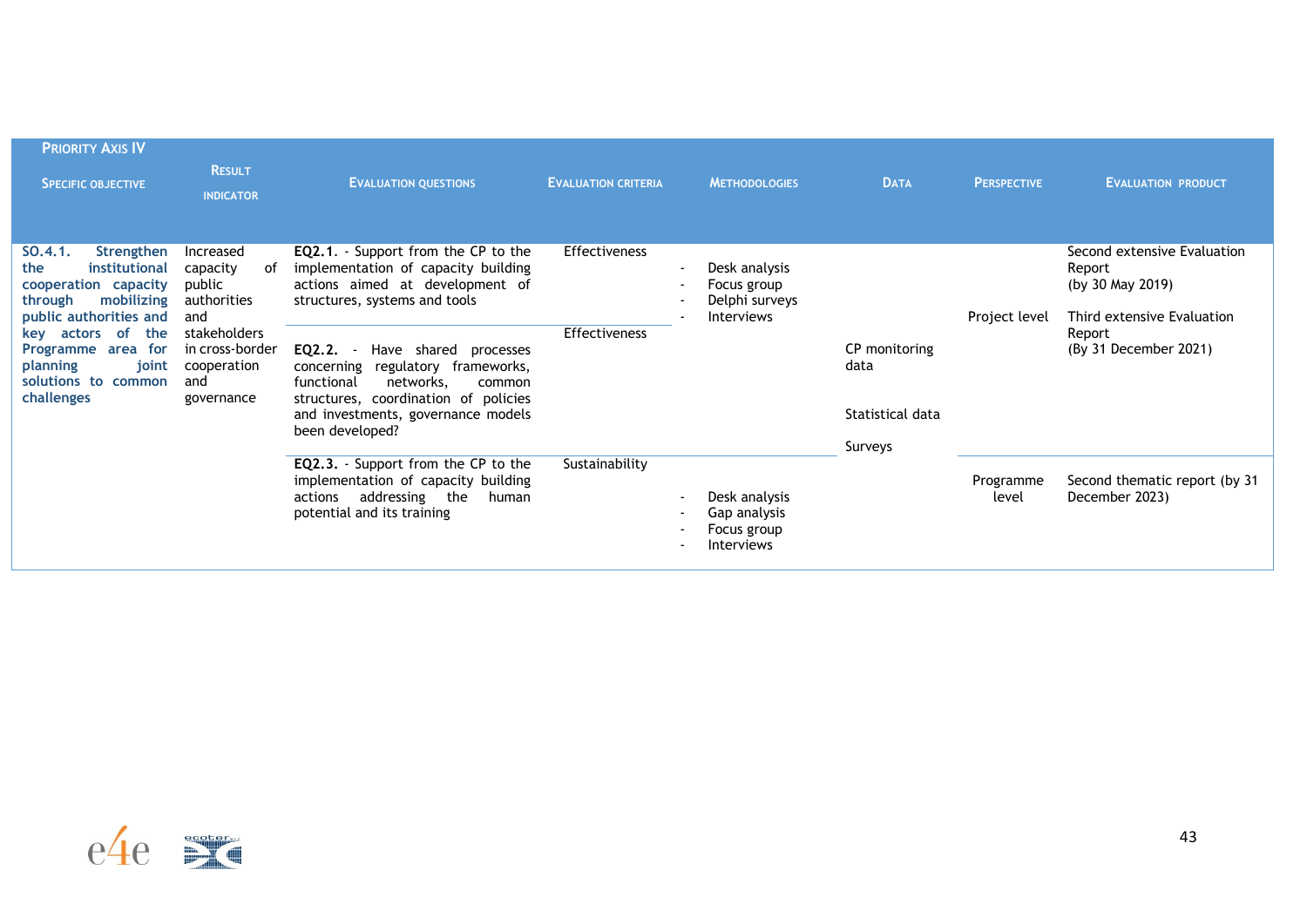Effective evaluation design, further than on detailed and specific questions as pointed out before, must anyway concentrate on basic **evaluation questions characterising the general Programme performances.** Those kind of questions refer mainly to the efficiency of the Programme structure and procedures, including simplification and reduction of administrative burden.

Evaluation questions will be fine-tuned around few relevant questions:

| <b>EVALUATION CRITERIA</b>                               | <b>EVALUATION QUESTIONS</b>                                                                                     | <b>EVALUATION PRODUCTS</b>                                      |  |  |
|----------------------------------------------------------|-----------------------------------------------------------------------------------------------------------------|-----------------------------------------------------------------|--|--|
| Performance<br>(financial/physical/procedural)           | <b>EQ.P.1</b> How the programme is<br>being implemented and managed?                                            | First extensive Evaluation Report<br>(By 30 May 2017)           |  |  |
|                                                          |                                                                                                                 | Second<br>Evaluation<br>extensive<br>Report<br>(By 30 May 2019) |  |  |
| Efficiency                                               | <b>EO.E.1</b> How effective are the<br>programme management structure<br>and procedures?                        | First extensive Evaluation Report<br>(By 30 May 2017)           |  |  |
|                                                          | EQ.E.2 How effective are the<br>monitoring and indicators systems<br>in supporting the implementation<br>phase? | Second<br>Evaluation<br>extensive<br>Report<br>(By 30 May 2019) |  |  |
|                                                          | <b>EQ.E.3</b> Were there delays or other<br>problems in the granting of the<br>resources?                       | Third extensive Evaluation Report<br>(By 31 December 2021)      |  |  |
|                                                          | <b>EQ.E.4</b><br>Were<br>the<br>general<br>objectives of the Fund achieved at<br>reasonable cost?               | Third extensive Evaluation Report<br>(By 31 December 2021)      |  |  |
| Simplification and reduction of<br>administrative burden | EQ.S.1<br>Did<br>the<br>innovative<br>procedures introduced bring about<br>simplification for the beneficiaries | First extensive Evaluation Report<br>(By 30 May 2017)           |  |  |
|                                                          | of the CP? Are<br>there<br>any<br>improvements necessary in the CP<br>procedures?                               | Second<br>Evaluation<br>extensive<br>Report<br>(By 30 May 2019) |  |  |
|                                                          | <b>EQ.S.2</b> How user friendly are<br>programme procedures and forms,<br>manuals                               |                                                                 |  |  |

The overall evaluation approach must follow the new directions set out by the European Commission for the 2014-2020 programming period, highlighting its role of key element in the development of a systems of causal and circular relationships among policy evaluation, policy planning and policy reshaping, thus shifting the focus from the co-financed activities' implementation towards a broader evaluation of the objectives' delivery capacity and of the EU funds contribution impact on policies improvement and development.

Such a renewed approach needs to be backed by a more focused and effective methodological framework, in particular where complex and articulated Programmes are at stake: this the case of the CP Italia-Slovenia, whose strategy develops around a complex and articulated set of actions, identifying multiple targets and instruments, envisaging innovative solutions and scenarios, and mixing different perspectives.

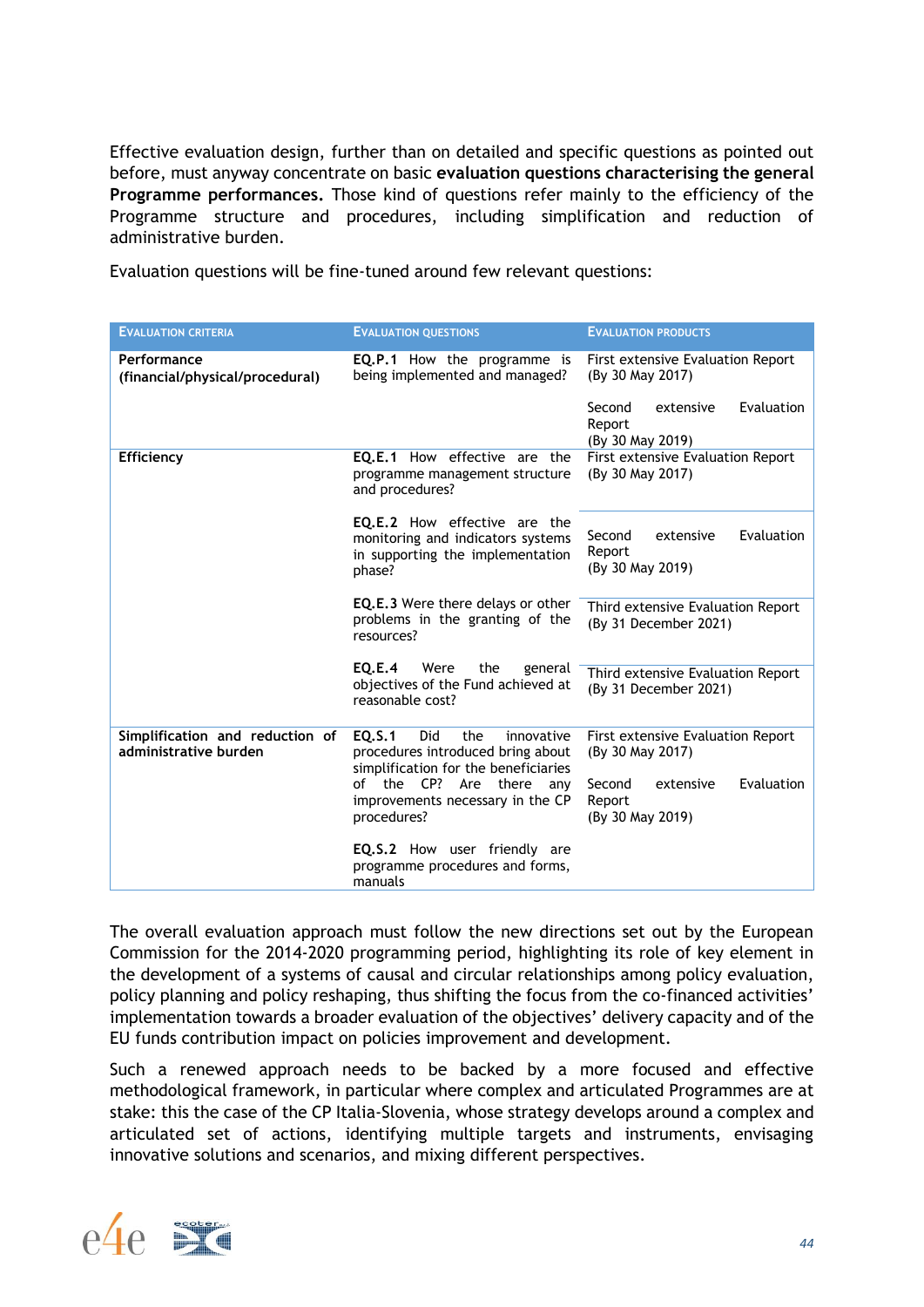Therefore, planning an effective evaluation design implies the use of a consistent and wellfounded evaluation methodology, aiming at providing the relevant actors (i.e. most of all, the Managing Authority, the European Commission, territorial stakeholders, beneficiaries) with quality, updated and reliable data, complying with the following strategic principles: coherence, feasibility and flexibility.

As far as coherence is concerned, the elements of careful consideration will be mainly referred to the relation among evaluation instruments/approaches and objectives, therefore implying evaluation methodologies focused on the implementation, based on logical frameworks for the evaluation of the coherence among strategic objectives, specific objectives, operational/implementing strategies. This also in terms of impact evaluation, assessing how contribution from the Funds proved effective in pursuing CP objectives, in achieving goal and in reducing gaps between expected results and actual needs.

In order to ensure a feasible methodological framework, in terms of resources such as of timing, the evaluation activities will rely on methodologies focused on quantity and quality of data, sources and systems of information: in particular, evaluation methodologies following the "Theory based evaluation", mostly qualitative and process evaluation methodologies mixing and combining different approaches and methods, either qualitative or quantitative oriented, aiming also at identifying causal relations in the implementation flow.

Moreover, flexibility must also lead to a successful evaluative approach, mostly through the capacity of shifting in progress the evaluation topics towards the actual need of assessment: this approach will prefer evaluation methodologies based on counterfactual analysis, involving different statistical methods and evidence-based benchmarking, also looking at alternative policy and decisions making choices.

In order to sum-up and to clarify different approaches and instruments, the following images cover the above mentioned evaluation methodologies , both quantitative and qualitative.